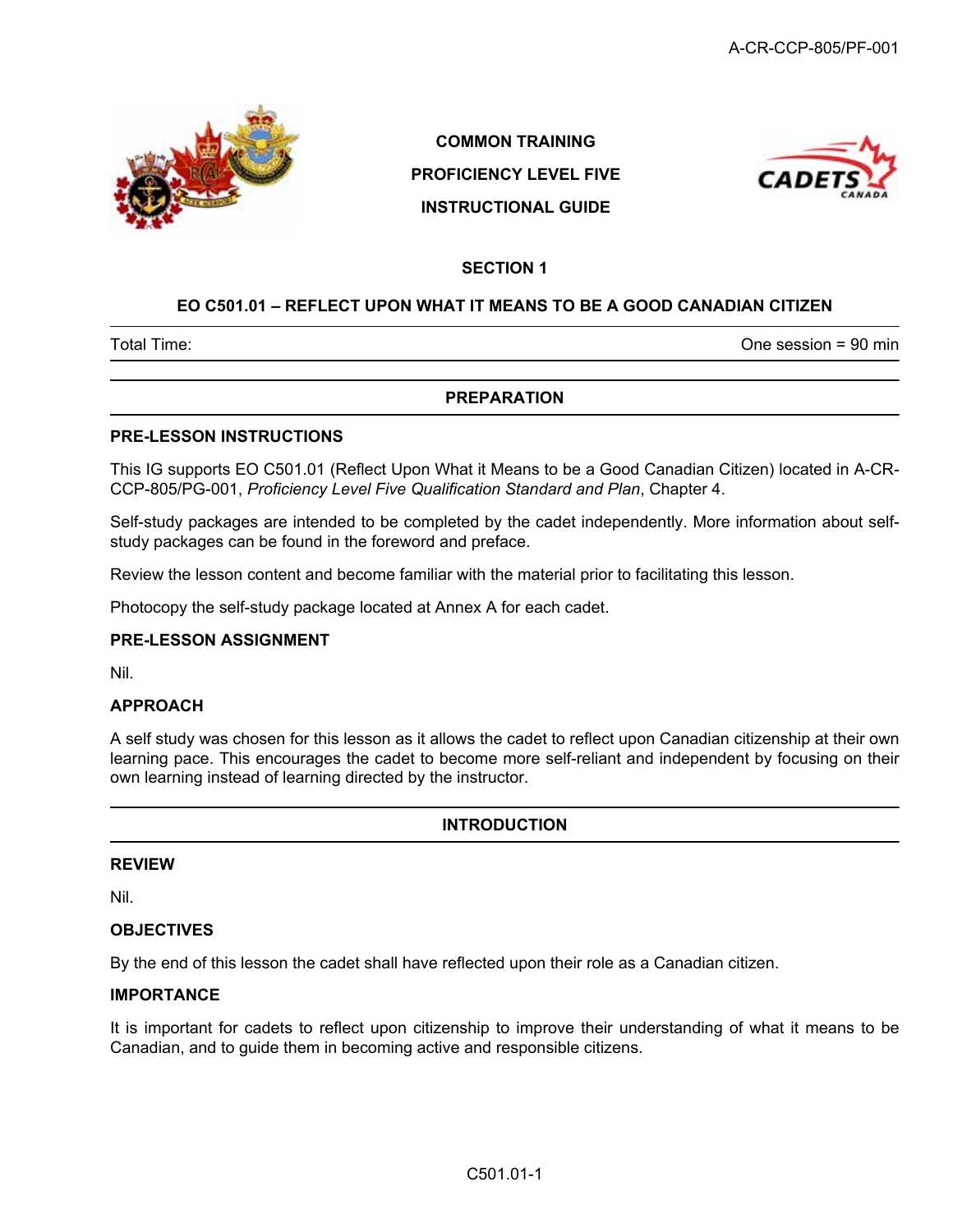#### **SELF-STUDY PACKAGE INSTRUCTIONS**

#### **OBJECTIVE**

The objective of this self-study package is to have the cadet reflect upon Canadian citizenship.

#### **RESOURCES**

- Recent edition of a national newspaper or a printout of online national and international news,  $\bullet$
- Self-study package,
- Pen / pencil, and
- Markers / pencil crayons.

#### **ACTIVITY LAYOUT**

- Provide the cadet with a classroom or training area suitable to complete the self-study package.
- Highlight news stories related to Canadian issues, identity, values, and citizenship (such as Canadian achievements, public opinion research, or activities of local elected officials) for the cadets to use.
- If the cadet has access to the Internet through a smartphone or tablet, you may permit them to use these items for the activity if they wish (for instance, to look up the names of local Members of Parliament). However, Internet access is not a requirement.

#### **ACTIVITY INSTRUCTIONS**

- 1. Provide the cadet with a copy of the self-study package located at Annex A and a pen / pencil.
- 2. Provide the cadet with the newspaper or news printout.
- 3. Allow the cadet 90 minutes to complete the self-study package.
- 4. Provide assistance to the cadet as required.
- 5. Collect the self-study package once the cadet has finished.
- 6. Correct the self-study package. Check to see that the cadet's responses show an understanding of the subject and evidence of genuine reflection.
- 7. Provide feedback to the cadet and indicate whether or not they have completed the Enabling Objective (EO).
- 8. Return the completed self-study package to the cadet for their future reference.
- 9. Upon the completion of the self-study package, record the result in the cadet's logbook and training record.

#### **SAFETY**

Nil.

#### **END OF LESSON CONFIRMATION**

The cadet's completion of the self-study package will serve as the confirmation of this lesson.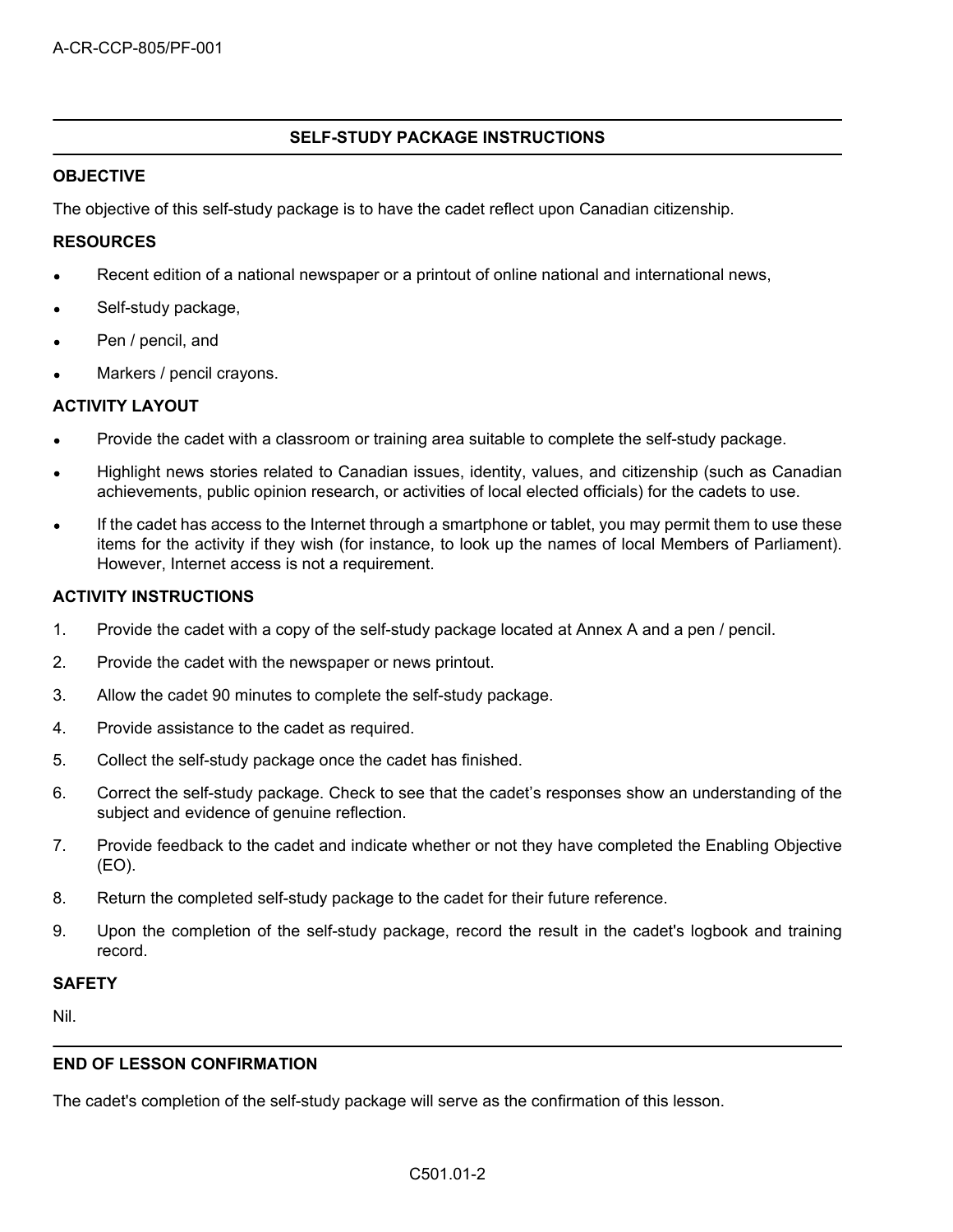#### **CONCLUSION**

#### **HOMEWORK / READING / PRACTICE**

Nil.

#### **METHOD OF EVALUATION**

Nil.

#### **CLOSING STATEMENT**

Being a good citizen is about being informed, being actively involved, and helping contribute to the improvement of life in Canada. This is the responsibility of every Canadian, and is especially important for the young adults who will shape Canada's future.

#### **INSTRUCTOR NOTES / REMARKS**

Nil.

#### **REFERENCES**

Nil.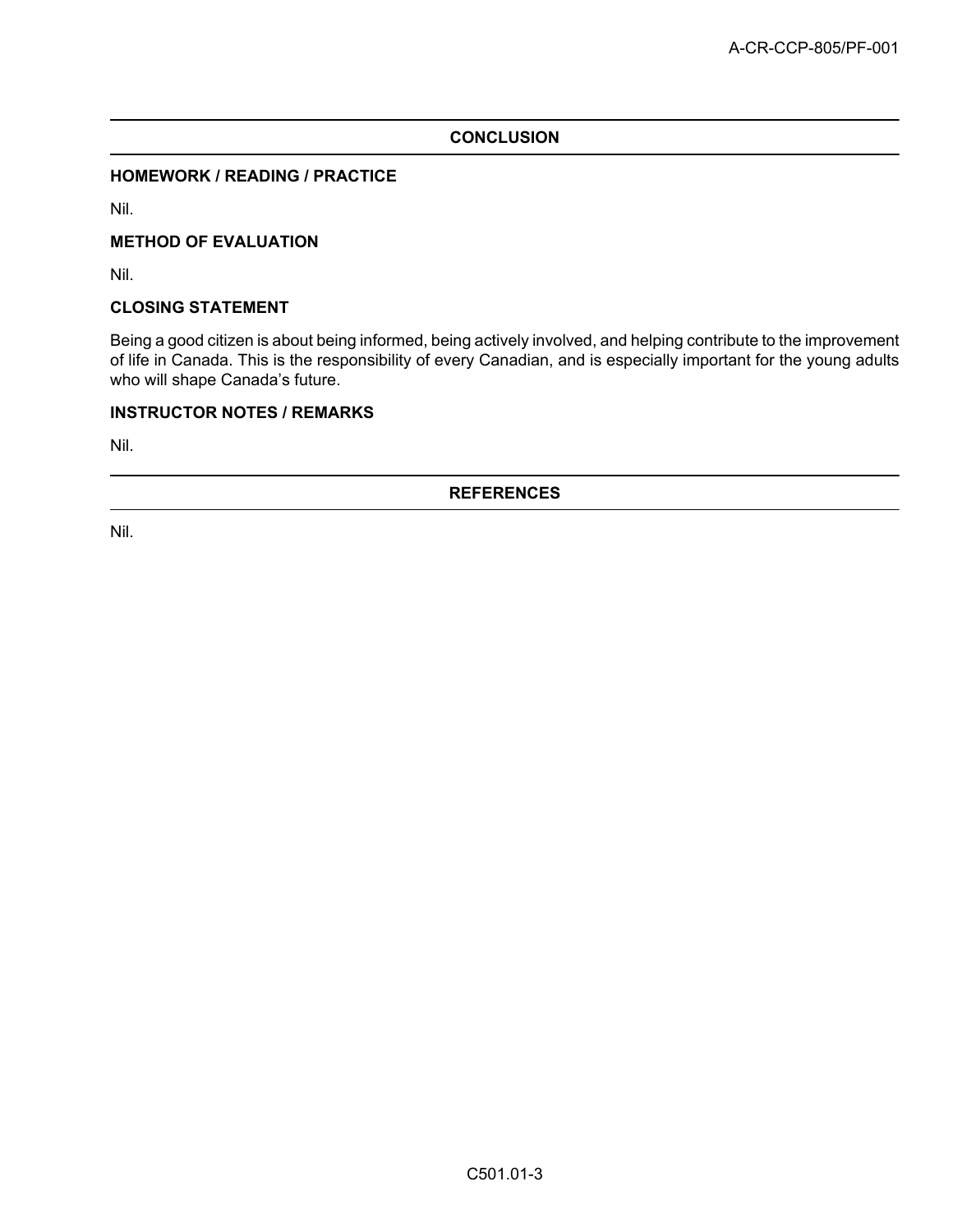THIS PAGE INTENTIONALLY LEFT BLANK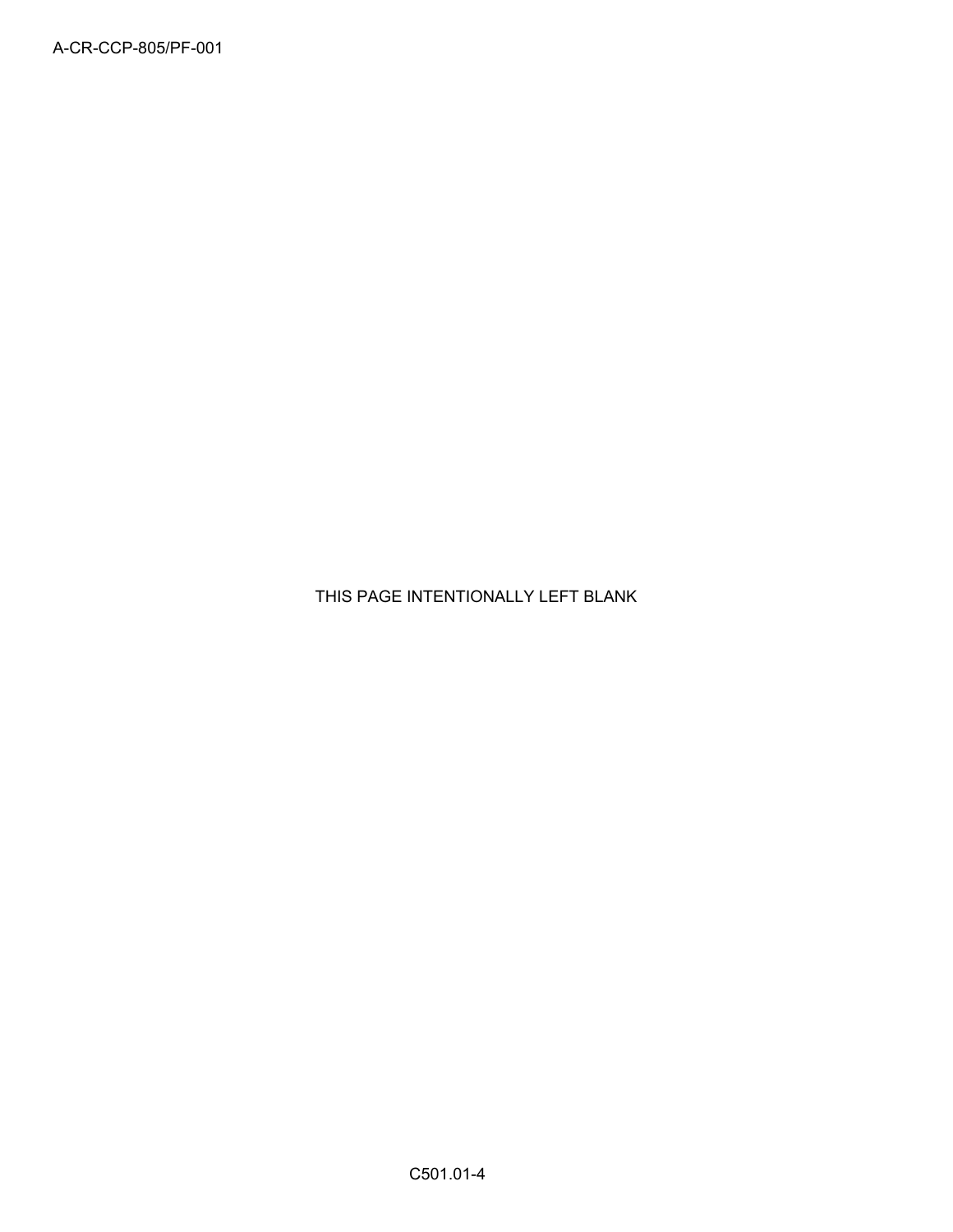A-CR-CCP-805/PF-001 Annex A to EO C501.01 Instructional Guide

# **Canadian Citizenship**



**SECTION 1: WHAT DOES IT MEAN TO BE CANADIAN? SECTION 2: DEFINE GOOD CITIZENSHIP SECTION 3: BEING A GREAT CANADIAN**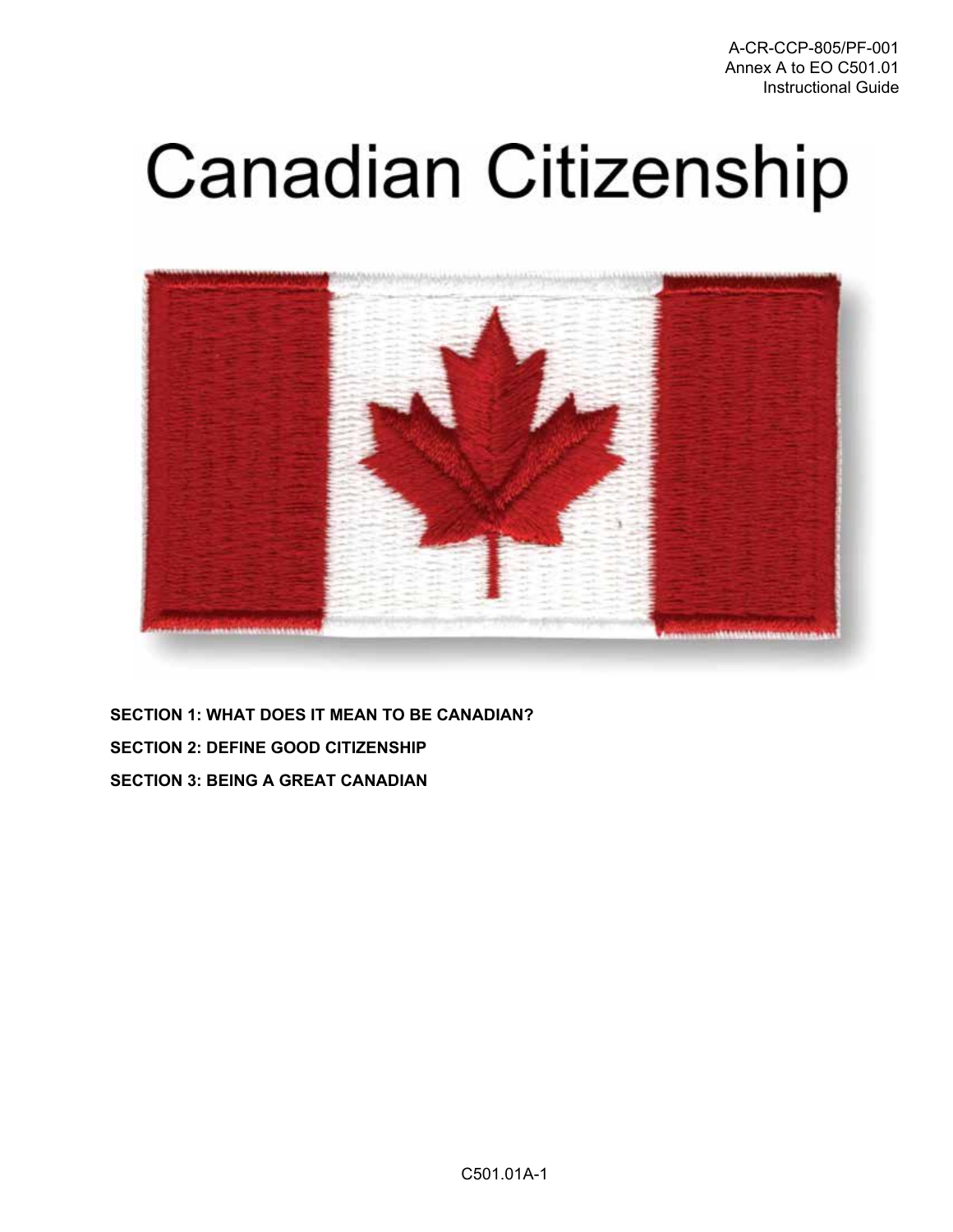#### **Instructions**

Read over some of the news stories you have been given. Then read each section of this exercise and answer the questions in the space provided. You don't have to write out your answers in full sentences—you may answer in point form, by drawing a chart, or by making a mind map. You can also include appropriate illustrations with labels to help convey your ideas if you wish. See examples below.

#### **Q. What do you like about cadets and why?**

#### **Point form:**

- Summer training and activities, because I get to meet new friends.
- Travelling, because I get to see different places.  $\bullet$
- Mess food  $\mathbb{O}$  it tastes good (usually) and it's free.
- New experiences because I get to tell my friends at school about it.
- Marksmanship because it's something I couldn't do anywhere else.
- Sports I can stay in shape and I like the teamwork.

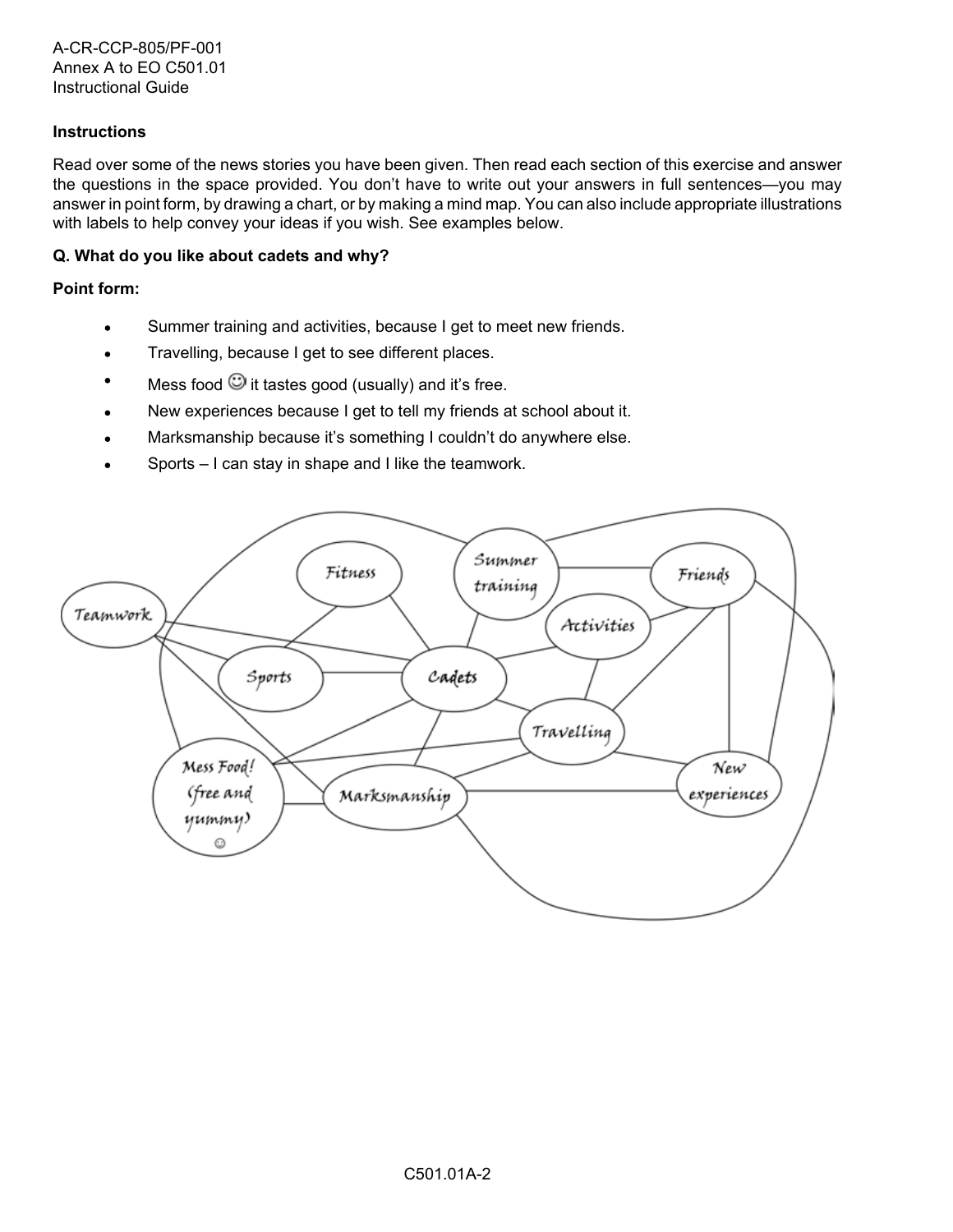**Table:**

| What I like            | <b>Why</b>                  |
|------------------------|-----------------------------|
| Travelling             | New friends and experiences |
| <b>Summer Training</b> | New friends and experiences |
| Sports                 | Fitness, teamwork           |
| Marksmanship           | Can't do it anywhere else   |
| Mess food              | Free and tasty              |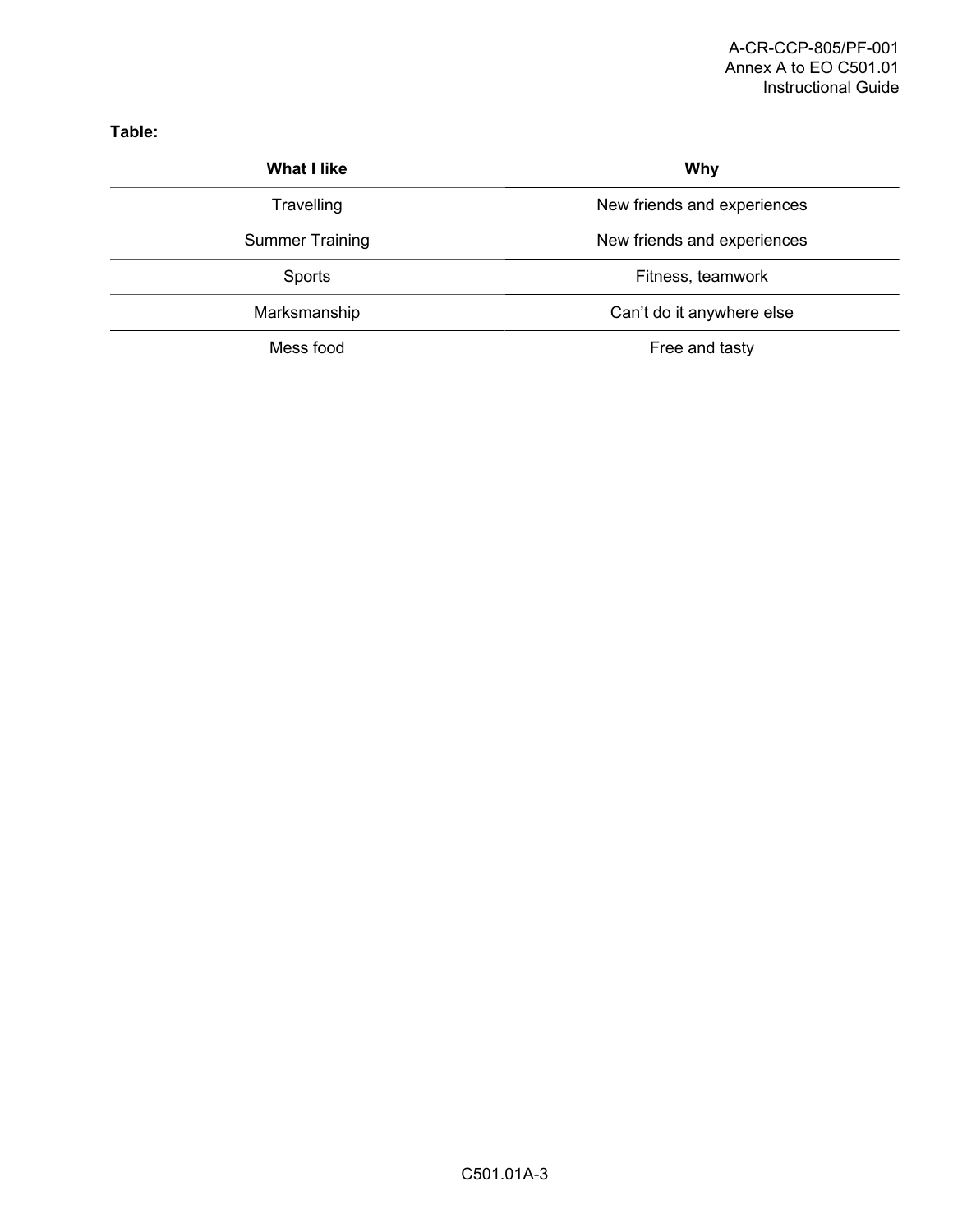#### **SECTION 1 WHAT DOES IT MEAN TO BE CANADIAN?**

#### **Part A: Canadian Identity – So, you drive a dogsled, right?**

Read the quotations below and answer the questions. There is no "right" answer; however, your ideas must be thoughtful and well-supported. You can refer to the news stories you have read to support what you write.

*Quotations about Canadians:*

*"There are no limits to the majestic future which lies before the mighty expanse of Canada with its virile, aspiring, cultured, and generous-hearted people."*

*- Sir Winston Churchill, former Prime Minister of England*

*"In a world darkened by ethnic conflicts that tear nations apart, Canada stands as a model of how people of different cultures can live and work together in peace, prosperity, and mutual respect."*

*- Bill Clinton, former U.S. President*

*"It's going to be a great country when they finish unpacking it."*

*- Andrew H. Malcom, Canadian-born journalist living in the U.S.*

Do you feel these quotations reflect how Canadians are usually seen by others? Explain.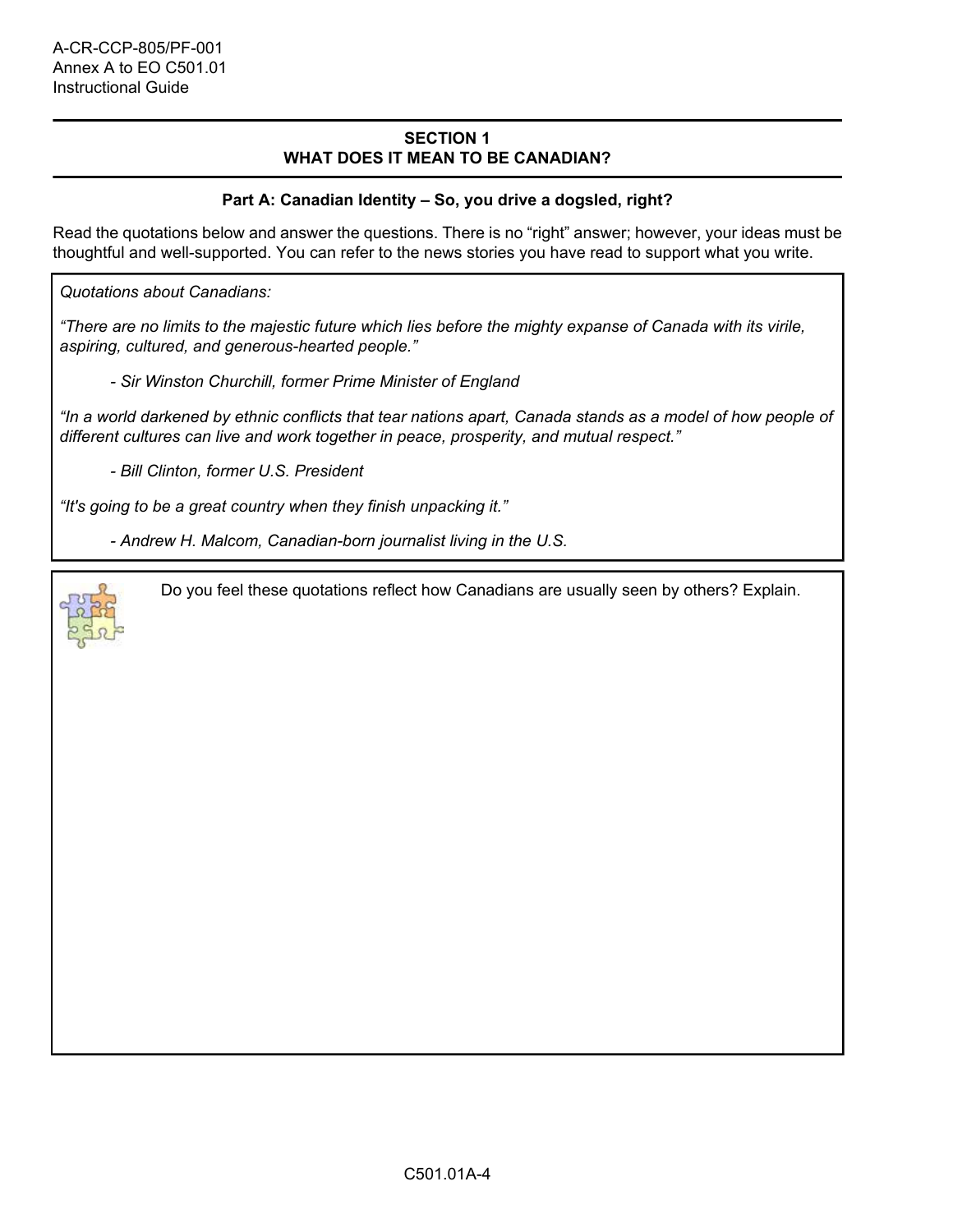

Do you believe these quotations are accurate descriptions of Canadians as we really are? Why or why not?



List some stereotypes commonly applied to Canadians. These can be positive or negative, or neutral. Do you feel these stereotypes are accurate or justifiable? Explain.



If you could create new generalizations about Canadians, what would they be? What could you do to change people's perceptions about Canadians?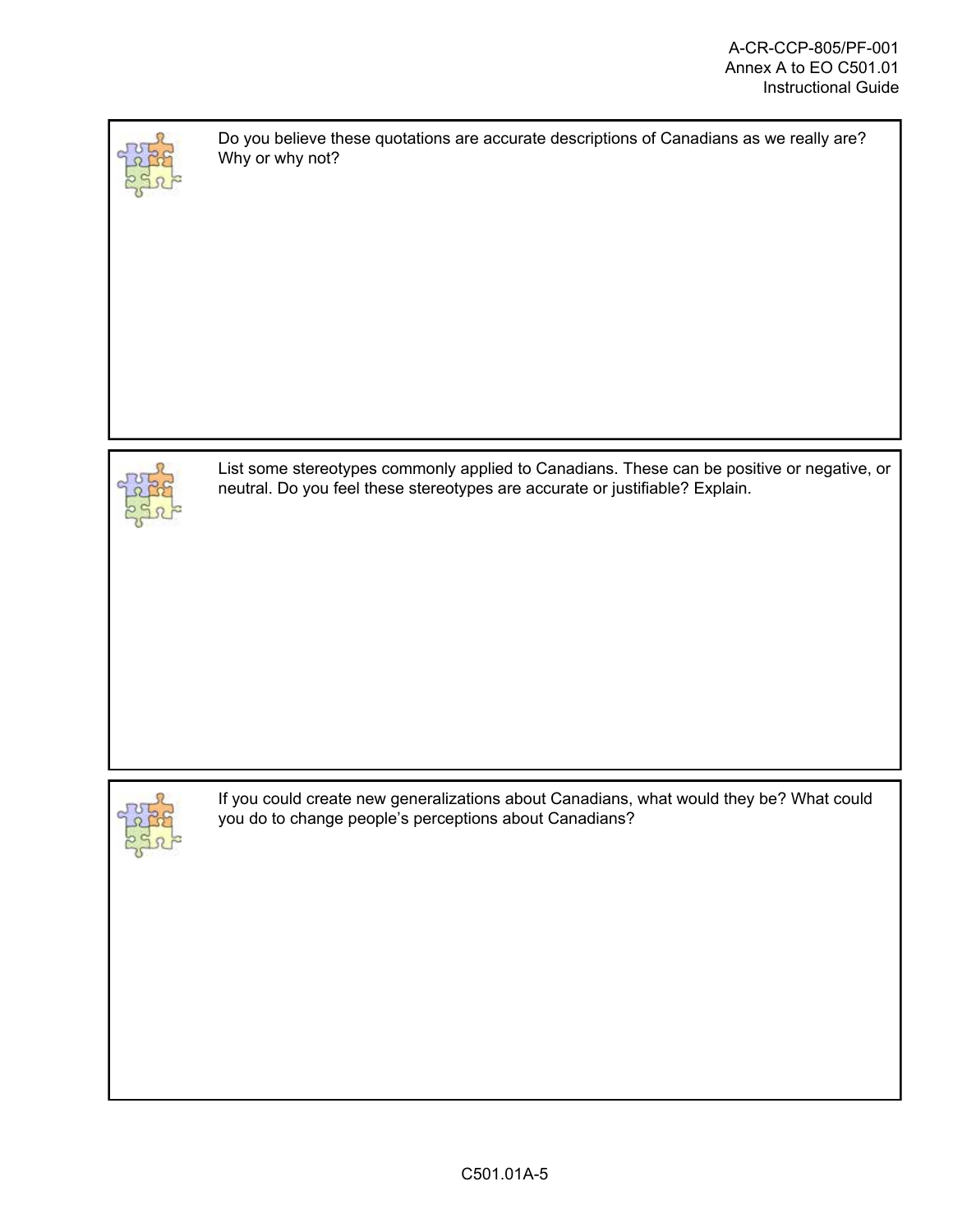A-CR-CCP-805/PF-001 Annex A to EO C501.01 Instructional Guide

#### **Part B: What Canada means to you**

Read the quotations below and answer the questions. There is no "right" answer; however, your ideas must be thoughtful and well-supported. You can refer to the news stories you have read to support what you write.

*Quotations about being Canadian:*

*"The Canadian Identity, as it has come to be known, is as elusive as the Sasquatch and Ogopogo. It has animated—and frustrated—generations of statesmen, historians, writers, artists, philosophers, and the National Film Board... Canada resists easy definition."*

*- Andre Cohen, journalist*

*"Canada has never been a melting-pot; more like a tossed salad."*

*- Arnold Edinborough, Canadian writer and broadcaster*

*"Canada is the essence of not being. Not English, not American, it is the mathematic of not being. And a subtle flavour - we're more like celery as a flavour."*

*- Mike Myers, Canadian actor*

Are these quotations accurate reflections of Canadian identity? Support your opinions.



Write your own explanation of Canadian identity.

*"I am a Canadian, free to speak without fear, free to worship in my own way, free to stand for what I think right, free to oppose what I believe wrong, or free to choose those who shall govern my country. This heritage of freedom I pledge to uphold for myself and all mankind."*

*- John Diefenbaker, former Prime Minister*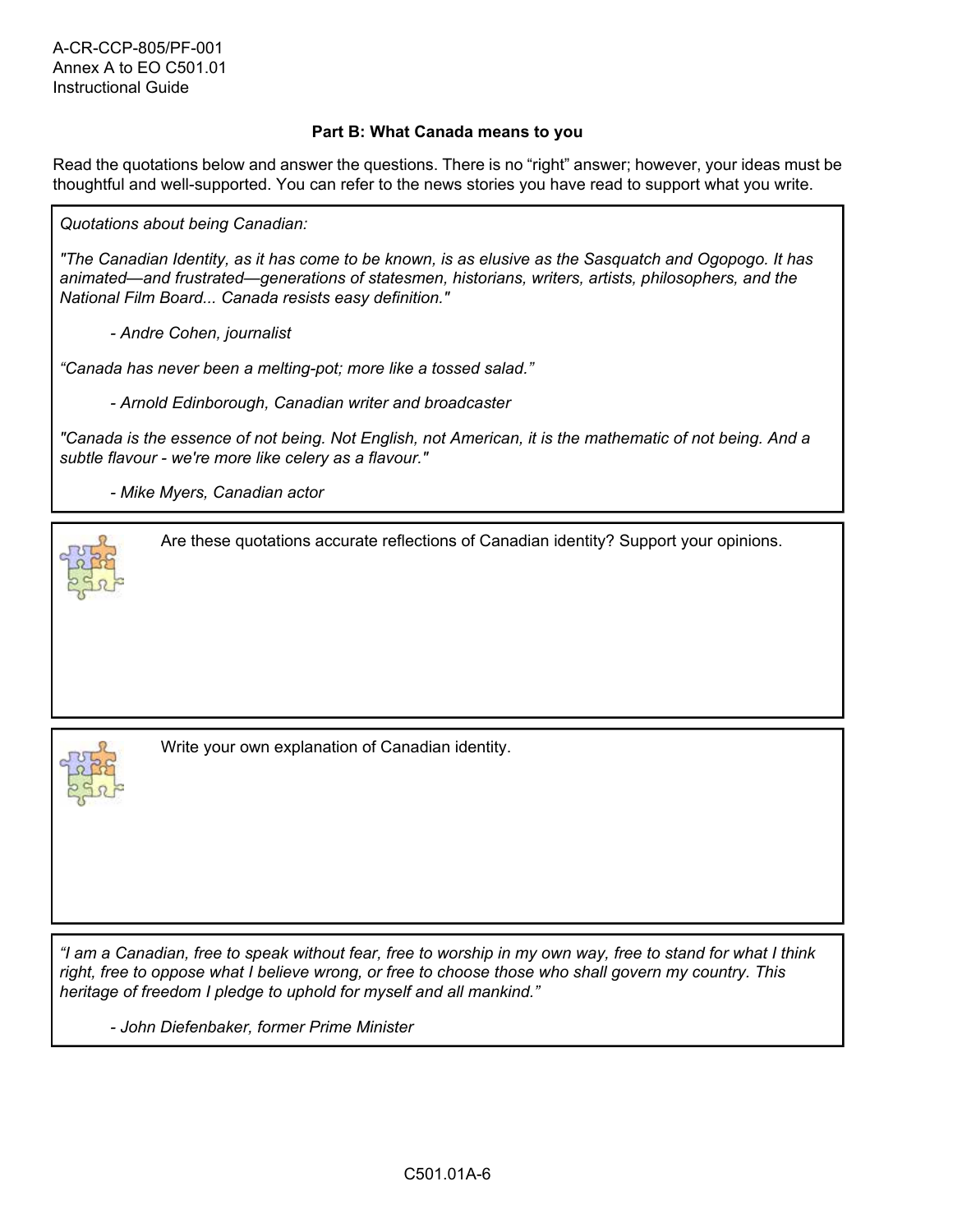

List and explain at least five things that make you proud or happy to be Canadian.

*"The tragedy of Canada today is that just when we need a country that's pulling together in common cause, we have one that keeps finding new ways to pull itself apart."*

*- Angus Reid, CEO of Vision Critical*



List at least five improvements you would like to make to life in Canada. Explain.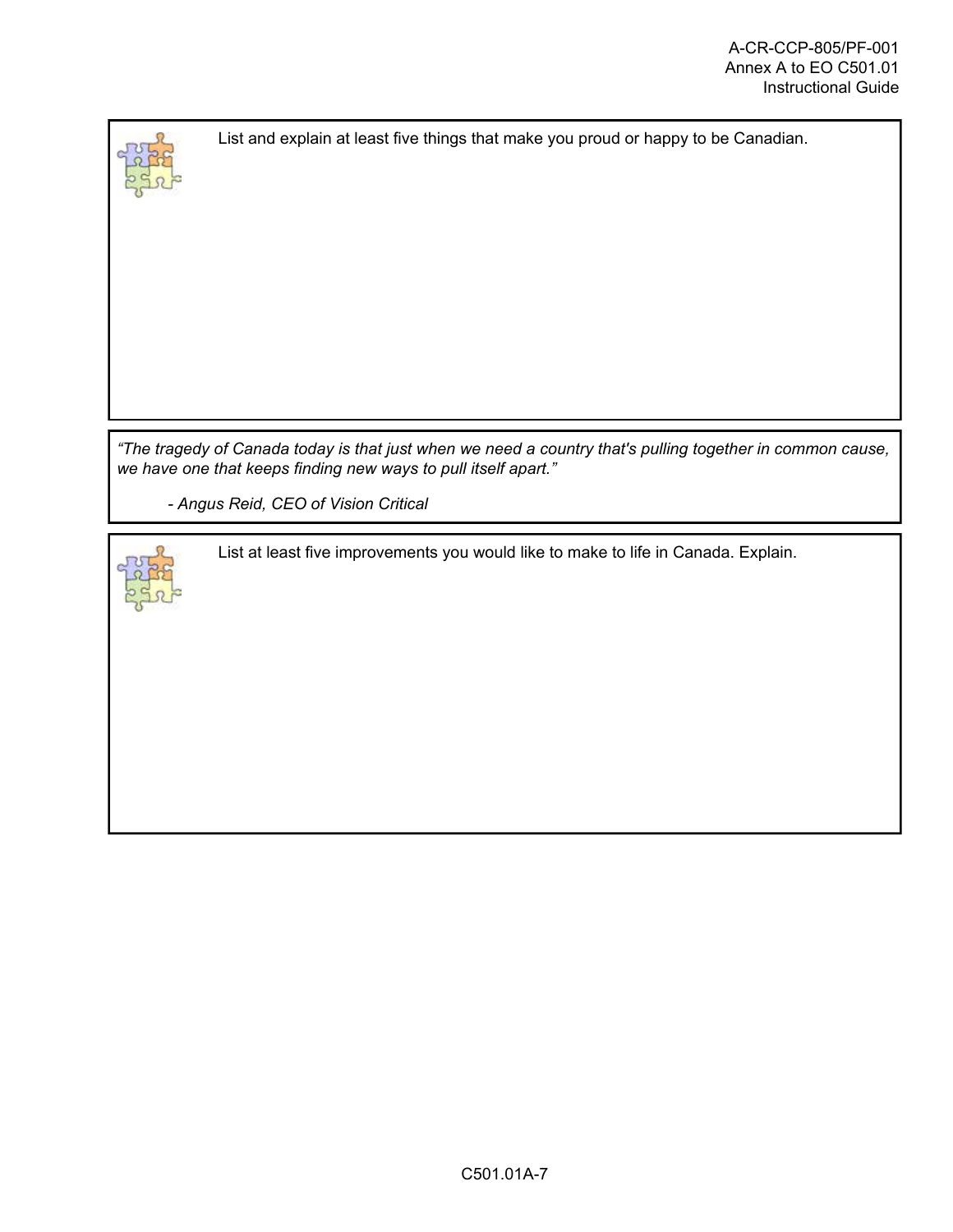#### **SECTION 2 DEFINE GOOD CITIZENSHIP**



Who are some contemporary or historical Canadians you admire? What qualities do these individuals have that made you choose them?



If you could choose one image, colour, sound, song or word to symbolize how you feel about being Canadian, what would it be? Why? You can draw a picture or write a few lines of a song here if you wish.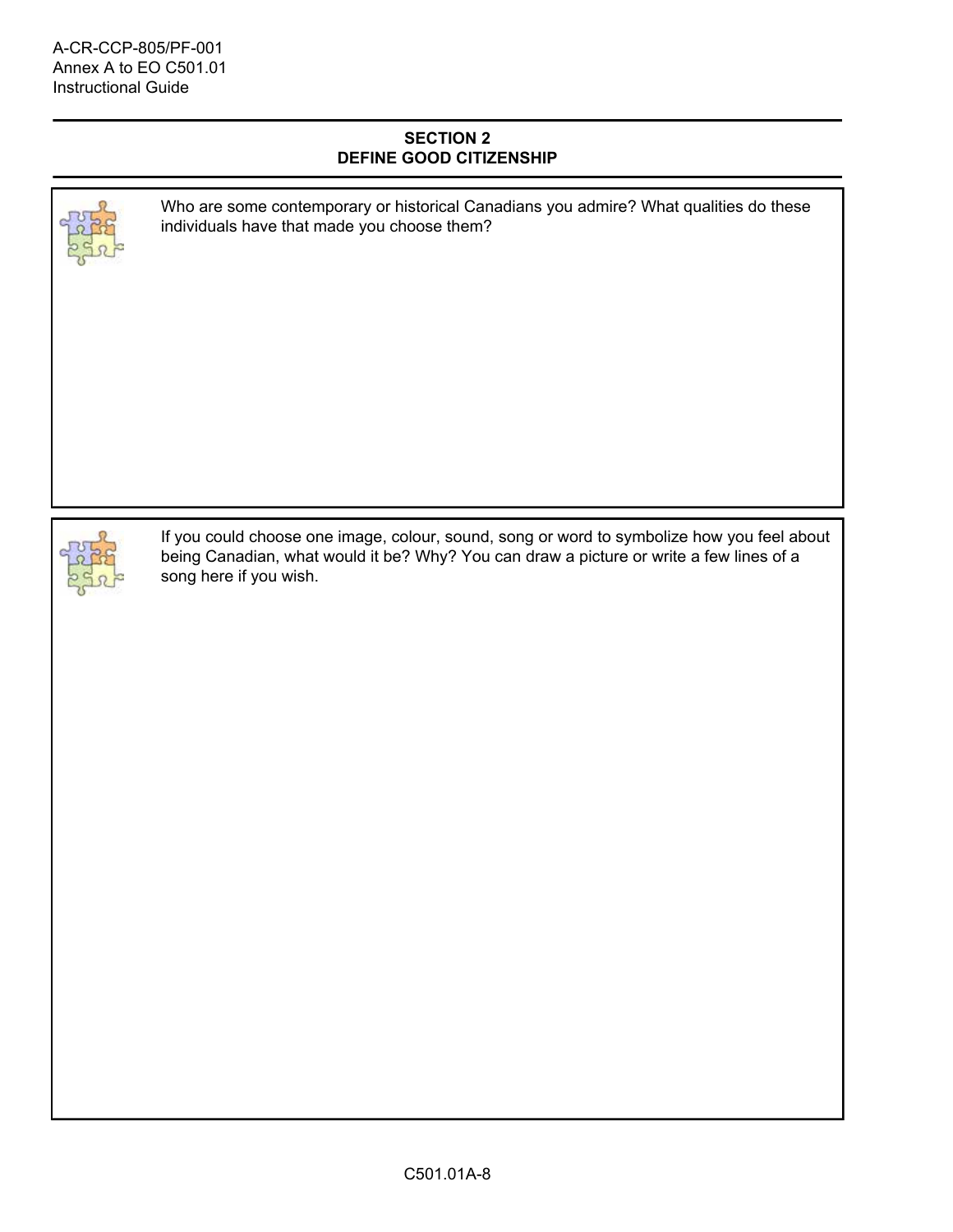#### **Part A: What does it mean to be a good citizen?**

Read the quotations below and answer the questions. There is no "right" answer; however, your ideas must be thoughtful and well-supported. You can refer to the news stories you have read to support what you write.

*Quotations about citizenship:*

*"The first requisite of a good citizen… is that he shall be able and willing to pull his own weight."*

*- Theodore Roosevelt, former U.S. President*

*"If the undocumented have to work hard to attain citizenship, those of us who already are citizens should have to work hard to sustain it. We should all have to serve more, build more, and do more for our country."*

*- Eric Liu, Asian-American writer*

*"Citizenship is an attitude, a state of mind, an emotional conviction that the whole is greater than the part… and that the part should be humbly proud to sacrifice itself that the body may live."*

*- Robert Heinlein, author of Starship Troopers*



In what ways would a citizen "pull their own weight?" Do you agree that this is a prerequisite for citizenship? Why or why not?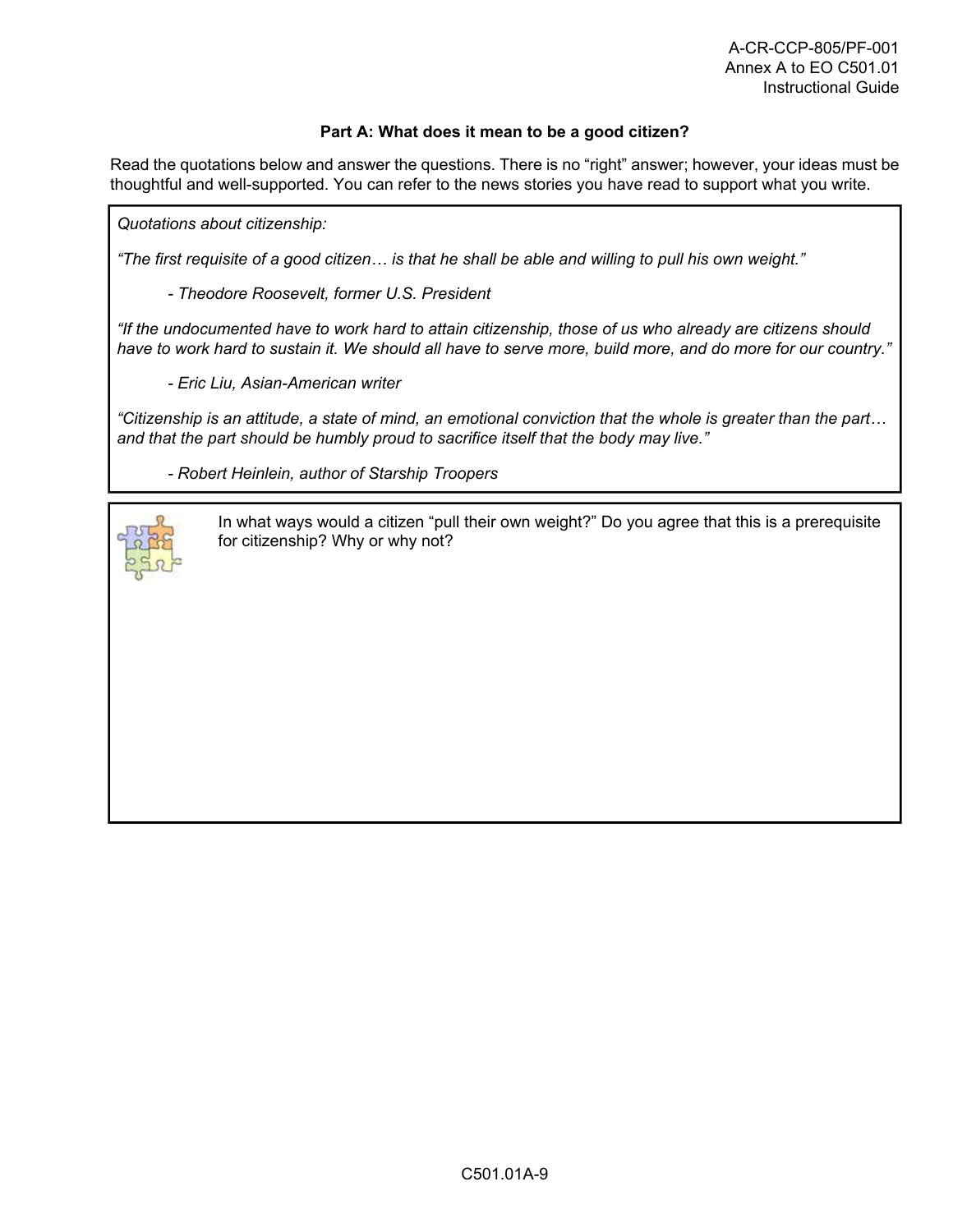

Eric Liu points out that while immigrants must work hard to attain citizenship, many people who are born citizens take it for granted. Do you agree or disagree? Explain.



What responsibilities do you believe should come with citizenship? Do you agree with Liu's point of view? What about Robert Heinlein's? Explain.

*"The test of good citizenship is loyalty to country."*

*- Bainbridge Colb, former U.S. Secretary of State*

*"The subject who is truly loyal to the Chief Magistrate will neither advise nor submit to arbitrary measures."*

*- Junius, 18th-century British political writer*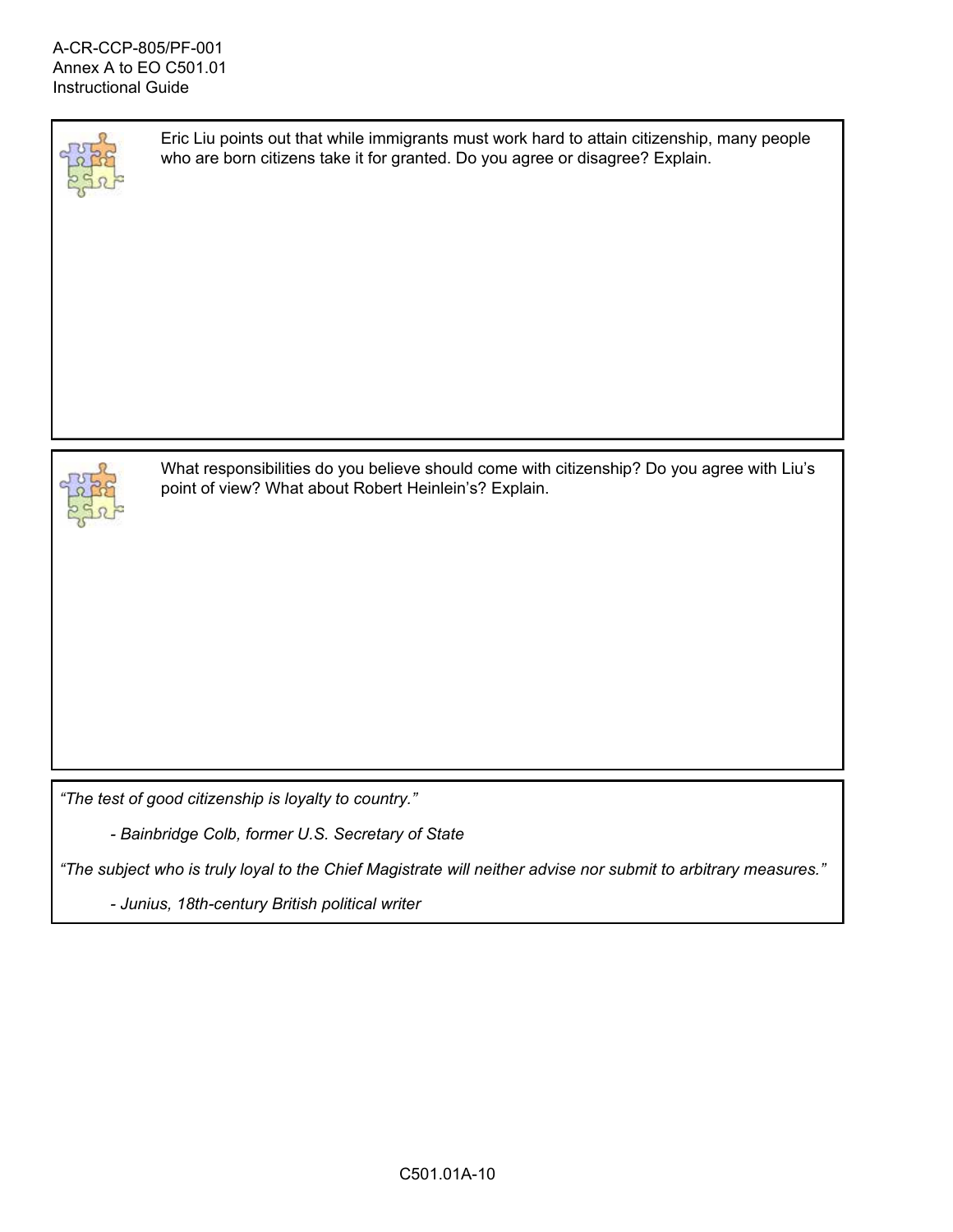

In what ways would a citizen be loyal to their country? Think of the ways in which you are loyal to other people.



Is loyalty a matter of unquestioning obedience, or does loyalty call for people to question the government? What do you think? Explain.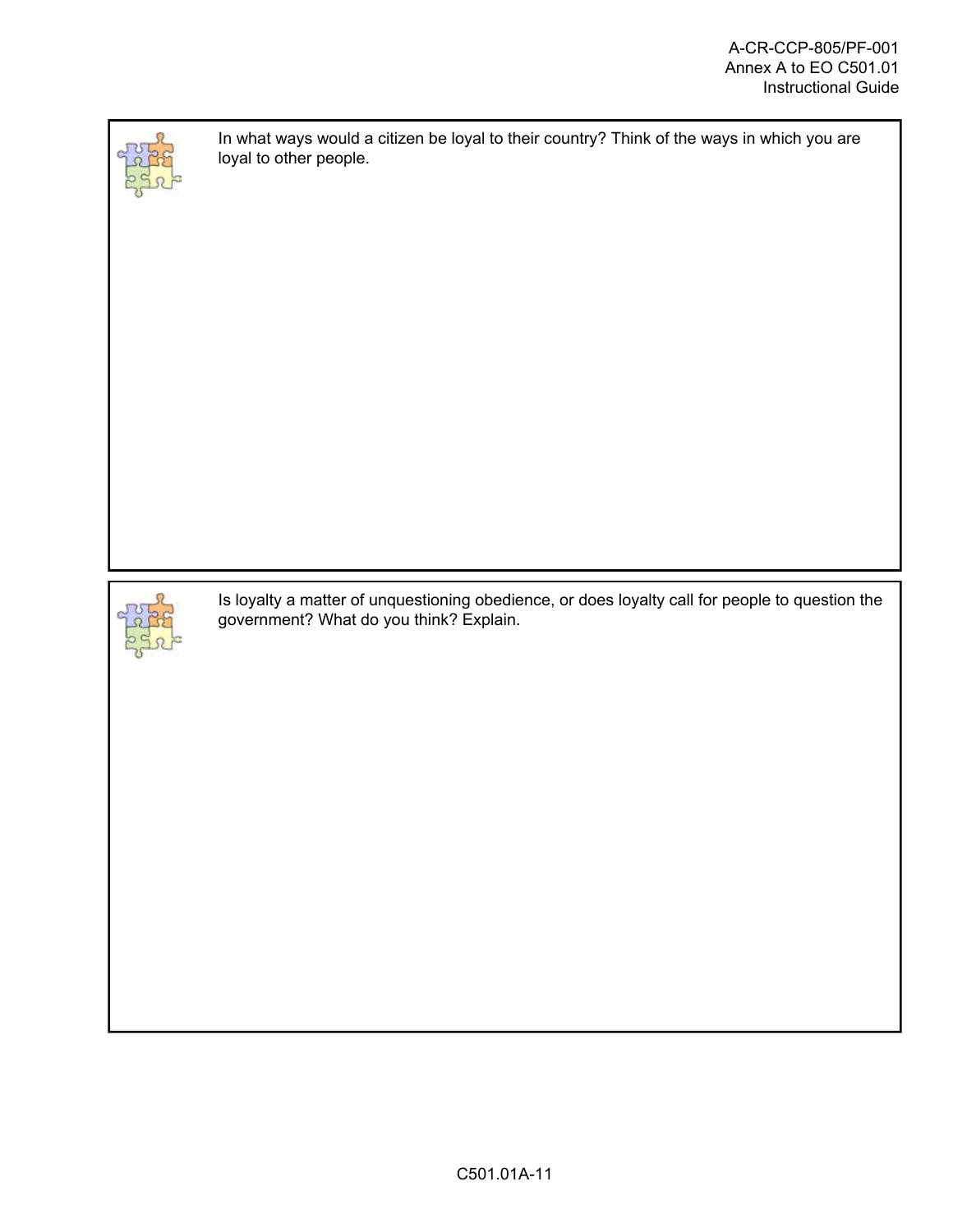A-CR-CCP-805/PF-001 Annex A to EO C501.01 Instructional Guide

#### **Part B: What about being a citizen of Canada?**

Read the quotations below and answer the questions. There is no "right" answer; however, your ideas must be thoughtful and well-supported. You can refer to the news stories you have read to support what you write.

*"Above everything, we are Canadian."*

*- Sir George Etienne Cartier, French-Canadian statesman and Father of Confederation*

*"If you don't think your country should come before yourself, you can better serve your country by livin' someplace else."*

*- Stompin' Tom Connors, Canadian singer and songwriter*

Is being a Canadian citizen a major part of your identity? Explain.



In what ways could Canadians put their country ahead of themselves? Do you think they should? Why or why not?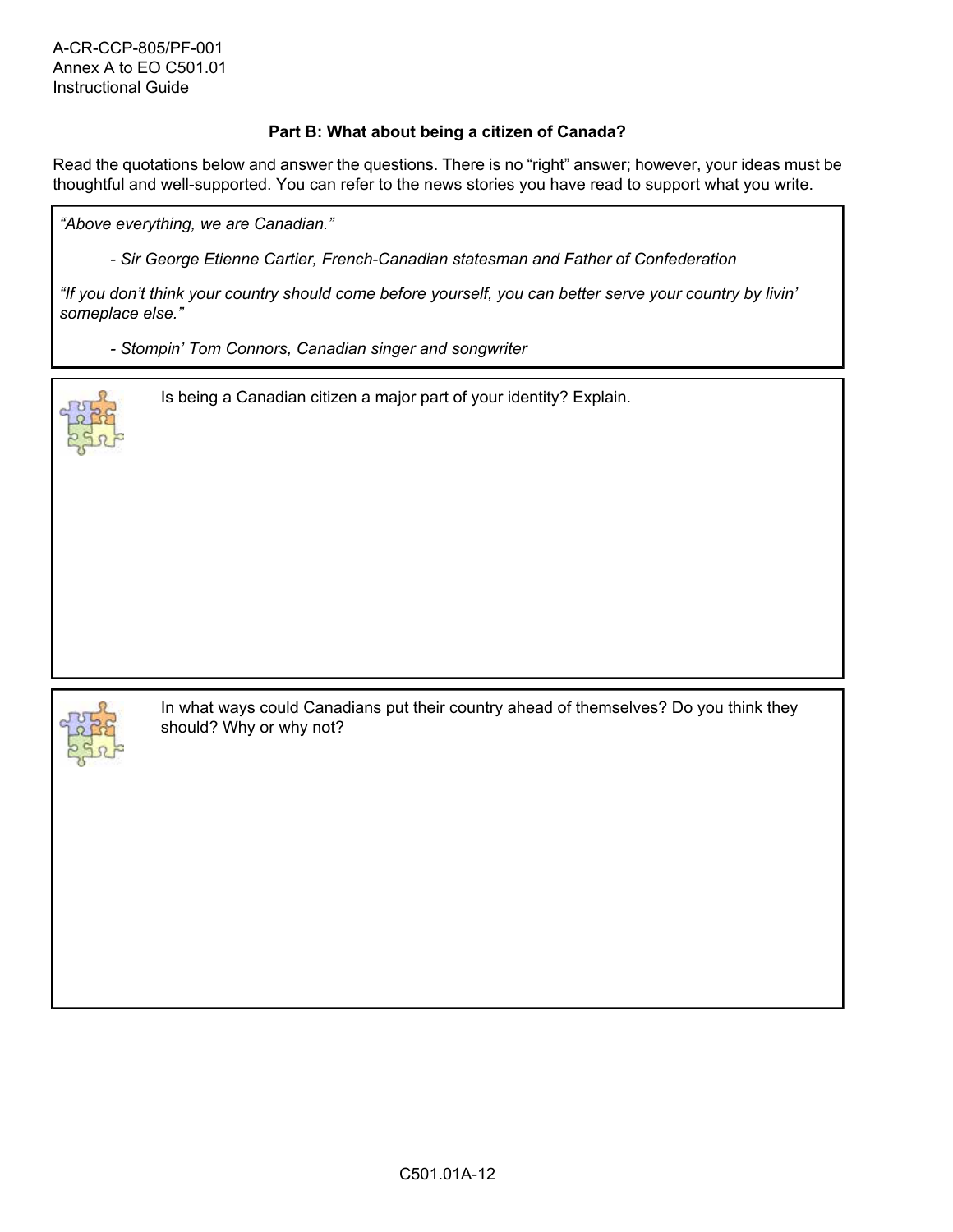#### **SECTION 3 BEING A GREAT CANADIAN**

*"It is the task of the rising generation of Canadians to create a new confidence and a new sense of cultural and civic duty in Canada."*

#### *- Mitchell Sharp, Canadian politician*

As a young Canadian, you have a chance to shape the future of the country for the better. Who knows what great innovations and improvements your generation may be able to introduce. But to be prepared to meet the challenges along the way, you need be **informed**, **involved** and **responsible**.

#### **Part A: Being informed**

In order to make good decisions as a citizen, you need to know what's going on. Some echo the opinions of friends, family members or public figures without taking the time to learn all the facts or think things through.

Part of being an adult is forming your own individual opinions, and as a citizen and a leader, it's your responsibility to make sure your opinions are informed.

Chances are you've heard people make comments like, "Oh, I'm voting for this party because my dad says they're the best," or "This guy online says people should be opposing the changes the government wants to make, so I'm going to a protest!"

You wouldn't let somebody else tell you to like a band you've never heard, or a movie you've never seen. Apply the same reasoning to the issues and decisions facing Canadians.

Here are some ways to become better informed:

- 1. **Keep up with the news** to stay informed about local, national, and international current events. You can read the news, watch it, listen to it, or even have updates sent to your communications devices from reputable online news sources.
- 2. **Make sure your sources are reliable**. The Internet, in particular, can be a haven for misconceptions and prejudice, but other sources of information can be biased, as well. Avoid forming an opinion based on just one or two sources, and always think critically about where the information is coming from and what goals the people disseminating it might have.
- 3. **Be familiar with government departments, policies and programs**. It takes only a few minutes to do an online search, or stop into a Service Canada office to pick up a pamphlet. Gaining an understanding of how government departments work and what services each offers will help you make sound decisions about political issues, and you may also discover a program to help you find a good job or pay for postsecondary education!
- 4. **Know your local municipal councilors, provincial / territorial representatives and Members of Parliament**. You don't have to hang out with them, but you should know their priorities, party affiliation, and any roles they've been assigned (eg, if they've been appointed to Cabinet or made a critic of a portfolio). Their offices can also assist you in understanding municipal, provincial, and federal programs, services, and laws.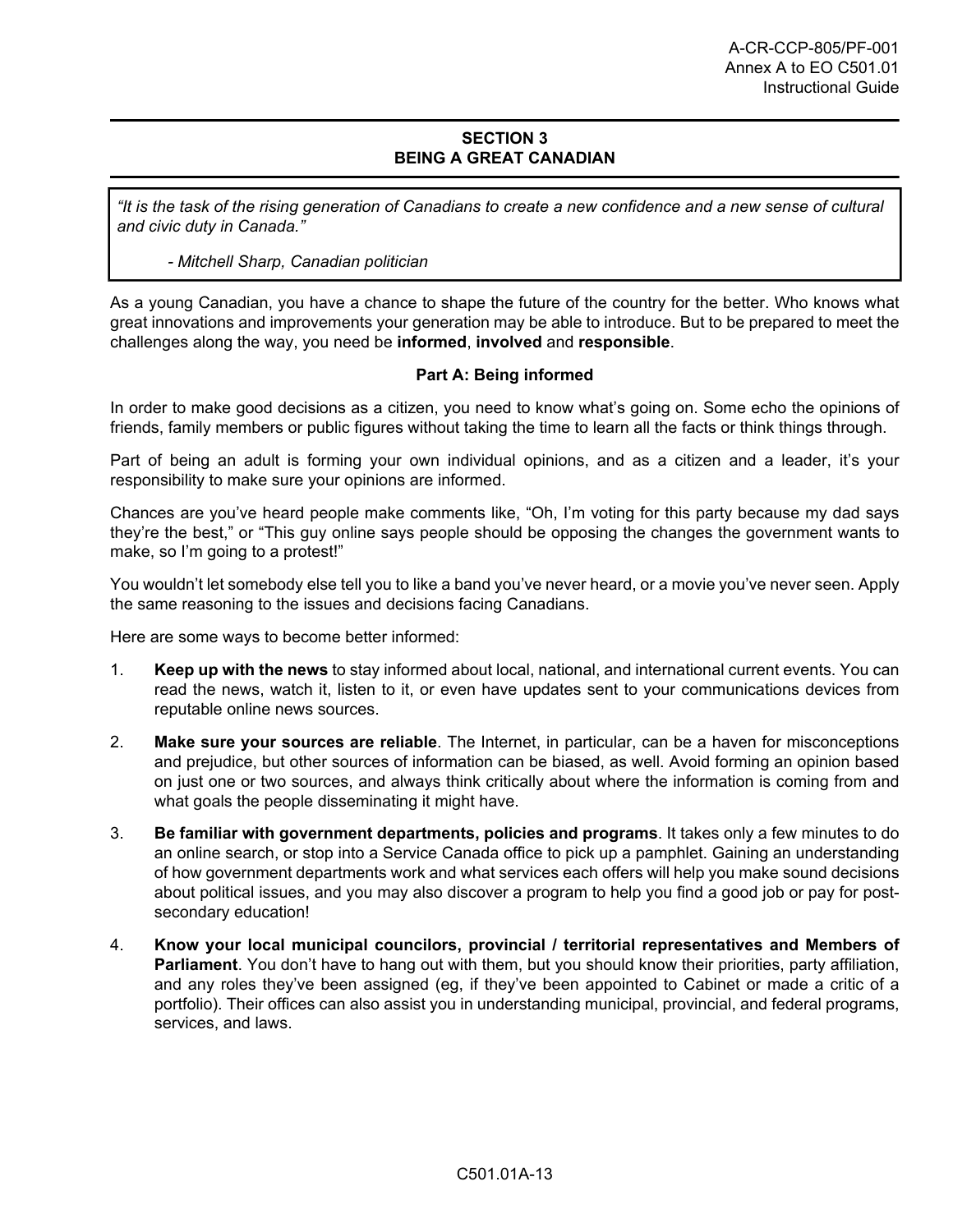#### **How informed are you? Answer the questions below to find out!**



List three provincial, national or international issues that are currently in the news, and explain how each affects you. You can use the news stories you have been given, or include news from other sources (and no, your favourite celebrity getting a new Chihuahua does *not* count as news).



What are some reliable sources of information you can think of? What are some unreliable ones? Explain.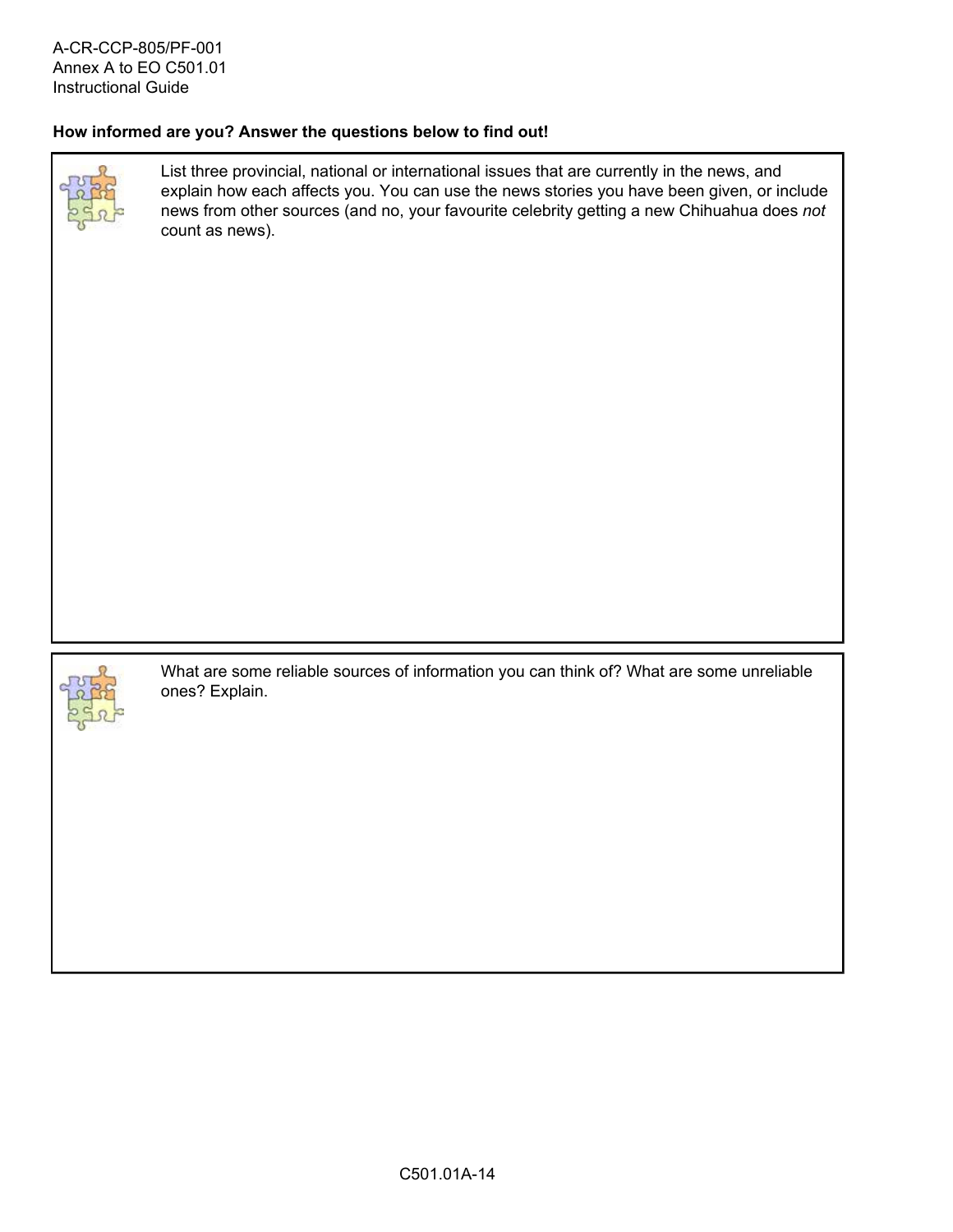

If you had trouble answering some of these questions, don't worry—many people do!

And even if you were able to answer them easily, there's always room to grow.



List at least three things you can change in your routine to become better informed about current events, governance in Canada, and your democratic representation.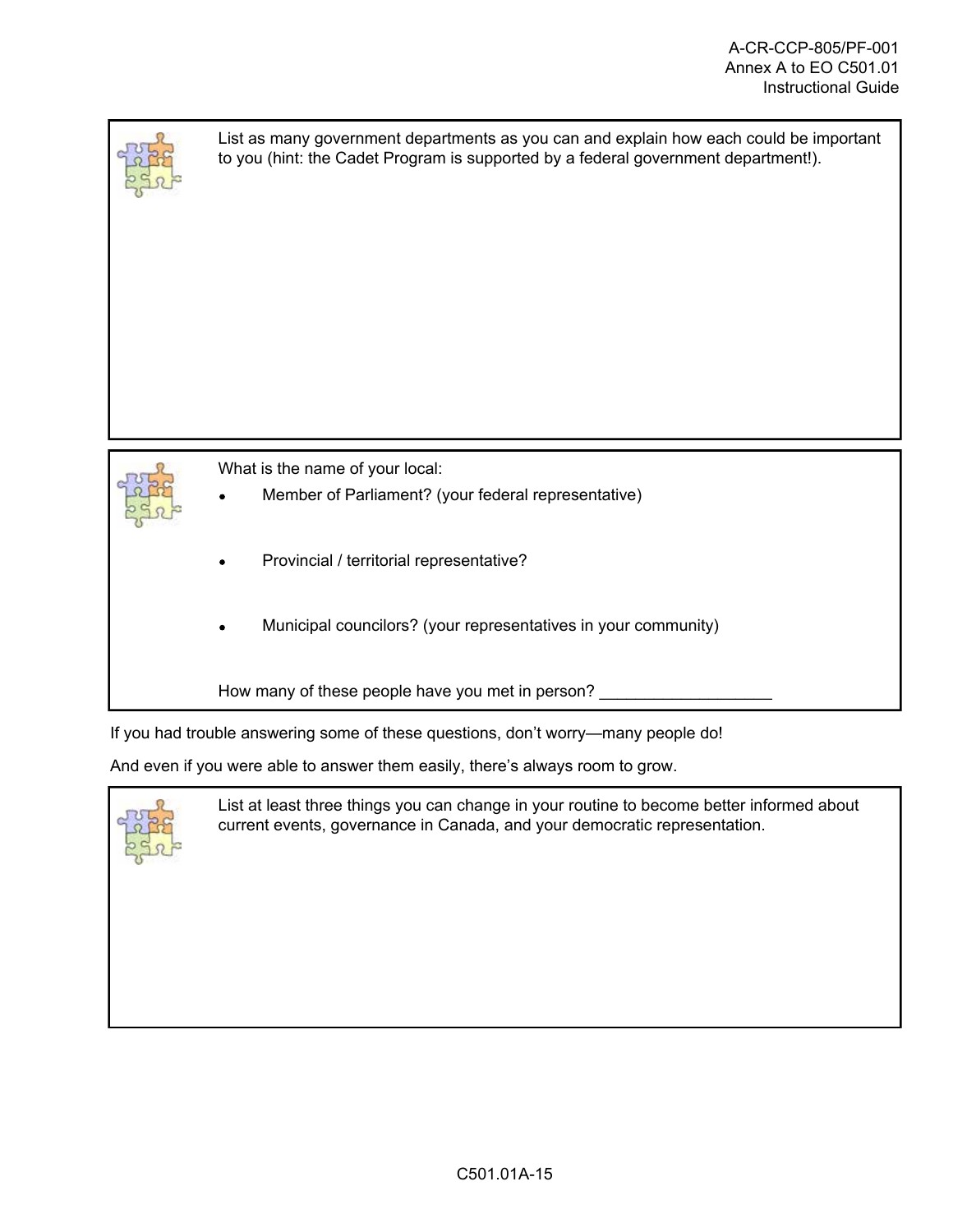#### **Part B: Being involved**

As you know from your experiences in the Cadet Program, part of good citizenship is being an active member of your community and the country.

Most people are happy to complain about the way things are, but only a few will put in the effort to try to change things for the better. As a leader, you can inspire people to work together, but you can also contribute on your own.

Here are some easy things you can do to get involved:

- **Vote**. Voting is a responsibility of every Canadian over 18, but it's also a chance to have your say. Every vote matters, so take this duty seriously!
- **Volunteer**. Most communities have plenty of volunteer opportunities, and there are also organizations  $\bullet$ that let you volunteer in other parts of the country. If you lead a program at a Boys and Girls Club, or help out at an animal shelter, you're making a positive difference in your community and gaining valuable work experience that may make it easier for you to get a good job.
- **Get out there!** Attend community events, especially ones that support charity. Shop at local businesses  $\bullet$ when you can. Get to know your neighbours, and help them if you have a chance. If a government representative is giving a presentation or holding a "town hall" meeting, you can also attend these events, which are a way for citizens to interact with their representatives and find out more about issues that affect them.

#### **How are you involved? Answer the questions below.**

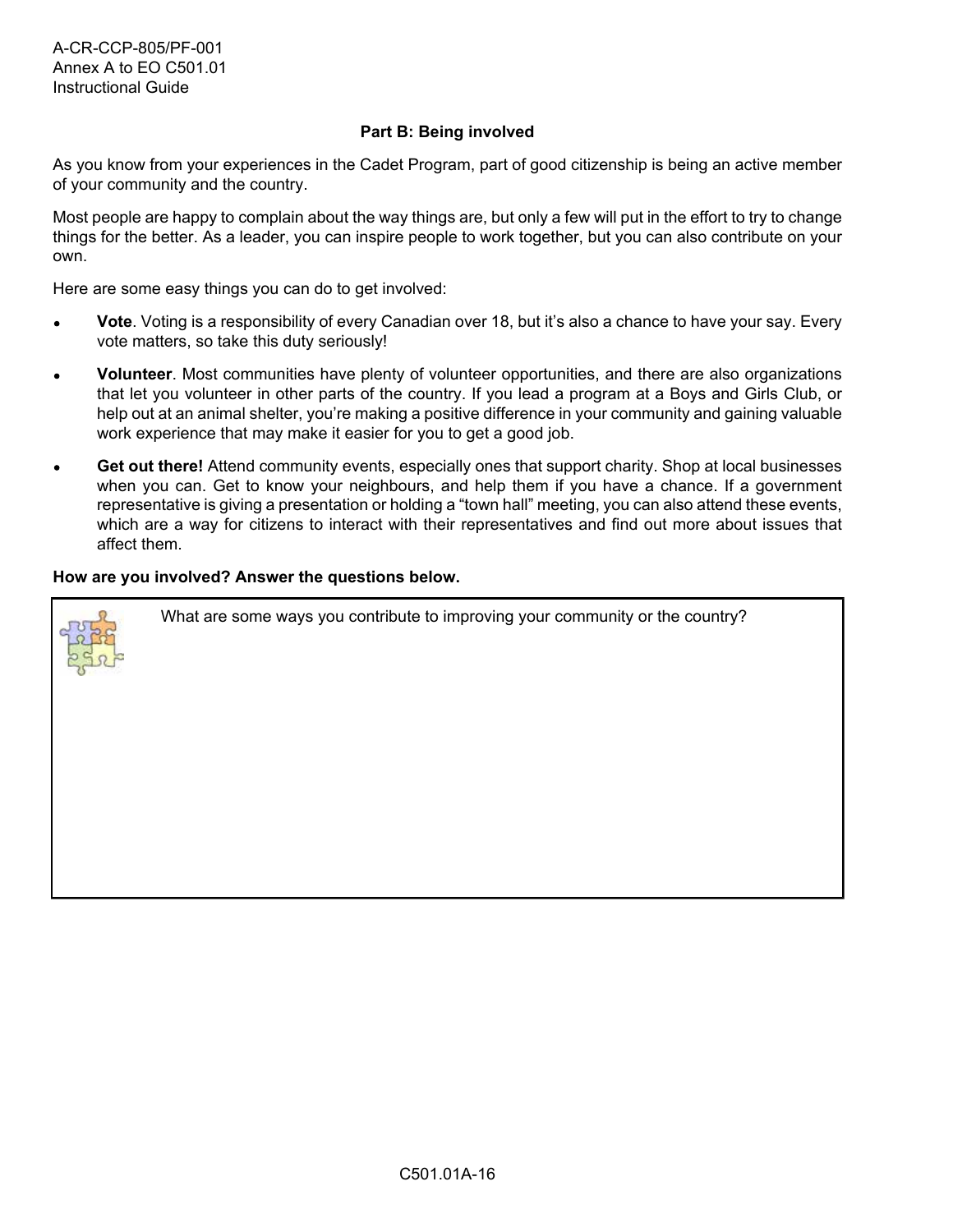

Give some other examples of things you could potentially do to get more involved or encourage other people to do so.



Name someone whose involvement has made life better in Canada or in your community. What sorts of things did this person do?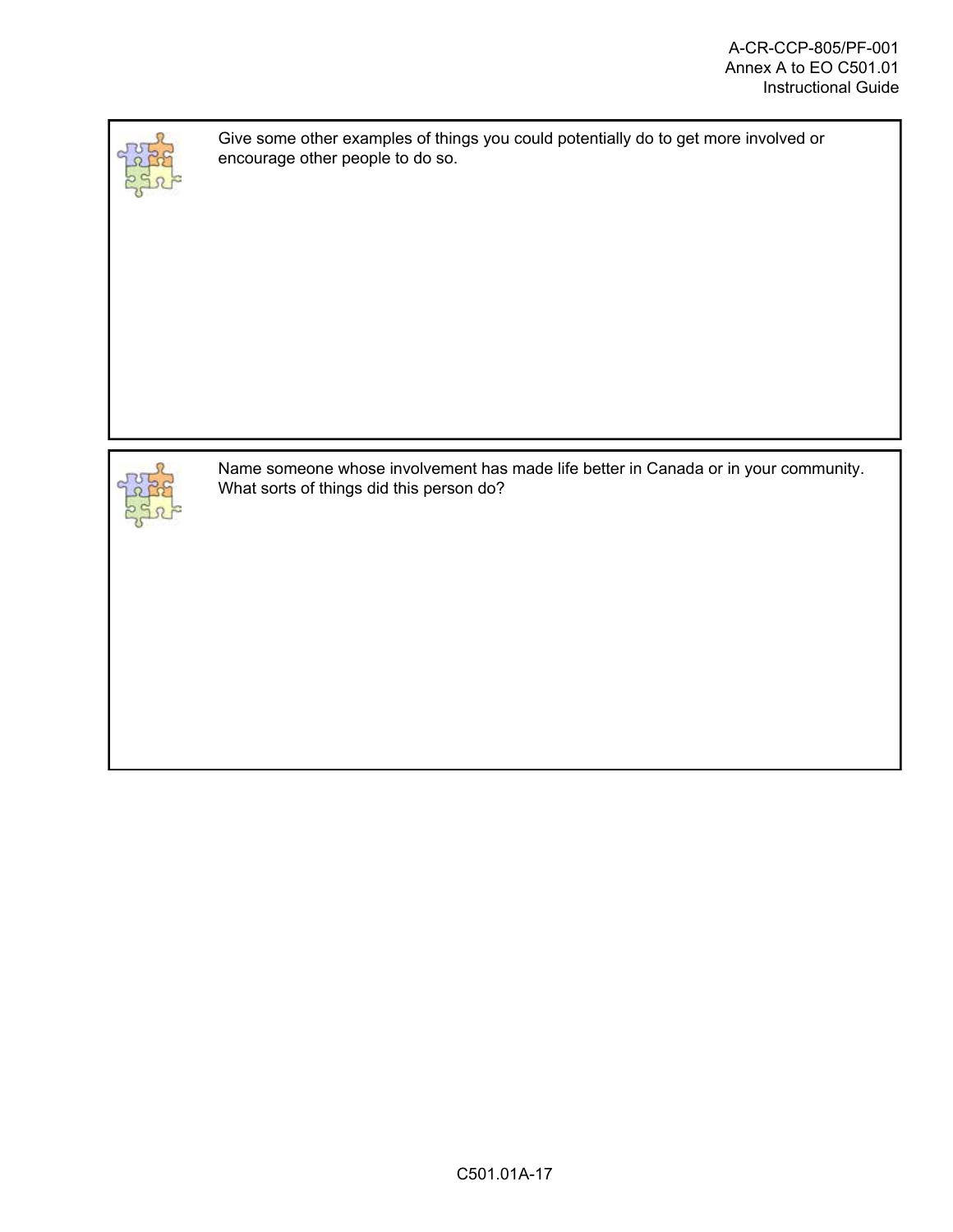#### **Part C: Being Responsible**

As a Canadian citizen, you have responsibilities—everyone has something to contribute, and things are better when we all help out.

Here are some of the things responsible Canadians are expected to do:

- 1. **Work hard**. Do your best to get a good job, and work hard to keep it. There are government programs available to help people who lose their jobs or can't find work, but when these programs are abused, it affects everyone.
- 2. **Obey the law**. Laws exist to protect people, even if they may sometimes seem inconvenient. Respecting the speed limit might make you late for class, but it will prevent you from hitting another car and hurting yourself or someone else.
- 3. **Be respectful**. Canadians are known around the world for diplomacy and friendliness. Maintain our positive image by treating everyone in a respectful manner. Respect yourself, too, by maintaining a healthy lifestyle and by taking ownership instead of blaming your problems on somebody else.
- 4. **Preserve Canada**. Look after our natural and cultural treasures so that future generations can enjoy them.



What are five responsible things you have done recently that would reflect the items in the list of things responsible Canadians are expected to do?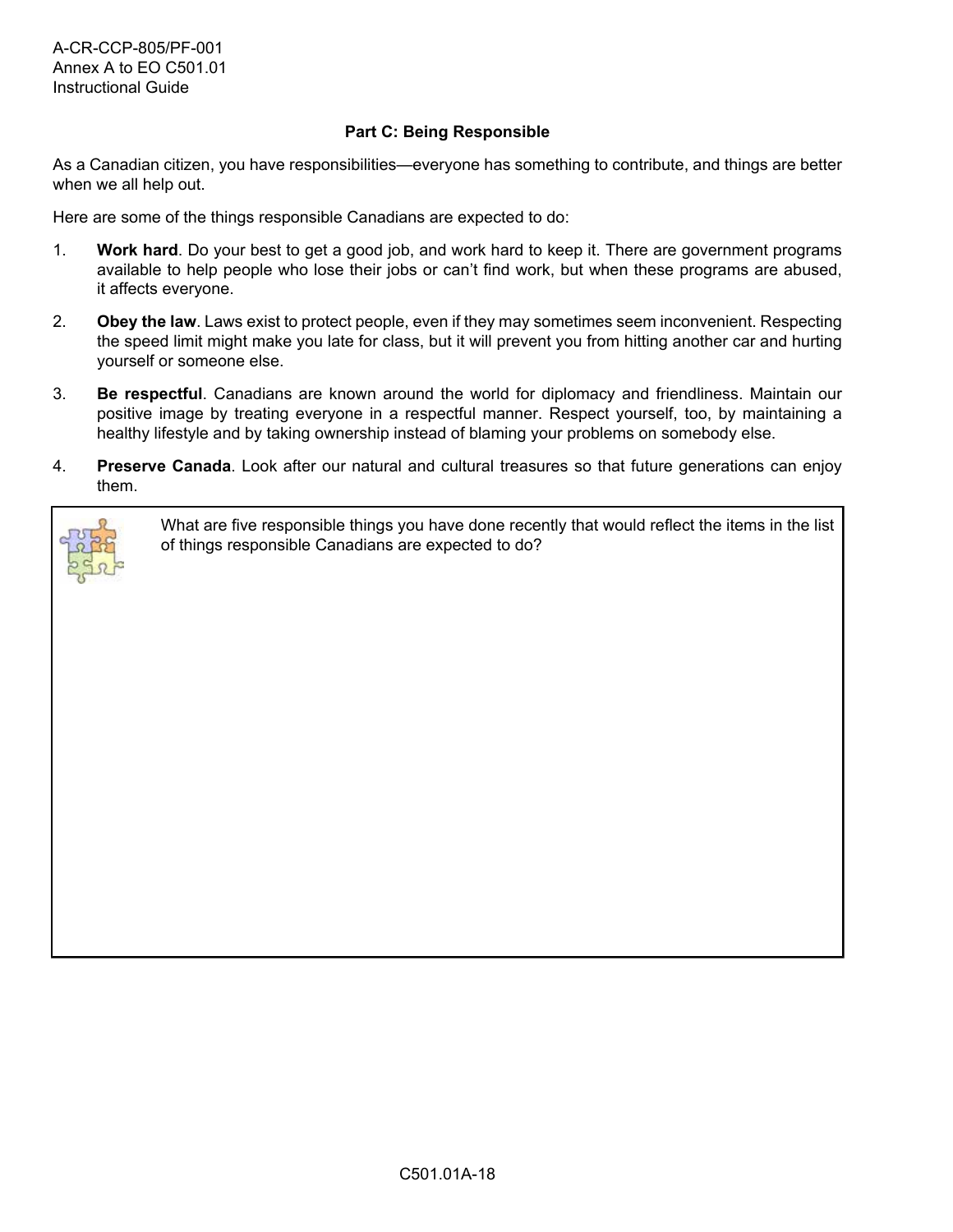

How does responsible citizenship factor into your plans for the future? Give some examples.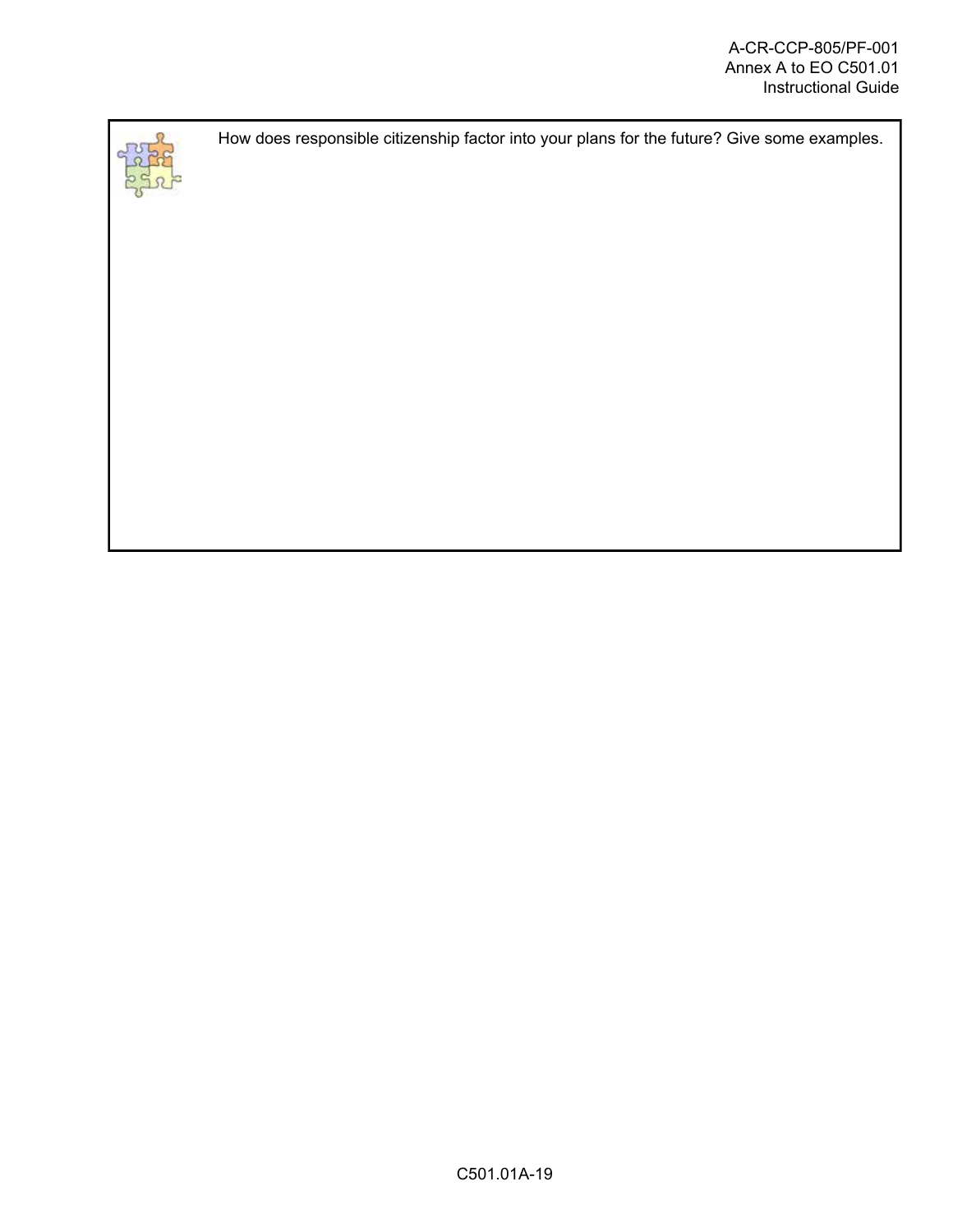A-CR-CCP-805/PF-001 Annex A to EO C501.01 Instructional Guide

#### **Final Assignment:**

Use this space to summarize your reflections on being a good Canadian citizen. You can make a mind map, write a short essay, or draw a collage of images.



Congratulations, you have completed your self-study package on EO C501.01 (Reflect Upon What it Means to be a Good Canadian Citizen). Hand the completed package to the Training Officer / Course Officer who will record your completion in your Proficiency Level Five logbook.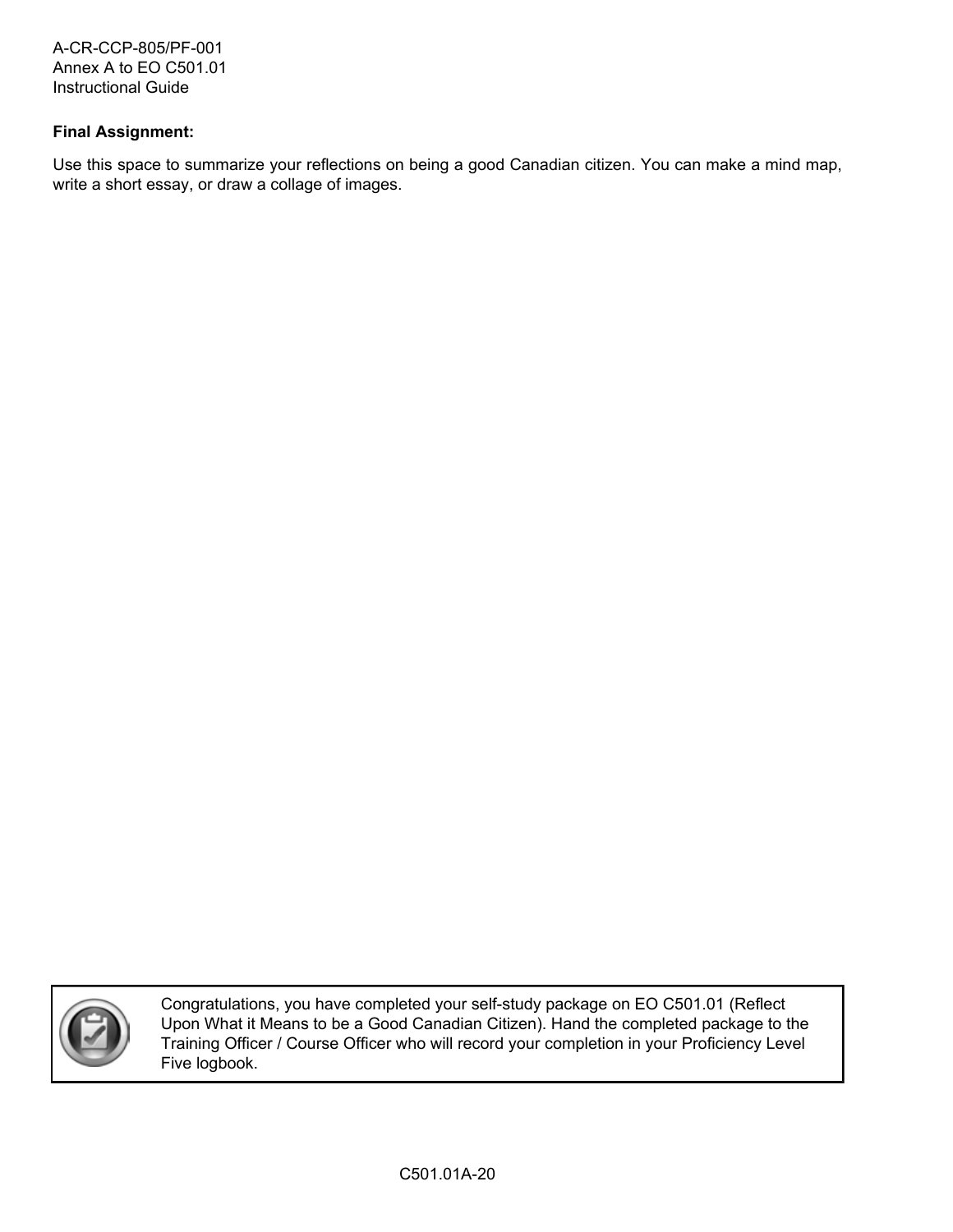

**COMMON TRAINING PROFICIENCY LEVEL FIVE INSTRUCTIONAL GUIDE**



#### **SECTION 2**

#### **EO C501.02 – REFLECT UPON INDIVIDUAL GLOBAL CITIZENSHIP**

Total Time: One session = 90 min

#### **PREPARATION**

#### **PRE-LESSON INSTRUCTIONS**

This IG supports EO C501.02 (Reflect Upon Individual Global Citizenship) located in A-CR-CCP-805/PG-001, *Proficiency Level Five Qualification Standard and Plan*, Chapter 4.

Self-study packages are intended to be completed by the cadet independently. More information about selfstudy packages can be found in the foreword and preface.

Review the lesson content and become familiar with the material prior to facilitating this lesson.

Gather the required resources:

- a copy of the self-study package located at Annex A for each cadet;
- a globe or a digital or hard-copy world map;
- a national newspaper or printout of current international news stories; and
- a pen or pencil.

#### **PRE-LESSON ASSIGNMENT**

Nil.

#### **APPROACH**

A self study was chosen for this lesson as it allows the cadet to reflect upon global citizenship at their own learning pace. This encourages the cadet to become more self-reliant and independent by focusing on their own learning instead of learning directed by the instructor.

#### **INTRODUCTION**

#### **REVIEW**

Nil.

#### **OBJECTIVES**

By the end of this lesson the cadet shall have reflected upon individual global citizenship.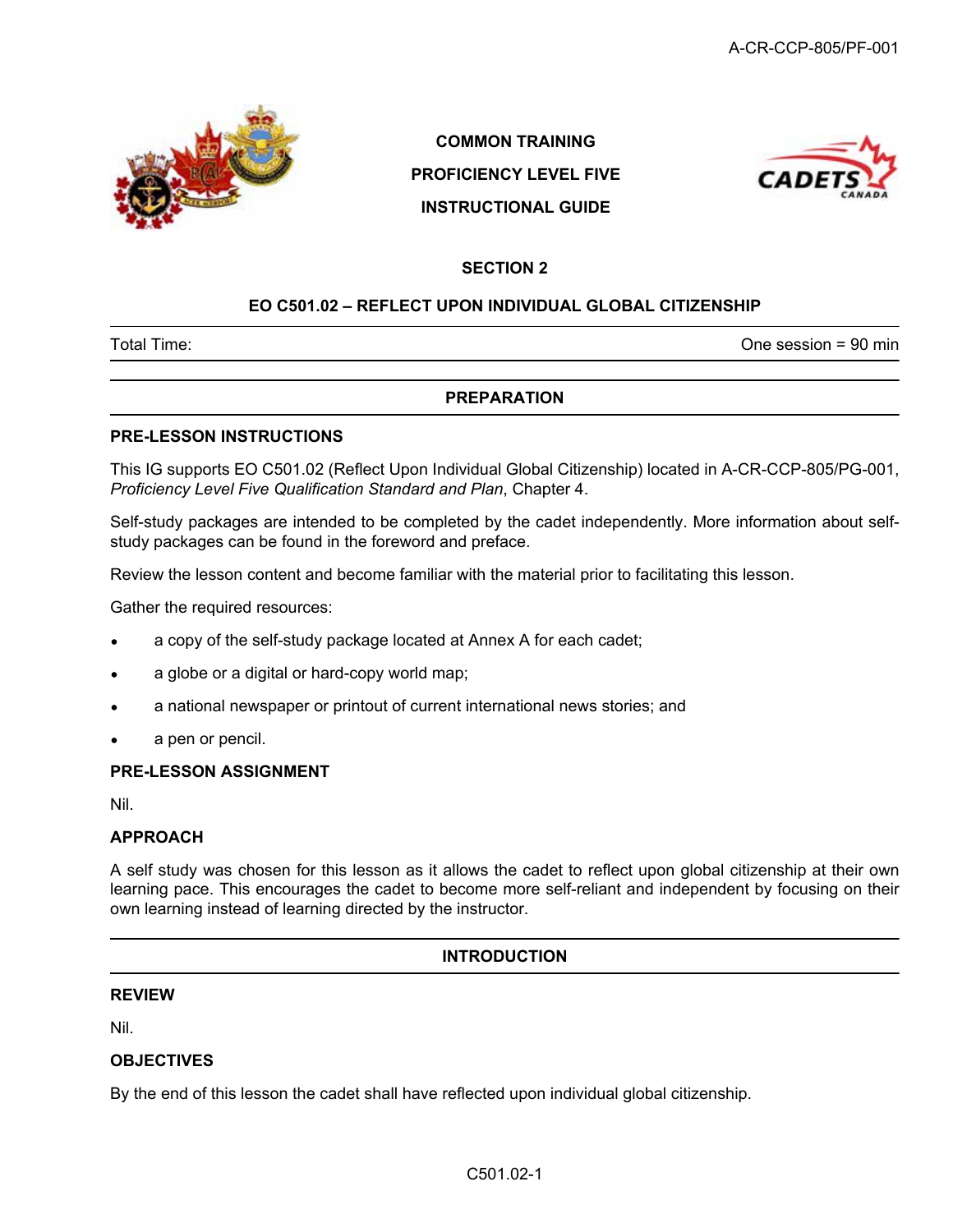#### **IMPORTANCE**

It is important for cadets to reflect upon individual global citizenship because globalization affects daily choices in all aspects of their life. It will help them recognize, as they move into adulthood, the competitive challenge created by globalization in all aspects of Canadian life.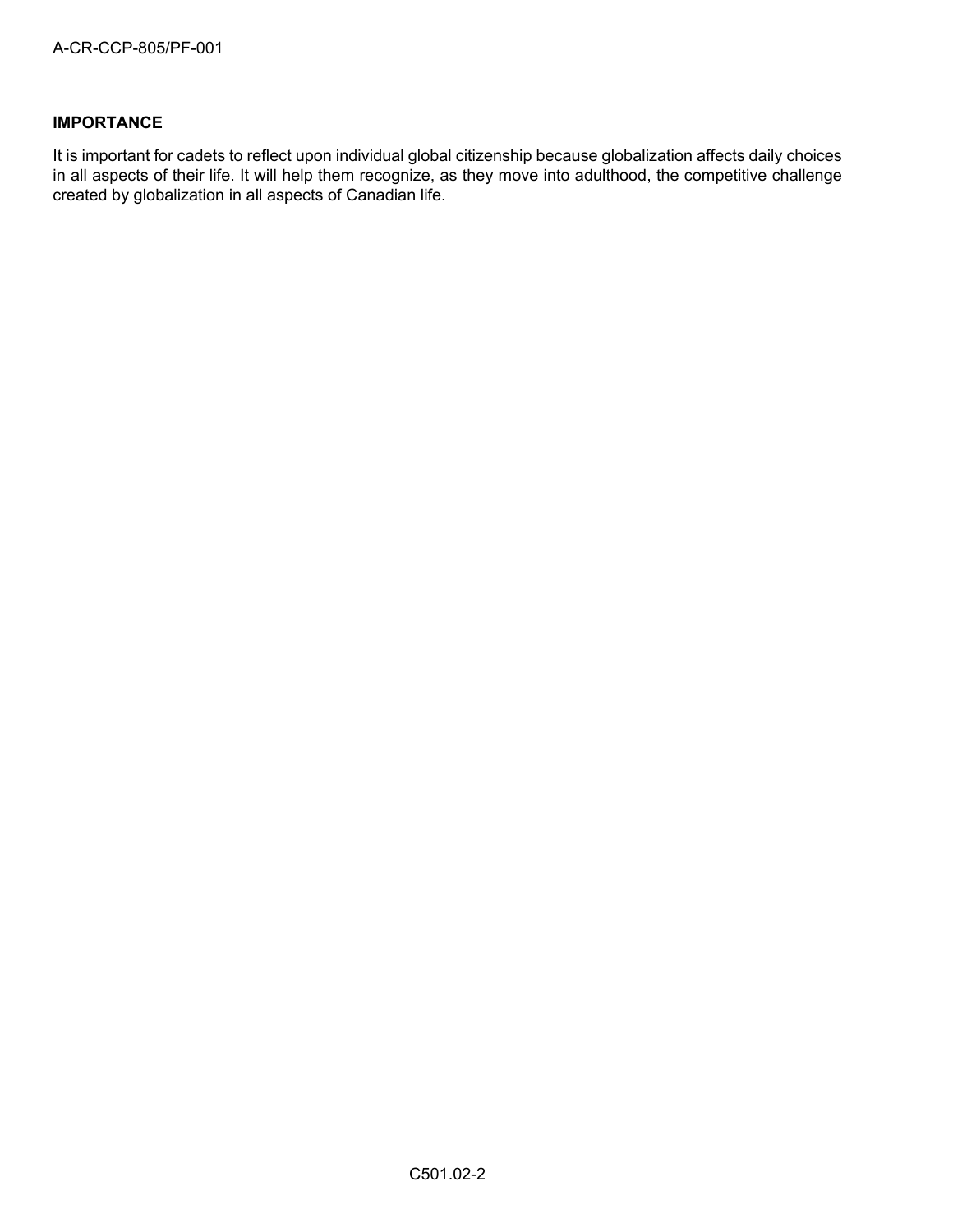#### **SELF-STUDY PACKAGE INSTRUCTIONS**

#### **OBJECTIVE**

The objective of this self-study package is to have the cadet reflect upon individual global citizenship.

#### **RESOURCES**

- Self-study package,  $\bullet$
- A globe, or a digital or hard copy world map,
- A national newspaper or a printout of current international news stories, and
- Pen / pencil.

#### **ACTIVITY LAYOUT**

Provide the cadet with a classroom or training area suitable to complete the self-study package.

#### **ACTIVITY INSTRUCTIONS**

- 1. Provide the cadet with a copy of the self-study package located at Annex A, a map of the world or globe, a national newspaper or printout of current international news, and a pen / pencil.
- 2. Allow the cadet 90 minutes to complete the self-study package.
- 3. Provide assistance to the cadet as required.
- 4. Collect the self-study package once the cadet has finished.
- 5. Correct the self-study package. There is no "right" answer—look for evidence of reflection and understanding of the subject, and be prepared to correct any misconceptions.
- 6. Provide feedback to the cadet and indicate whether or not they have completed the Enabling Objective (EO).
- 7. Return the completed self-study package to the cadet for their future reference.
- 8. Upon the completion of the self-study package, record the result in the cadet's log book and training record.

#### **SAFETY**

Nil.

#### **END OF LESSON CONFIRMATION**

The cadet's completion of the self-study package will serve as the confirmation of this lesson.

#### **CONCLUSION**

#### **HOMEWORK / READING / PRACTICE**

Nil.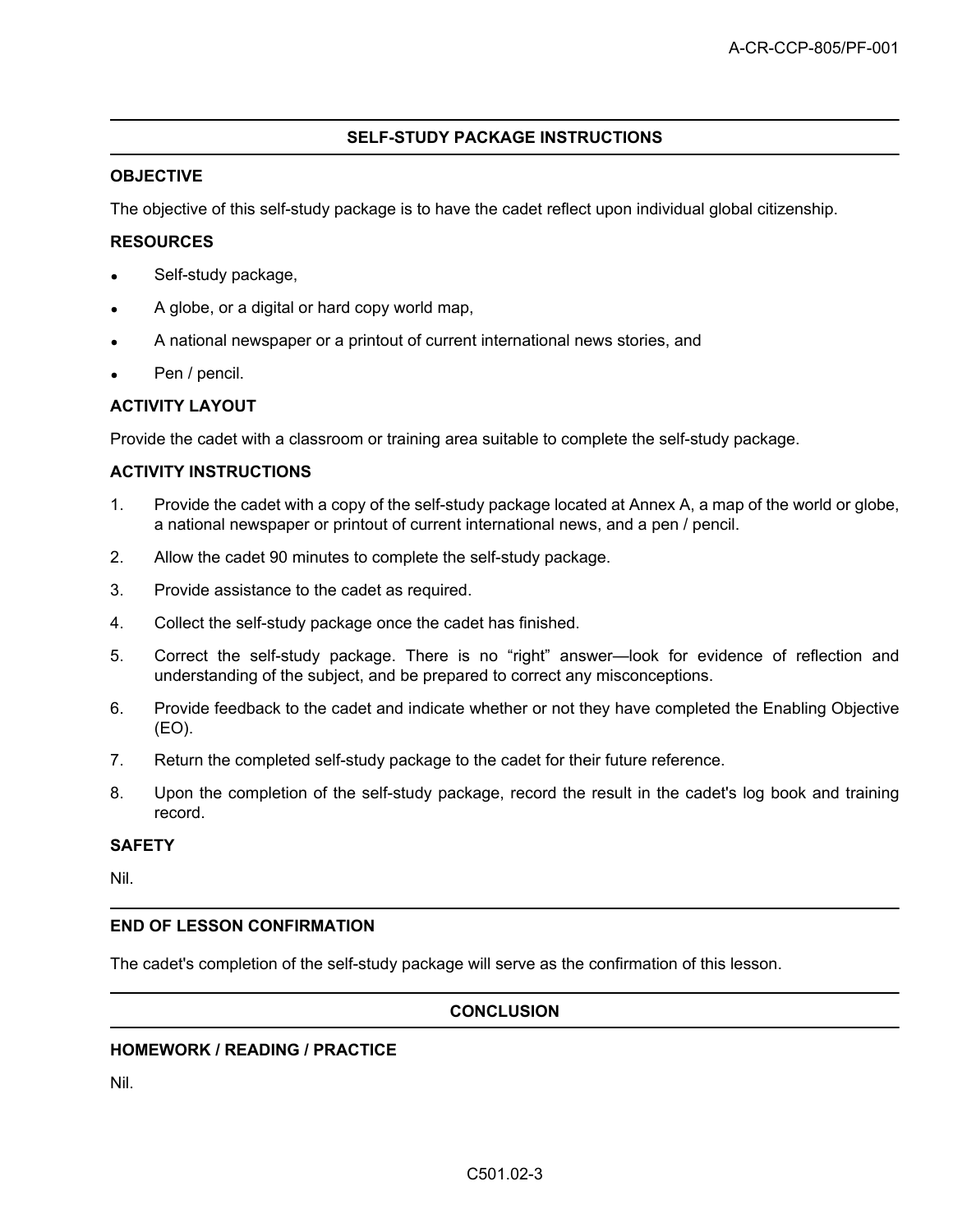#### **METHOD OF EVALUATION**

Nil.

#### **CLOSING STATEMENT**

Globalization is an ongoing phenomenon that affects all aspects of daily living, is most likely irreversible and will continue at an increased pace. Whether they realize it or not, everyone is a global citizen with a collective responsibility to ensure that the effects of globalization are beneficial—for Canadians and the world at large.

#### **INSTRUCTOR NOTES / REMARKS**

Nil.

#### **REFERENCES**

Byers, M. (2005). *Are you a 'global citizen'?* Retrieved October 5, 2009, from http://thetyee.ca/ Views/2005/10/05/globalcitizen/#

Fairtrade Foundation. (2009). *What is fair-trade?* Retrieved December 4, 2009, from http://www.fairtrade.net/ what is fairtrade.html

Fairtrade Mossley. (2012). Image of Fairtrade symbol. Retrieved March 24, 2012, from http:// fairtrademossley.org.uk/wp-content/uploads/2012/07/Hi-Res-ColFM-Rblk-international-MARK1-JPEG.jpg

Global Policy Forum. (2009). *Globalization*. Retrieved October 25, 2009, from http://www.globalpolicy.org/ globalization.html

MyLearning. (2009). *Global citizens–Make an impact*. Retrieved November 15, 2009, from http:// www.mylearning.org/jpage.asp?jpageid=2015&journeyid=441

Reuters. (2012). *Bangladesh's Worst-Ever Factory Blaze Kills Over 100*. Retrieved March 23, 2013 from http:// www.reuters.com/article/2012/11/25/us-bangladesh-fire-idUSBRE8AN0CG20121125

Tapscott, D. (2009). *Grown up digital: How the net generation is changing your world*. New York: McGraw Hill.

Transfair Canada. (2009). *Transfair Canada*. Retrieved December 4, 2009, from http://transfair.ca

UN Focal Point on Youth. (2011). *How does globalization have positive and negative effects on your – and your friends' – efforts to secure a job?* Retrieved March 24, 2013 from http://www.unworldyouthreport.org/index.php? option=com\_k2&view=item&layout=item&id=39&Itemid=147

WiseGEEK. (n.d.). *What is Globalization?* Retrieved March 23, 2013 from http://www.wisegeek.org/what-isglobalization.htm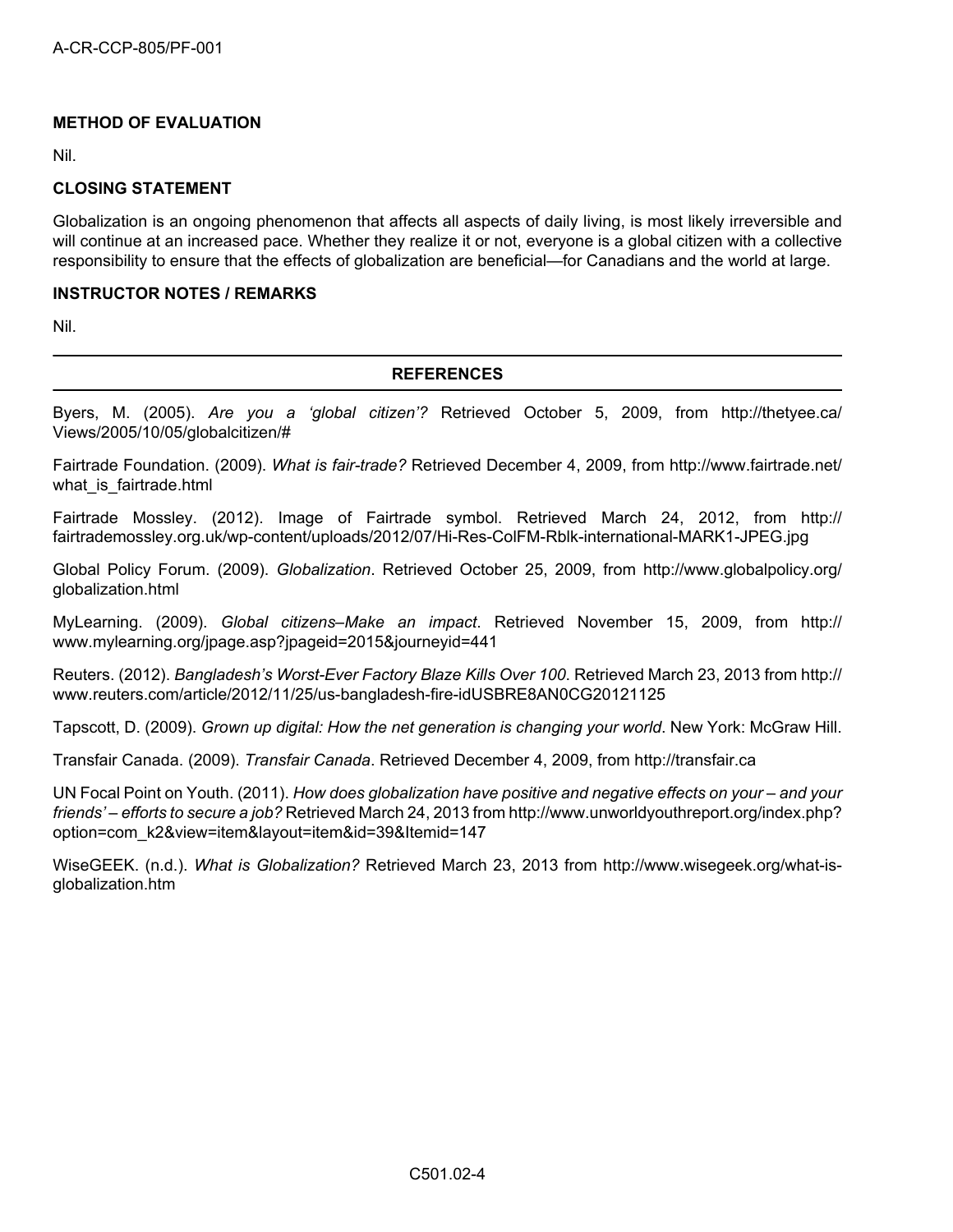A-CR-CCP-805/PF-001 Annex A to EO C501.02 Instructional Guide

## **GLOBAL CITIZENSHIP**

### Your place in the world



**SECTION 1: WHAT'S GLOBALIZATION, AGAIN? SECTION 2: BECOMING A GLOBAL CITIZEN**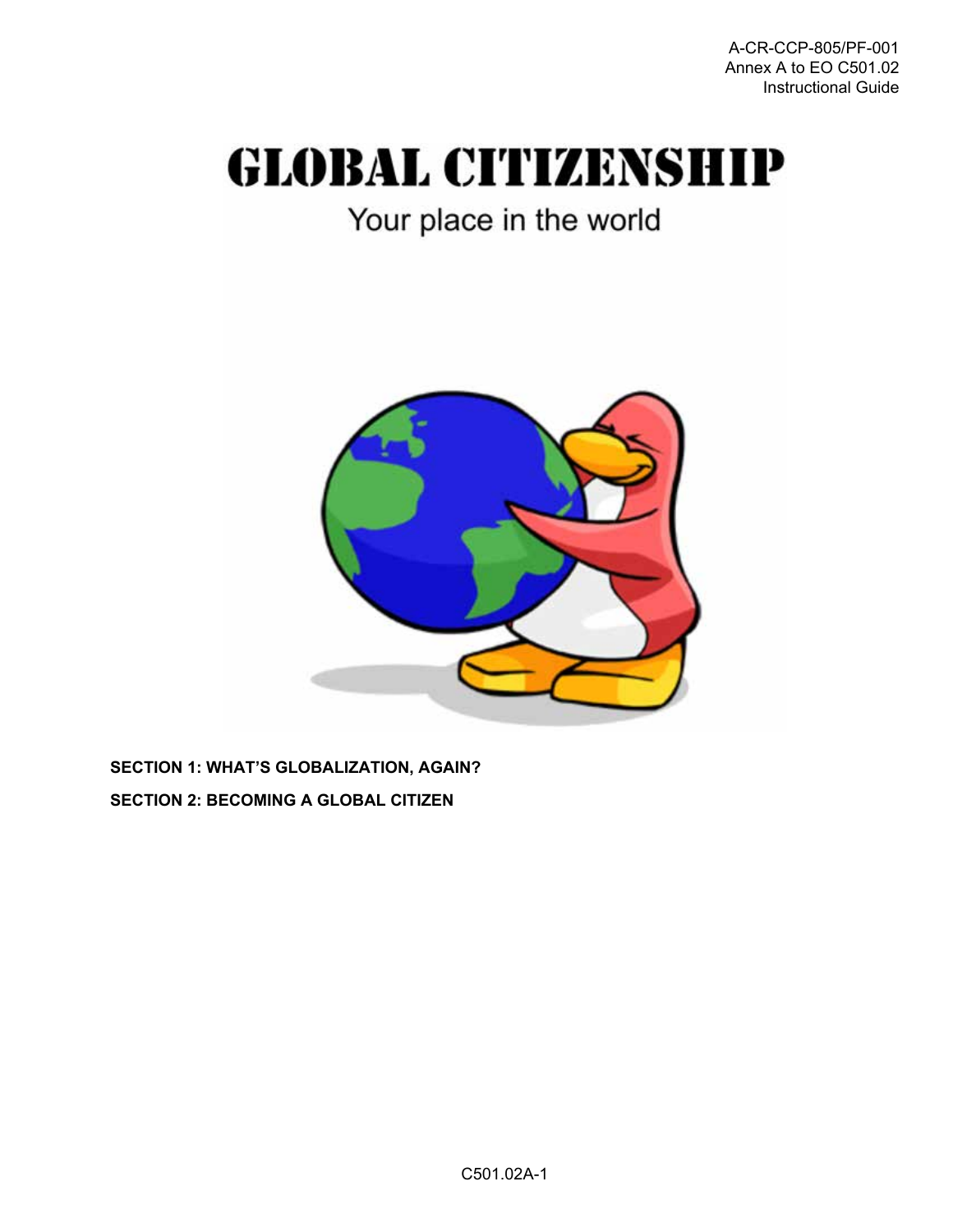#### **Instructions**

Read over some of the news stories you have been given. Then read each section of this exercise and answer the questions in the space provided. You don't have to write out your answers in full sentences—you can answer in point form, by drawing a chart, or by making a mind map. You can also include appropriate illustrations with labels to help convey your ideas if you wish. See below for examples.

#### **Point form:**

#### **Q. What do you like about cadets and why?**

#### **Point Form:**

- Summer training and activities, because I get to meet new friends.  $\bullet$
- Travelling, because I get to see different places.  $\bullet$
- Mess food ( it tastes good (usually) and it's free.
- New experiences because I get to tell my friends at school about it.
- Marksmanship because it's something I couldn't do anywhere else.
- Sports I can stay in shape and I like the teamwork. $\bullet$

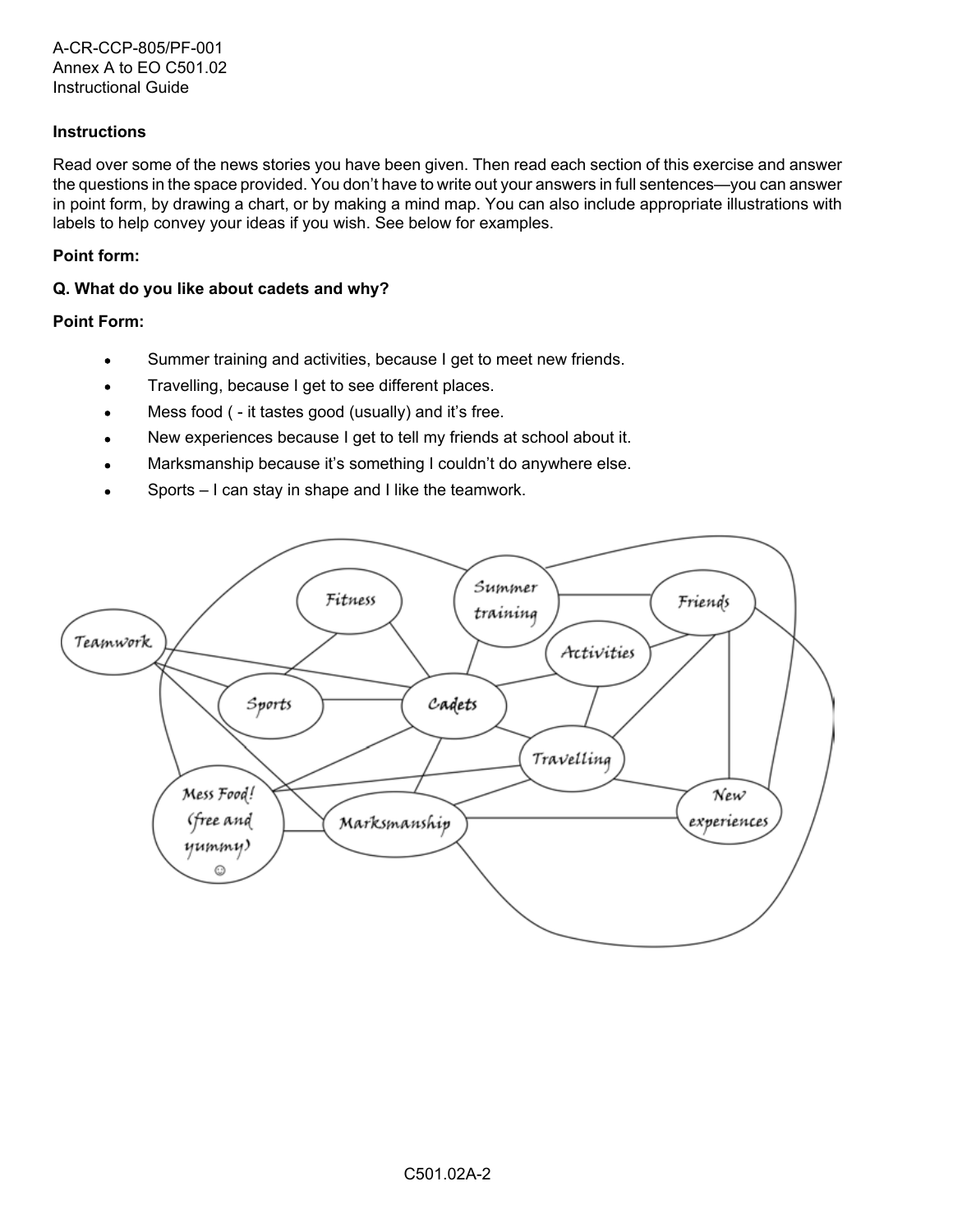**Table:**

| What I like            | <b>Why</b>                  |
|------------------------|-----------------------------|
| Travelling             | New Friends and experiences |
| <b>Summer Training</b> | New friends and experiences |
| Sports                 | Fitness, teamwork           |
| Marksmanship           | Can't do it anywhere else   |
| Mess food              | Free and tasty              |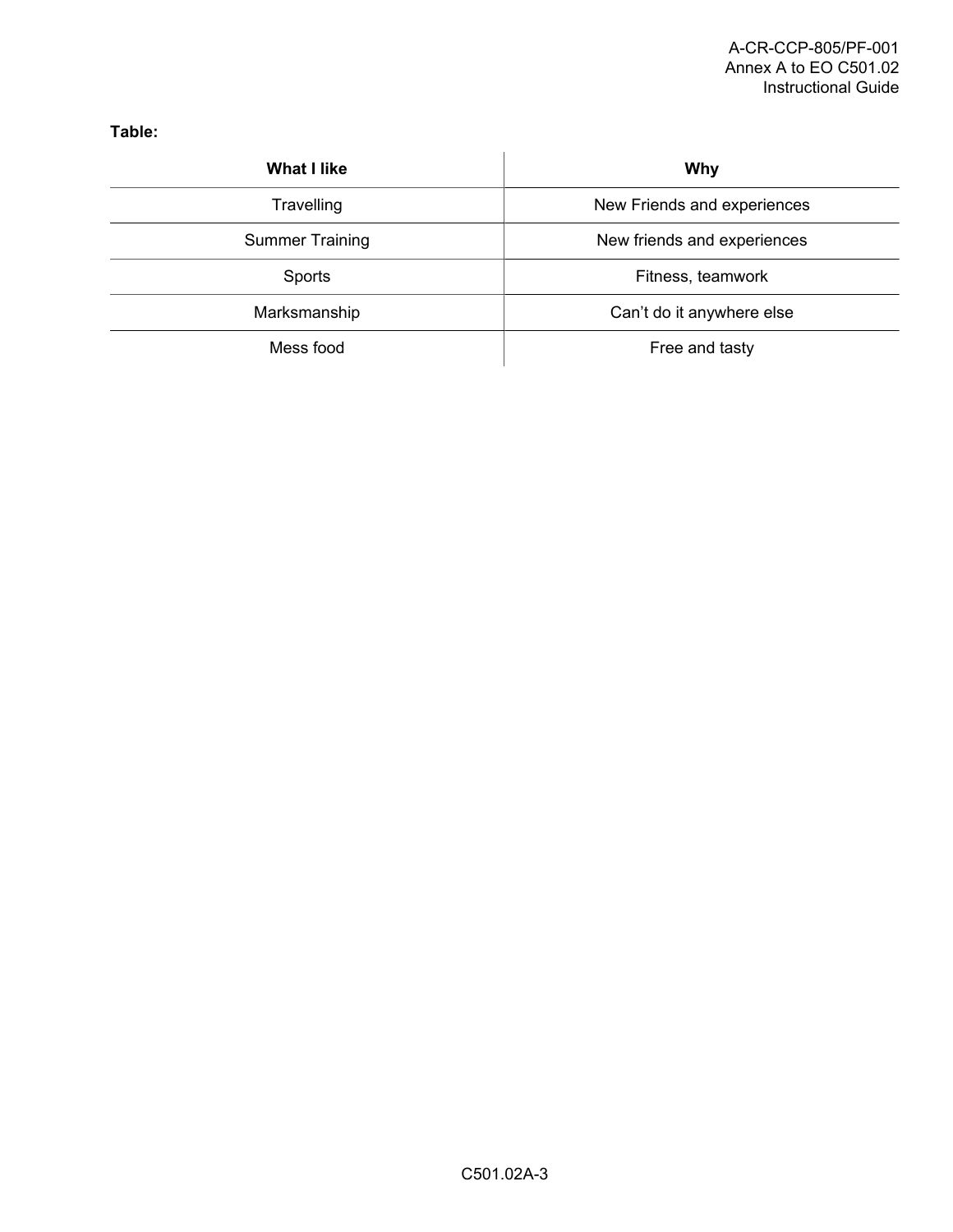#### **SECTION 1 WHAT'S GLOBALIZATION, AGAIN?**

#### **INTRODUCTION**

There was a time, not that long ago, when it took days to travel between one community and the next, when the only way to deliver a message was in person or in a letter, and when almost all the food people ate and the things they used came from their immediate geographic area.

Things have changed.

Today people can communicate instantly even if they're hundreds of miles apart, retrieve information from international online libraries and databases, and buy songs recorded on the other side of the globe—all with a tiny gadget that fits in a pocket. We can travel from Toronto to China in a matter of hours, and bring in fresh food and other products from almost anywhere on Earth.

Knowledge and ideas are shared more easily than ever before, across great distances and cultural barriers that would have once made such sharing impossible. Education is available to more people—a teacher can deliver a lesson to students in another country via new communications technology, and even check their homework afterwards!

We are also becoming more interdependent with other countries around the world. We rely on them for goods and services, and they rely on us. As a result, what happens in one country can affect people everywhere.

All of this is part of a phenomenon called **globalization**.

"[*G]lobalization refers to the trend toward countries joining together economically, through education, society and politics, and viewing themselves not only through their national identity but also as part of the world as a whole. Globalization is said to bring people of all nations closer together, especially through a common medium like the economy or the Internet*."

- *WiseGeek.org*

Specifically, globalization refers to the efficient movement across international borders of:

- goods, services and money,
- people (labour), and
- knowledge (technology).

People talk about three aspects of globalization: economic, political and cultural. Each has an impact on us.

Like it or not, we're not just Canadian citizens anymore. We're global citizens, part of a much bigger picture. But not everyone is a responsible global citizen.

As a leader, you can inspire other people to become better citizens of the world. This package will help you get started.

#### **So… what's globalization got to do with me?**

Most young adults in Canada have grown up surrounded by digital media that provide easy access to the world around us. Every day we use products from countless other countries without even realizing it, and embrace cultural influences from around the globe. It's not at all unusual for a Canadian teen to read Japanese manga, listen to Korean pop music, watch television shows from Europe, the U.S. or Australia, wear clothes made in China and eat food from India or South America, all in a single day.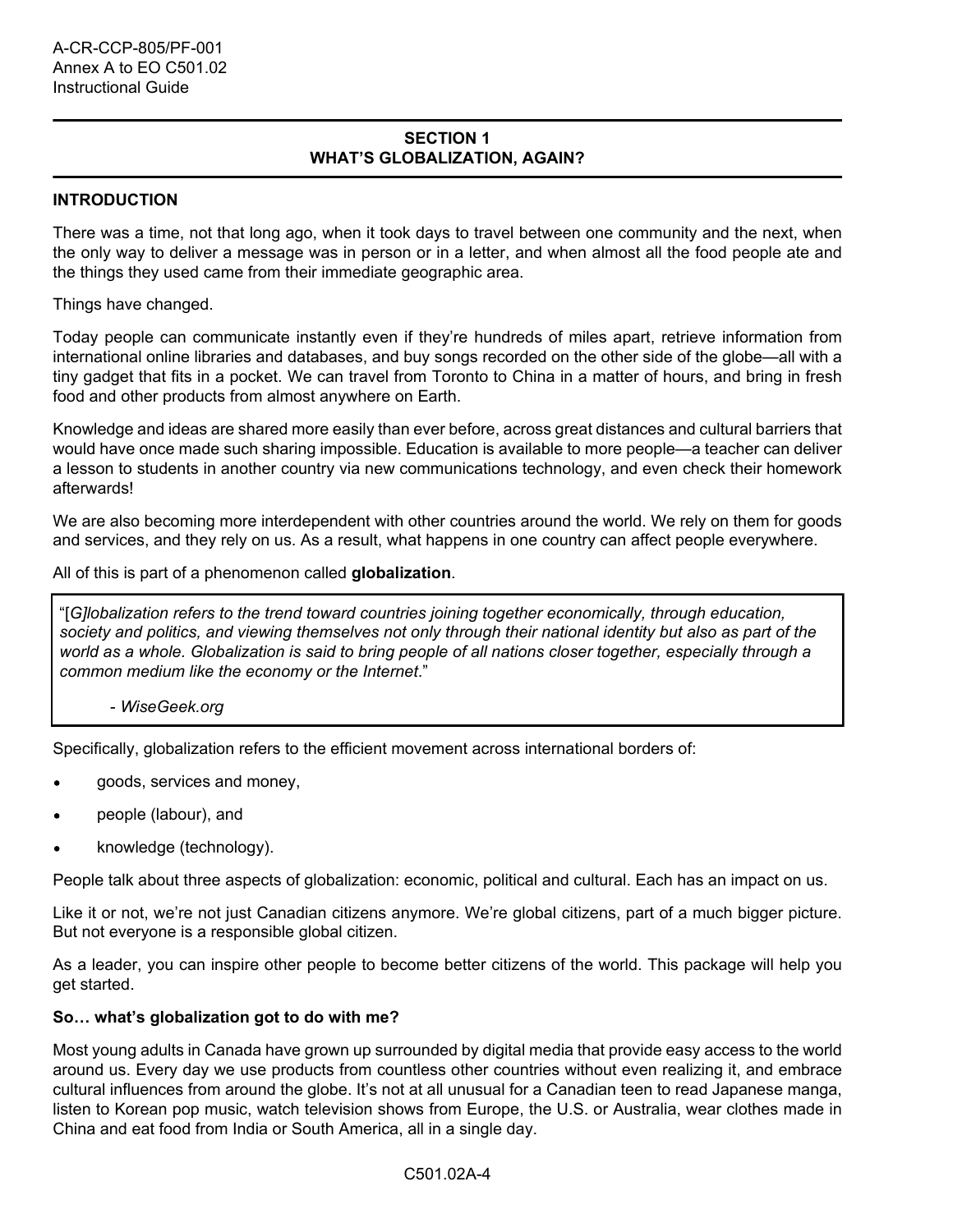Even as we become more connected to the world, however, Canadians—especially young Canadians—are often accused of being disconnected, from the world and from our role in it.

Technology brings us closer together, but it also sometimes serves to isolate us. Have you ever been on a bus or in a crowded place, totally in your own world because you were listening to music, playing a game or communicating with a friend? It's nice to be able to tune out what's around us, but do we sometimes tune out too much?

Teens and young adults are often criticized for being out of touch, absorbed with ourselves or with pointless trivia. This line of thought holds that young people don't keep up with the news, and have no idea what's going on in the rest of the world, or even in their own country. Young people are major consumers, yet have no real concept of where their food, clothing, gadgets, fuel and ideas come from. They want to ride in the canoe, but they don't help paddle, and they don't pay attention to where they're headed.

| Do you believe these opinions about youth and globalization are accurate? Why or why not? |
|-------------------------------------------------------------------------------------------|
|                                                                                           |
|                                                                                           |
|                                                                                           |
|                                                                                           |
|                                                                                           |

#### **ECONOMIC GLOBALIZATION: WHERE IN THE** *WORLD* **DID YOU GET THOSE SHOES?**

Do you know where your stuff comes from? Chances are you have a man in the Caribbean to thank for your morning pastry, a child in Pakistan to thank for your running shoes, and a woman in Bangladesh to thank for those stylish jeans. Economic globalization means that goods and services (and the money to pay for them) are exchanged readily between different nations, even those that are far apart. It also means that we depend on other nations far more than we once did, and they depend on us.



How long is your list? Was it difficult to make? Sometimes even things we consider to be Canadian are actually made from ingredients that come from somewhere else. Check out the list below—you might be surprised! As you read, try to pinpoint each country on your map or globe.

#### **Clothing**

- **Shirts.** Shirts and other clothing made of cotton are often made in countries such as **Malawi** and **India** because cotton grows best in warm climates.
- **Jeans.** Many types of jeans are made in Bangladesh by women who work on the factory production line.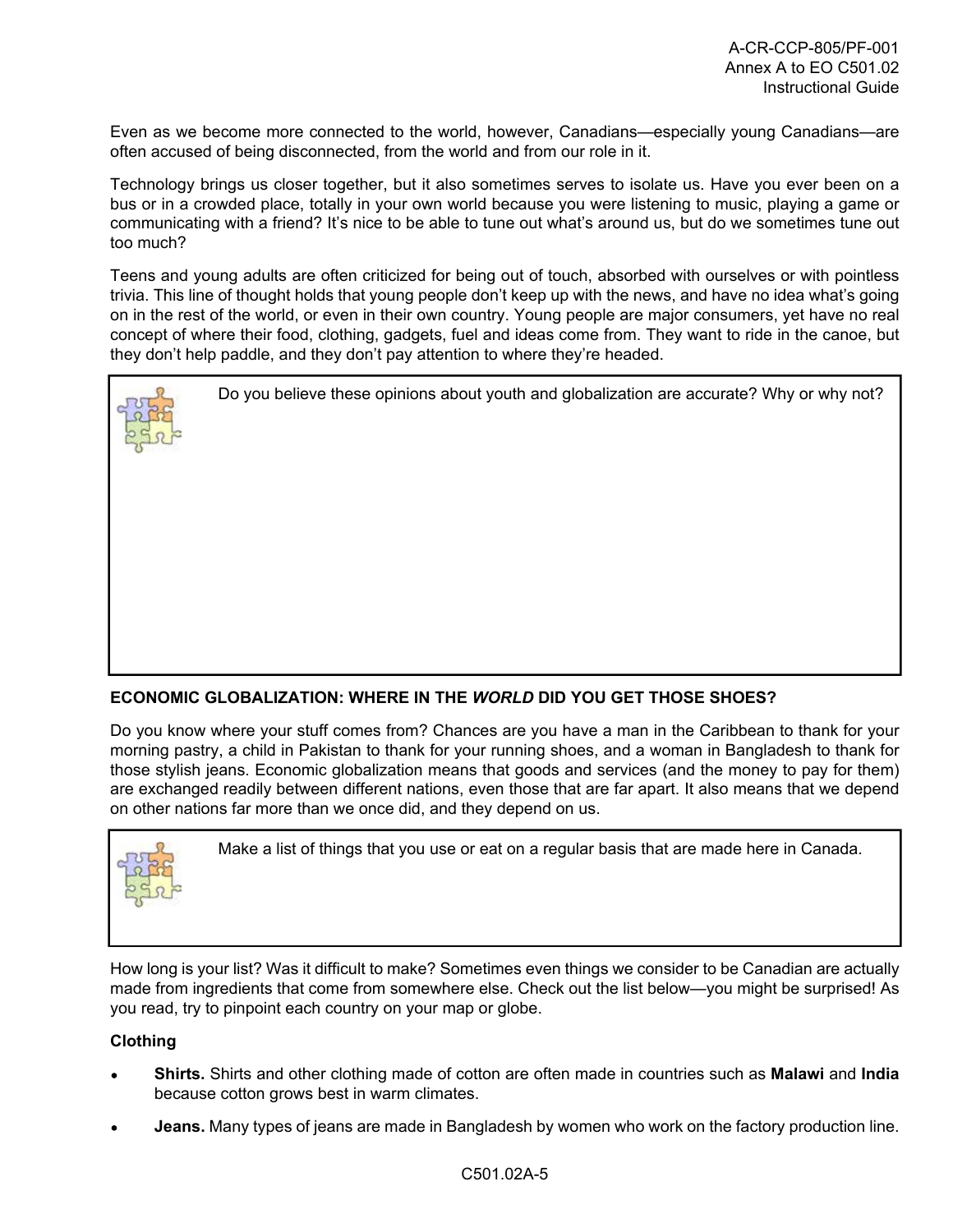A-CR-CCP-805/PF-001 Annex A to EO C501.02 Instructional Guide

**Footwear.** Many types of footwear are made in the **U.S., Burma and Thailand**.

#### **Breakfast**

- **Orange juice. Brazil**, with its warm climate, is the world's largest producer of oranges.
- **Tea.** Many types of tea come from **Sri Lanka**, where tea plants are grown in plantations called tea estates.  $\bullet$ "Pickers" take the green leaves off the plant and then let them dry, so that they can be ground down into tea.
- **Cereal.** Cereals are made mainly from rice and maize (corn). **Argentina** is a major provider of cereal  $\bullet$ to Canada.
- **Coffee.** Coffee is really the seed of a fruit called the coffee cherry. Cherries are picked from a coffee  $\bullet$ plant, which grows in warm, humid climates. The fruit is removed by drying or fermenting, and the green coffee beans are roasted, ready to be brewed into the drink we know and love. The five biggest coffee producers are **Columbia**, **Vietnam**, **Kenya**, **Cote d'lvoire (Ivory Coast)** and the U.S. State of **Hawaii**.

#### **Treats**

- **Chocolate.** Most chocolate comes from the **Ivory Coast** in West Africa.
- **Sugar.** Sugar comes mainly from countries in the Caribbean like **Jamaica**.

#### **Lunch**

- **Bananas.** Many of the bananas Canadians eat are grown in **Ecuador**.
- **Grapes.** Grapes are grown all over the world, but those from **Greece** are most popular.
- **Potato crisps.** Many varieties of crisps are made from dehydrated or dried potatoes. Some of the companies that produce dehydrated potatoes are in **Belgium**.

#### **Dinner**

- **Rice.** Rice is grown from seed in "paddy" fields in Asian countries such as **Vietnam**.
- **Chicken.** Many frozen chicken products, such as chicken nuggets, are made with chicken from **Thailand** and **Brazil**.
- **Beef. Argentina** is a major supplier of beef to Canada.
- **Cheese.** One of the most popular cheese-making countries is **France**.

#### **Activities**

- **Sports.** Many sports companies have factories in Asian countries, such as **Pakistan**.  $\bullet$
- **Automobiles.** Most cars and other vehicles are made in the **US**, **Germany**, **Japan** and **Korea**.  $\bullet$
- **Toys and gadgets.** Many plastic toys, video games and puzzles are made in **Taiwan**. Several camera  $\bullet$ companies also have their factories there.
- **Pens and pencils.** Many of the pens and pencils that you use are made in **China**. $\bullet$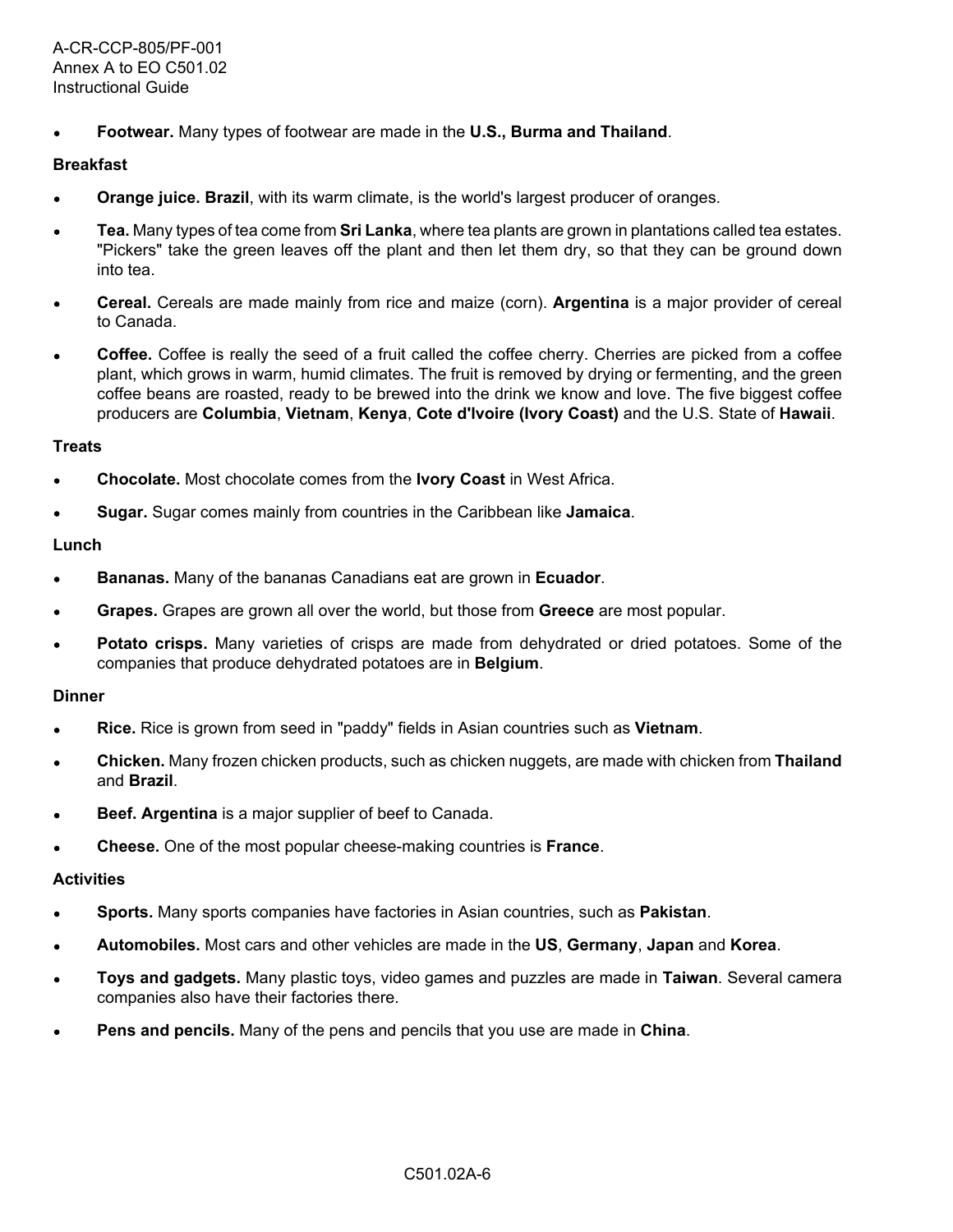

Based on the list above and your own experience, list the countries you have depended on today and what you got from each country.

China makes more than just wheat and pencils. In fact, China is the largest exporter of clothing in the world, and of countless other items, as well. Canadians would have a hard time getting through a whole day without using anything from China!

China has long had a strong relationship with American corporation Wal-Mart, producing millions of dollars worth of stock for Wal-Mart shelves each year. Next time you visit a Wal-Mart, check to see how many of the items you buy have made the journey here from China.

#### **It's not all sunshine and butterflies…**

Economic globalization has made life better in a lot of ways, but it has its downsides, too.

For one thing, the interdependence between nations means that if something like a war or a natural disaster strikes a supplier country, all the countries it normally exports to will also be affected. Prices for items like fuel or bread will rise in Canada if our suppliers of oil and wheat experience problems.



Look at the news stories you have been given, and think of others you have heard of recently. Which stories might have an international or global impact on the economy?

Another drawback to economic globalization is that because the corporations that buy the product are so far away from the people who produce it, they may have little control over how workers are treated by their suppliers. While factories and plantations provide jobs for people in developing countries, they're not always good jobs. A product that is quite expensive in Canada may have been made by a factory employee thousands of miles away who is being paid very little and working in unsafe conditions.

In 2012, there was a fire at a factory in Bangladesh that, through an unscrupulous supplier, provided clothing to department stores like Sears and Wal-Mart. Unbeknownst to the corporations that would eventually sell the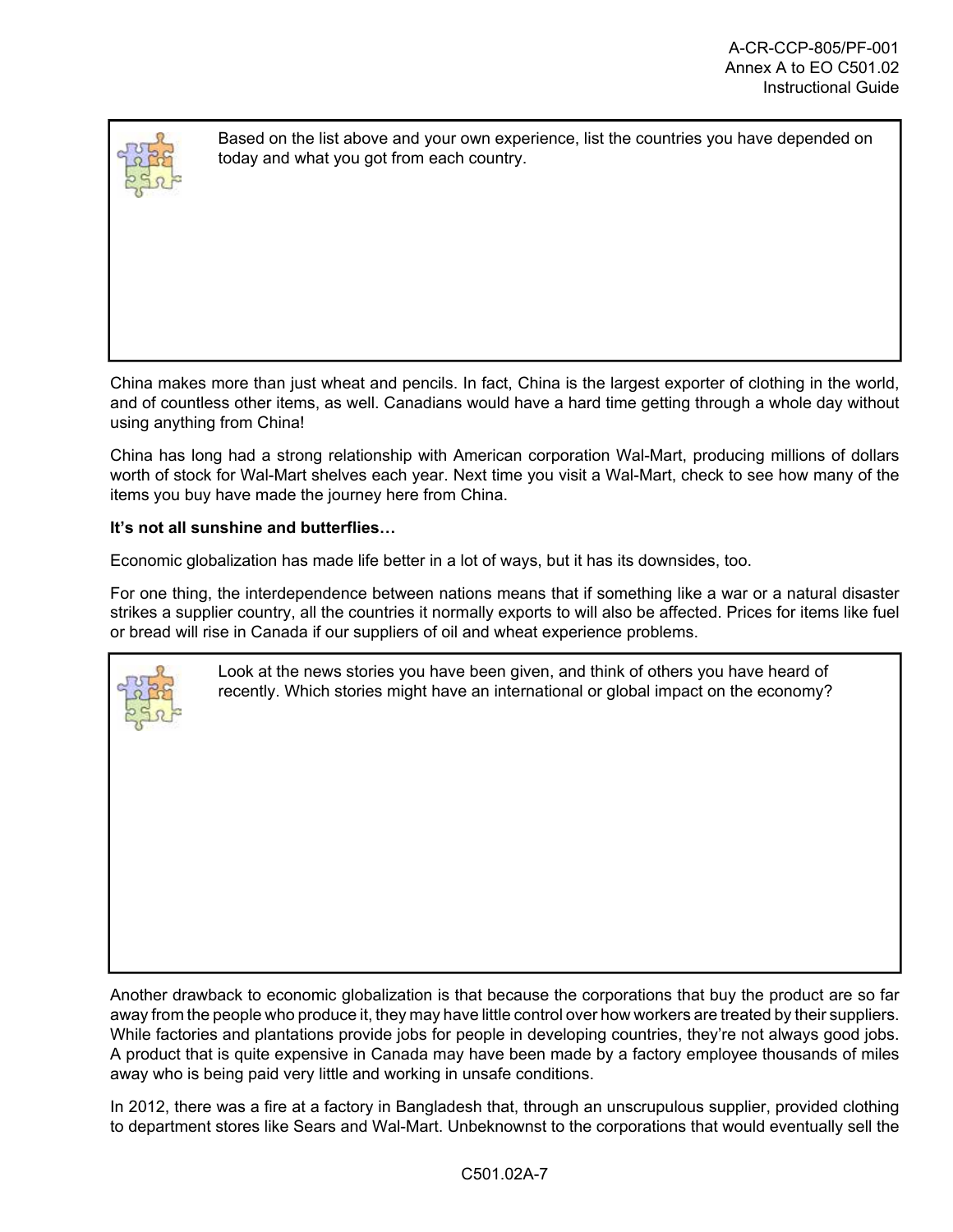A-CR-CCP-805/PF-001 Annex A to EO C501.02 Instructional Guide

clothes, the factory had no emergency exits and no working fire extinguishers—conditions that would never be acceptable in North America. Over 100 people died in the fire, most of them women. This tragedy prompted a movement for corporations to ensure their suppliers were treating workers properly, and providing them with safe places to work.



Since the early 1990s, the fair trade movement, including the organization Fairtrade International, has worked to ensure that producers and workers in developing countries get a better deal.

FINE, an informal association of four international fair trade networks, has developed a widely-used definition of fair trade:

*Fair trade is a trading partnership, based on dialogue, transparency and respect, that seeks greater equity in international trade. It contributes to sustainable development by offering better trading conditions to, and securing the rights of, marginalized producers and workers – especially in the South. Fair trade organizations, backed by consumers, are engaged actively in supporting producers, awareness raising and in campaigning for changes in the rules and practice of conventional international trade*.



#### *Did you know?*

One way for you to act as a global citizen is to support companies that conduct business responsibly in developing countries. Look for this symbol on products in stores in your neighbourhood:



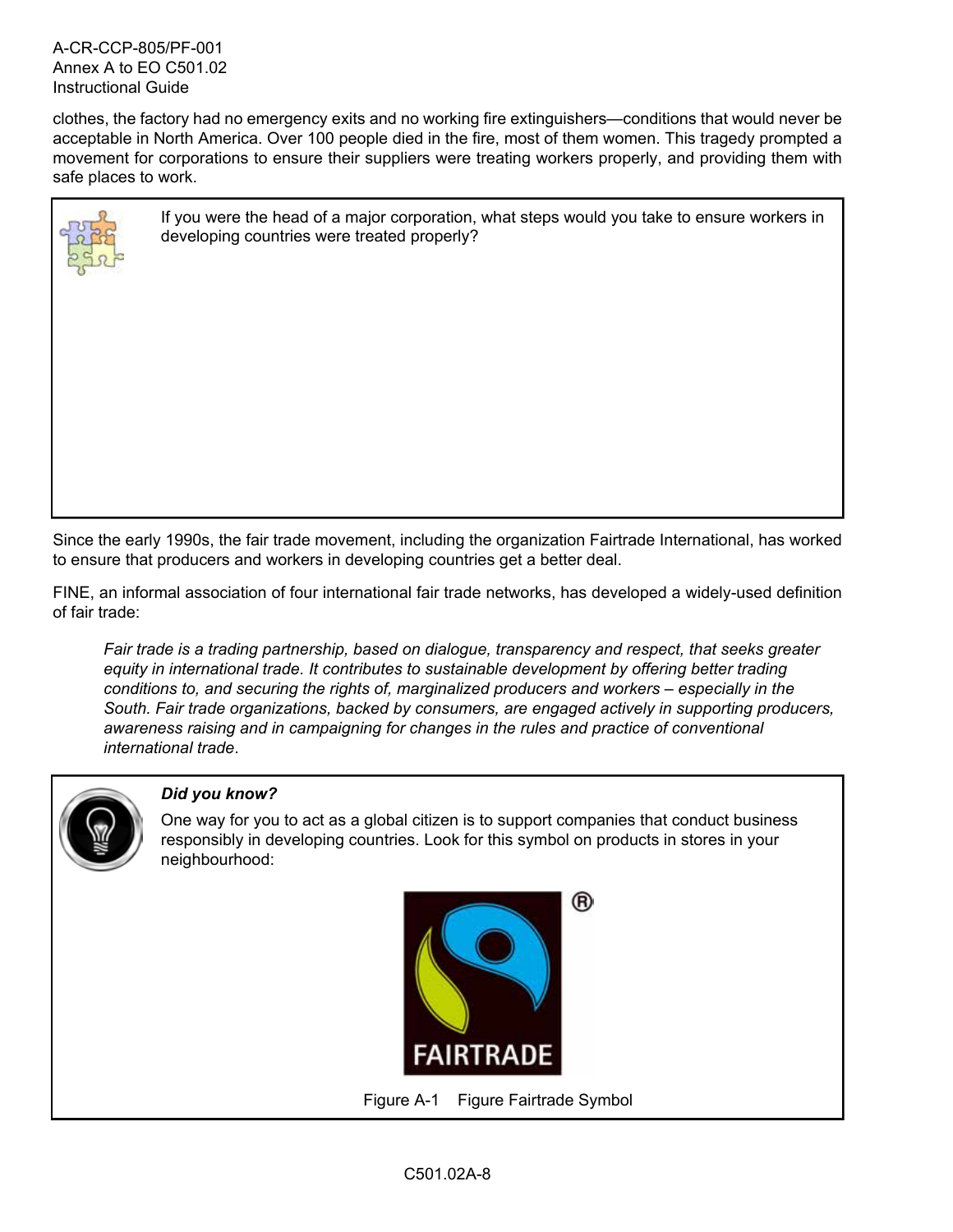TransFair Canada is a national, nonprofit fair trade certification organization, and the only Canadian member of Fairtrade International. What it does can be broken down into three main categories:

- **Certification.** TransFair Canada is responsible for certifying that Canadian products bearing the Fair Trade certification marks meet international Fair Trade standards. It also monitors products once they enter Canada to ensure that what is sold as Fair Trade Certified meets that standard.
- **Licensing.** TransFair Canada licenses Canadian companies to use the Fair Trade certification marks on their products, and ensures that these marks are not used in a way that is misleading to the public.
- **Promotion.** TransFair Canada works alongside community groups, companies, and individual citizens to promote and build momentum for Fair Trade certified products through media campaigns and promotional materials.

#### **Economic Globalization and Employment**

Sure, economic globalization is good for people in a lot of ways, but will it help you land a good job?

Young adults from around the globe were asked that same question as part of the United Nations World Youth Report in 2011. Some said globalization was positive for employment, because governments are opening up their borders and creating programs that encourage students to travel abroad and gain valuable international experience, or to move to another country if they can't find a good job in their own. As well, globalization has encouraged the setup of new industries and businesses—particularly information technology—in countries where good employment was desperately needed.

On the other hand, some youth felt globalization created even more competition for already-scarce jobs, since experienced workers could move in and take jobs that might otherwise have gone to young local workers. Others felt that globalization hurts developing countries, who are losing all their skilled workers to jobs in developed nations.



What do you think? What effect does globalization have on employment for young Canadians? You can elaborate on the points above or explain your own.

#### **POLITICAL GLOBALIZATION**

Traditionally, politics takes place within national political systems. National governments, such as the Government of Canada, are responsible for maintaining the security and economic welfare of their citizens, as well as the protection of human rights and the environment within their borders.

Citizens normally pay attention to political activities within their own country, but globalization means that we need to be aware of politics on an international level. One consequence of living in a global world is that the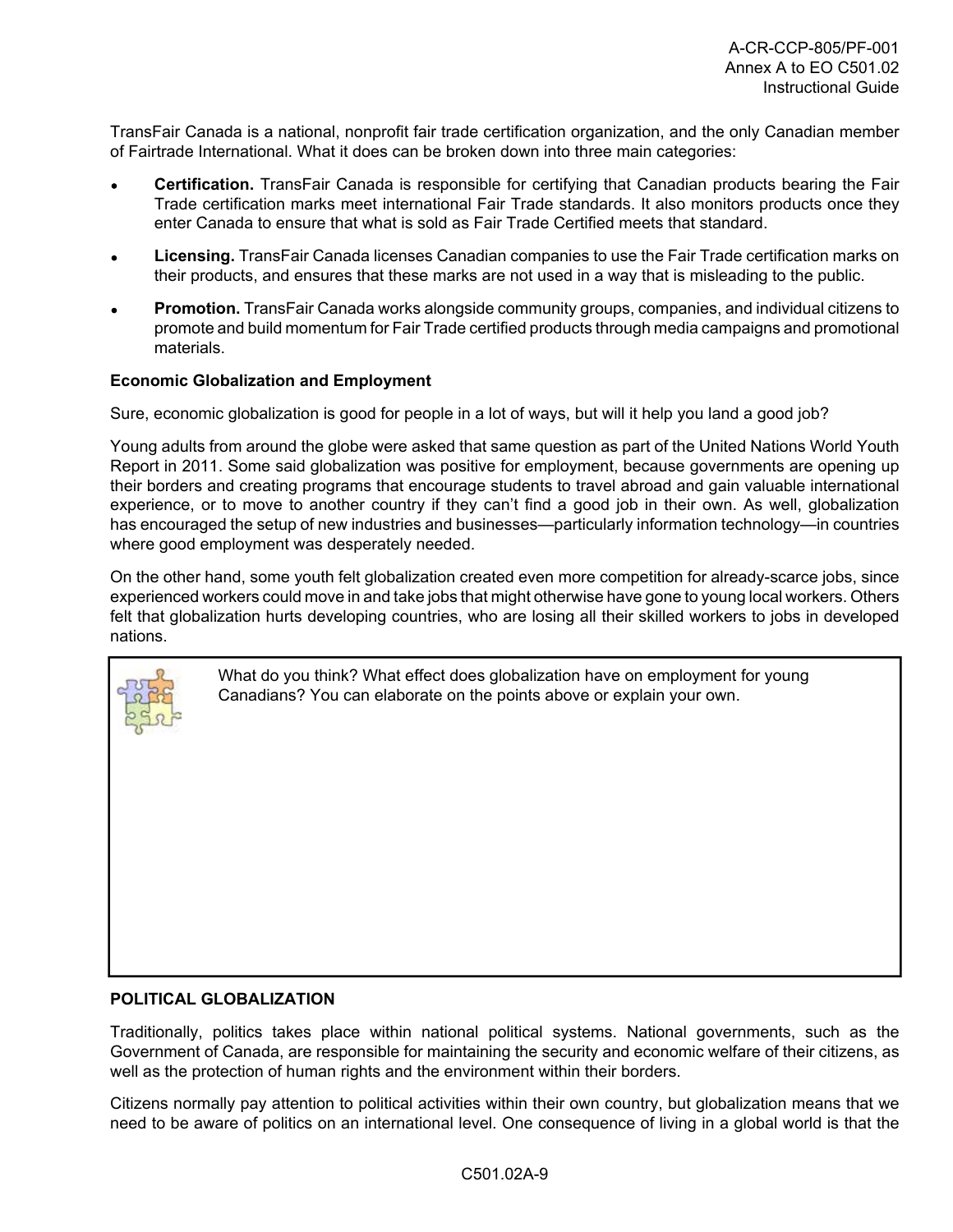A-CR-CCP-805/PF-001 Annex A to EO C501.02 Instructional Guide

decisions and actions of international organizations affect countries and people all over the world. Some of these include the following:

- **The World Bank Group** is a source of financial and technical assistance to developing countries around  $\bullet$ the world. It is not really a bank, but an organization made up of 186 member countries. Together, they provide low-interest loans and interest-free grants to developing countries for education, health, public administration, infrastructure, financial and private sector development, agriculture, and environmental and natural resource management;
- **The International Monetary Fund** (IMF) is the world's central organization for international monetary cooperation. Its primary purpose is to ensure the stability of the system of currency exchange rates and international payments that enable countries to buy goods and services from each other; and
- **The World Trade Organization's** (WTO) primary purpose is to open trade for the benefit of all. The WTO helps negotiate agreements aimed at reducing obstacles to international trade, and helps implement and monitor these agreements as well as settle trade disputes between countries. The WTO currently has 153 members, of which 117 are developing countries.

The World Bank, the IMF, and the WTO have tremendous power and influence, but are often accused by citizens around the world of excluding the opinions of the developing countries they are supposed to help, and who are the most seriously affected by their policies. They claim that policies of these organizations are often developed behind-thescenes and are heavily influenced by the larger and wealthier member countries.

#### **Non-Governmental Organizations**

Political globalization has also brought about the creation of non-governmental organizations (NGOs). These are groups and institutions entirely or largely independent of government, whose objectives are mainly humanitarian rather than commercial.

NGOs include charitable and religious associations that raise private funds for development, distribute food, offer family planning services, and promote community organization, to help people in developing countries. As well, they include independent cooperatives, community associations, water-user societies, women's groups and pastoral associations. Citizen groups that raise awareness and influence policy are also considered NGOs.

Members of these and other organizations act globally by forming alliances with organizations in other countries, and using global communications systems to influence international organizations instead of working through their national governments.

NGOs are always in need of support and volunteers, and some also offer employment opportunities abroad. Be sure to do your research before becoming affiliated with an NGO, however, because like anyone else, they can sometimes have their own agendas. Stick to NGOs that are internationally recognized and supported. Some examples of NGOs include Doctors without Borders, UNICEF, World Wildlife Fund, and Oxfam.

#### **GLOBALIZATION OF CULTURE**

With all our advancements in communications technology, the world is well on its way to developing a global culture. It is easier than ever for people to share cultural traditions, values and ideas across geographic barriers, and to seek out others with shared interests. Cultural boundaries are disappearing as people learn about and adopt new ways of thinking and acting.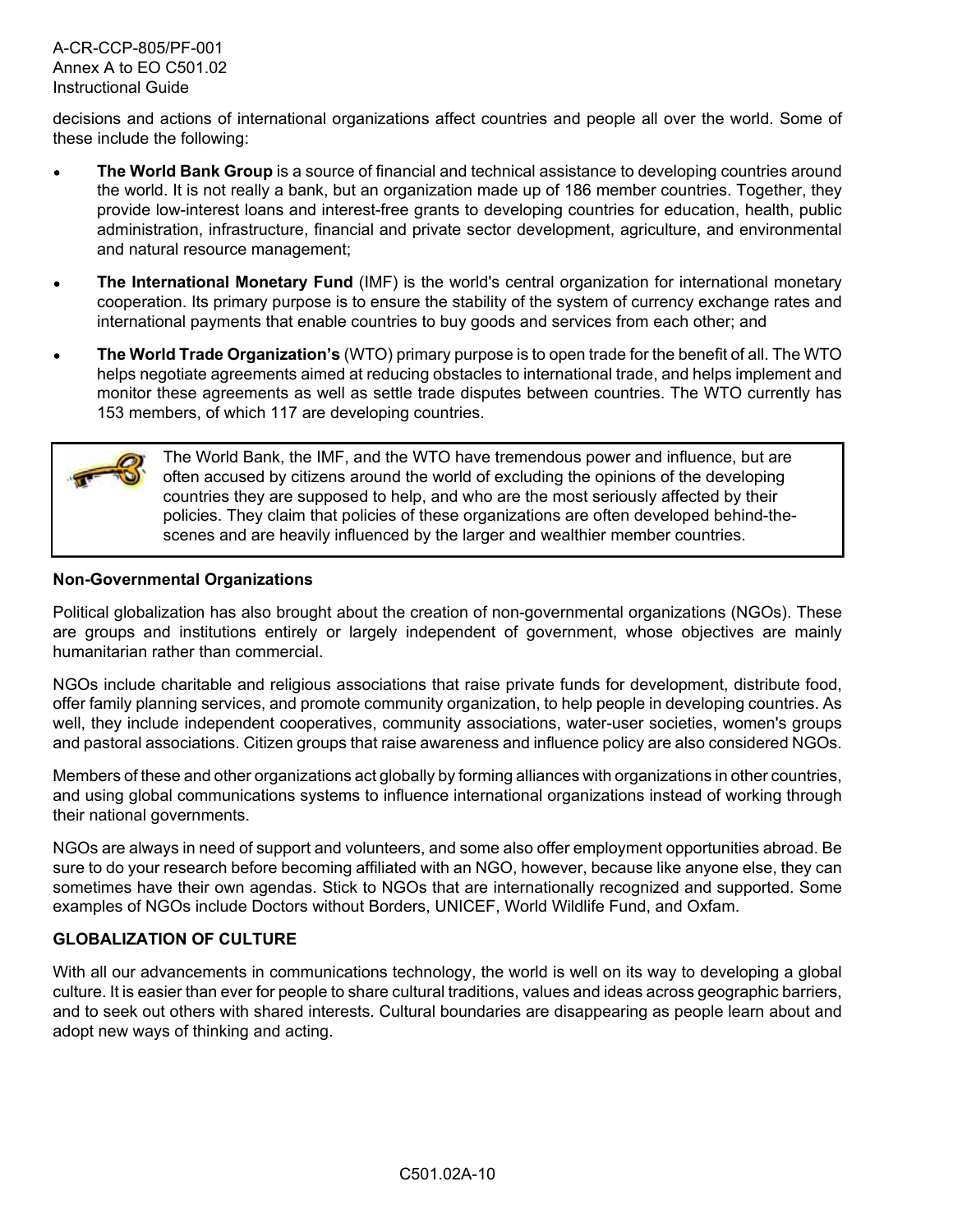

Think of your interests and hobbies. Consider things like music, dance, art, sports, books, movies, and even food. Which cultural influences do you see?

A global culture has its upsides, but it may have its downsides, too. While we may be on the verge of a global culture, the spread of values and behavioural norms in that culture tends to be tilted strongly in favour of Western ideals. Over 80% of all websites in the world are in English and the majority of published material, including educational publications, on the Internet is in English. Small cultures and languages may be in danger of disappearing due to the competition in the international marketplace, where only the biggest international publishing and entertainment companies are able to produce high quality electronic materials. Global entertainment companies and other major corporations also influence culture through their marketing, which tends to lean towards Western traditions.



What do you think? Would a global culture, common to everyone in the world, be a good thing? Explain.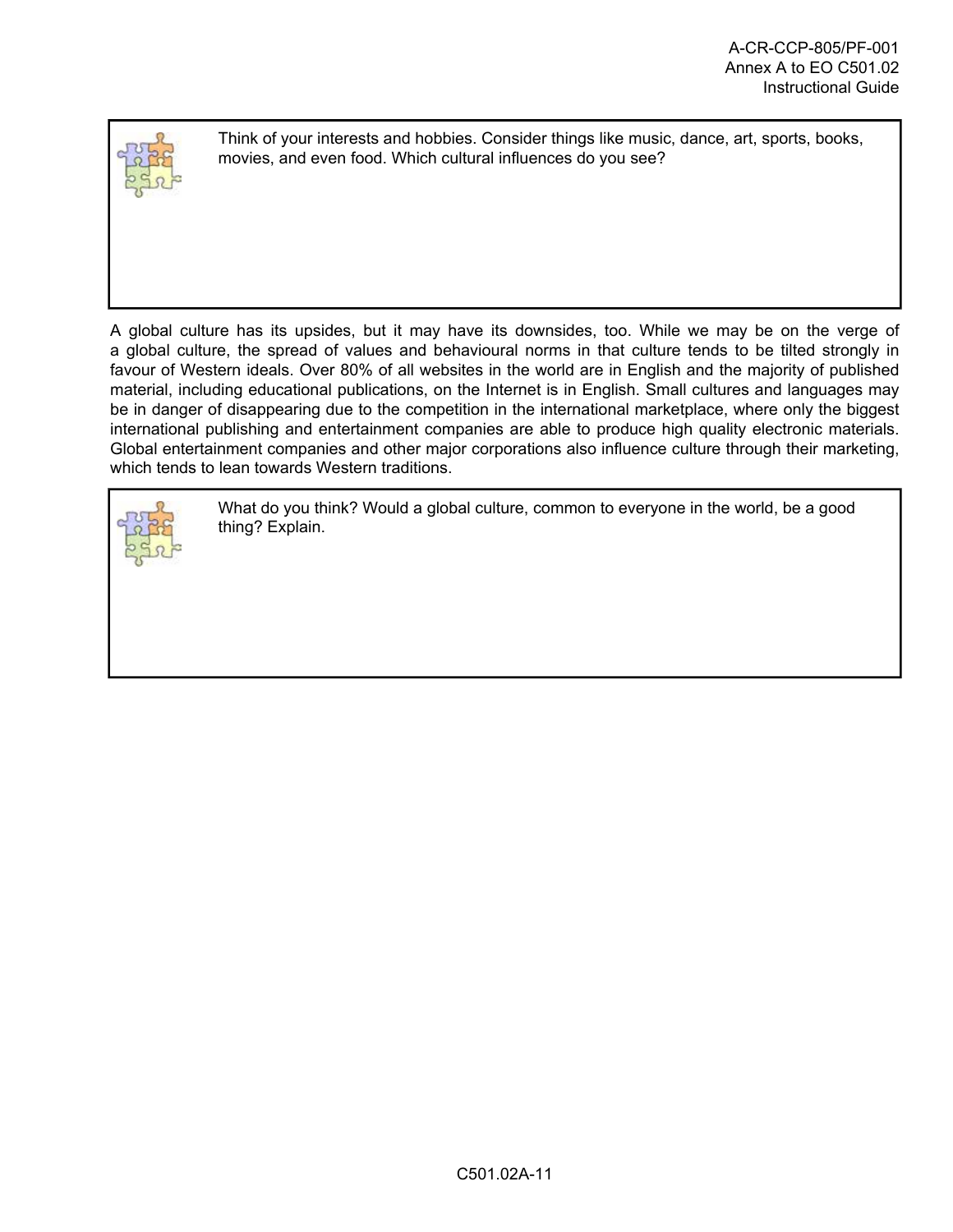#### **SECTION 2 BECOMING A RESPONSIBLE GLOBAL CITIZEN**

Even though there are differing opinions, most people agree that global citizenship goes beyond simply knowing that everyone is a citizen of the planet, and reflects more the idea that all citizens of the planet have a collective responsibility to each other and the planet itself. In this regard, everyone belongs to one community, the planet, and consequently has a stake in the well-being of that community and its people.

As citizens of the global society, many young Canadians have a keen desire to give and volunteer, especially with hands-on ways of improving the lives of people, domestically and internationally. We believe that we can change the world one donation, one voluntary activity, or one purchase at time.

What can you do to become a better global citizen? Some suggestions include:

- Educate yourself about different regions of the world.
- Make ethical choices in your personal life and protect the environment.
- Participate in your own community and contribute to its well-being.
- Don't be apathetic; take an interest in what's going on.
- Constantly improve your communication skills and express yourself appropriately.
- Treat people as you want to be treated.
- Learn about different cultures, and share your culture.
- Interact with people from diverse cultures and challenge injustice if necessary.
- Pick a good cause and advocate for it.
- Reflect on your actions.
- Gain awareness of global affairs, and local and global issues.
- Believe that people can make a positive change in the world, and lead by example.

There are numerous examples of young people who have done great things. Canadian Michael Furdyk is one of them.



#### *Did you know?*

Michale Furdyk was born in Toronto, Canada in 1982. When he was in ninth grade, he and a couple of his friends launched an online magazine about computers called MyDesktop.com. In May 1999, when Michael was in the eleventh grade, they sold it for over \$1 million. In October 1999, Michael and his friend Jennifer Corriero started TakingItGlobal, which is an online space where young people can work together with others around the world to do something good. As of 2009, ten years later, the site had members all over the world. Only 30% of its members are from North America, and the conversation takes place in 248 languages. (Don Tapscott, *Grown up Digital*, p. 280)

You could be the next Michael Furdyk. There are several simple things you can do to become engaged in a digital world, such as:

1. Join a social networking site or even create your own. It's an easy way to connect with old friends or meet new ones who share your interests. Promote your cause online.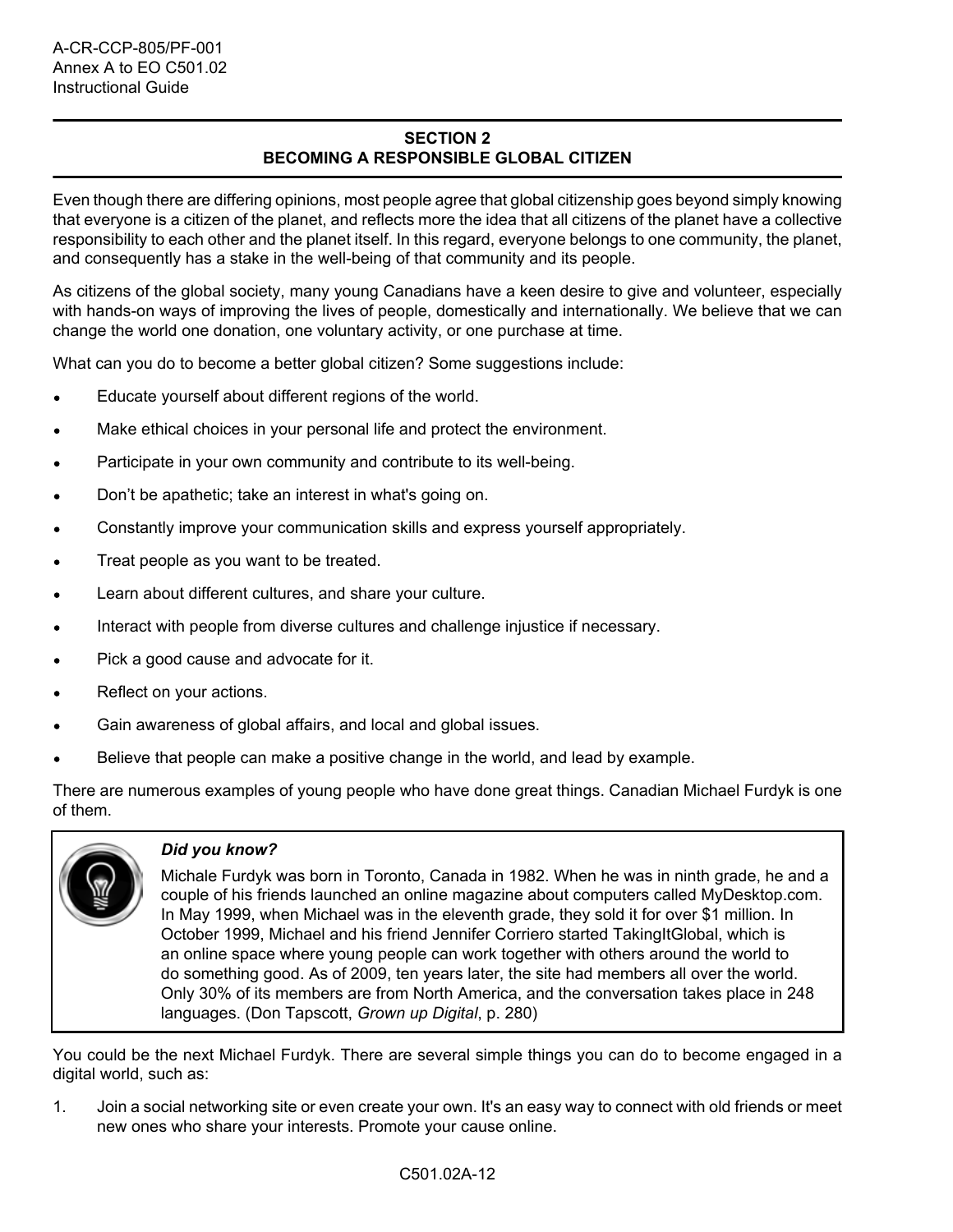- 2. Share websites you like and find out what sites your friends are reading by using free social bookmarking.
- 3. Share photos of issues that are important to you.
- 4. Find videos relevant to a cause you care about, or create your own and post them online.
- 5. Champion a cause by creating and personalizing a charity badge or widget. Email the link of your charity badge to family, friends and other contacts, or post it online.
- 6. Use micro-blogging sites such as Twitter to get your information out there and attract others to your cause.
- 7. Start a blog and invite your friends. Encouraging readers to leave comments is a great way to start online conversation.
- 8. Volunteer online. Various online programs, such as *In2Books* allow you to choose when and where to give your time.
- 9. Create online petitions to help promote the causes most important to you.
- 10. Donate to various causes through your cell phone. Text-to-give campaigns let donors make a secure donation to the cause they care about.



Based on what you have read in this section, develop a plan for being a better global citizen. You can include ideas from the chapter or come up with your own.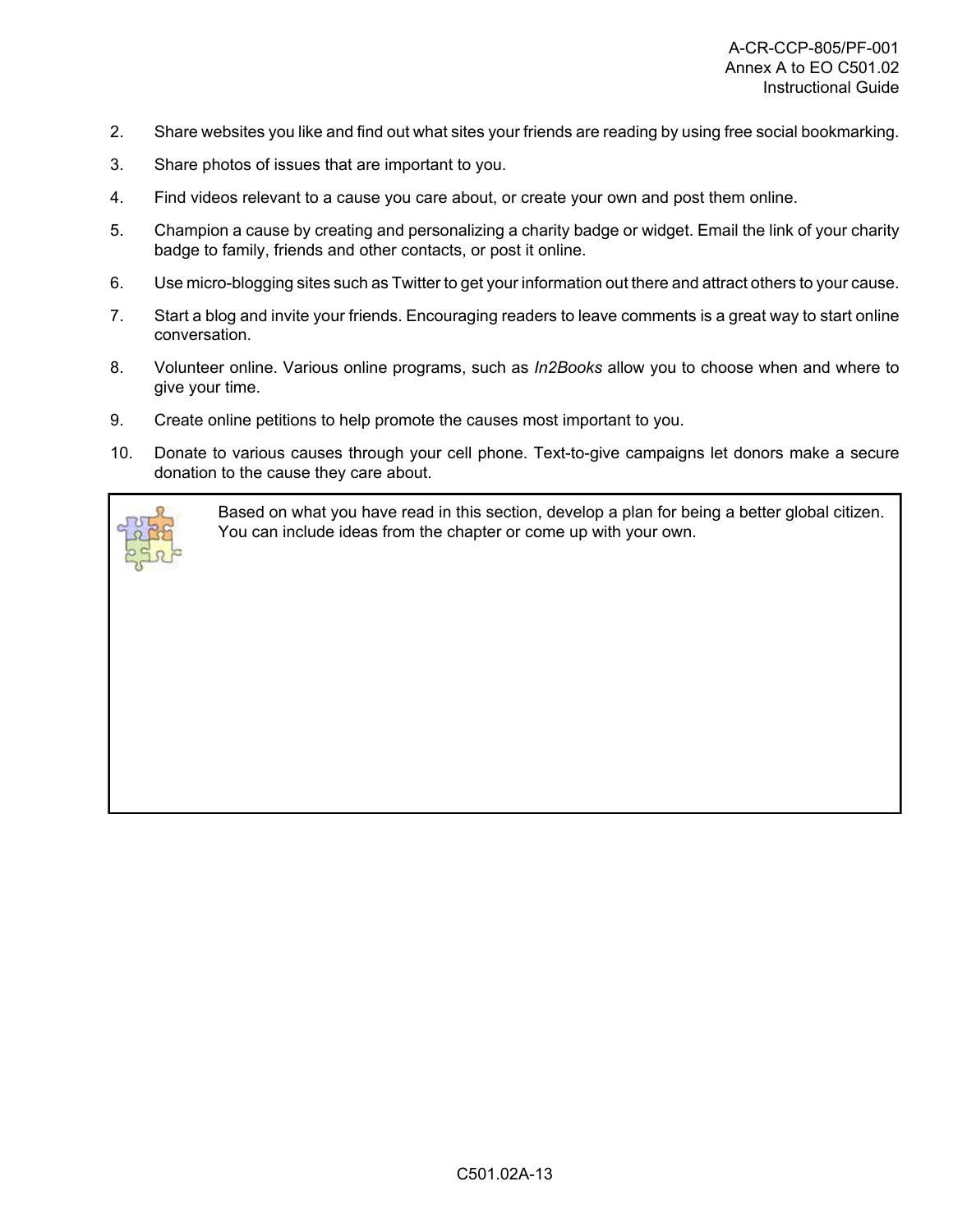If you were to explain global citizenship to a junior cadet or a random person at the mall, what sort of things would you tell them? Sum up the information in this package in a way they could understand. Remember, you can make a mind-map, write a short essay, or even draw appropriate illustrations.



Congratulations, you have completed your self-study package on EO C501.02 (Reflect Upon Individual Global Citizenship). Hand the completed package to the Training Officer / Course Officer who will record your completion in your Proficiency Level Five logbook.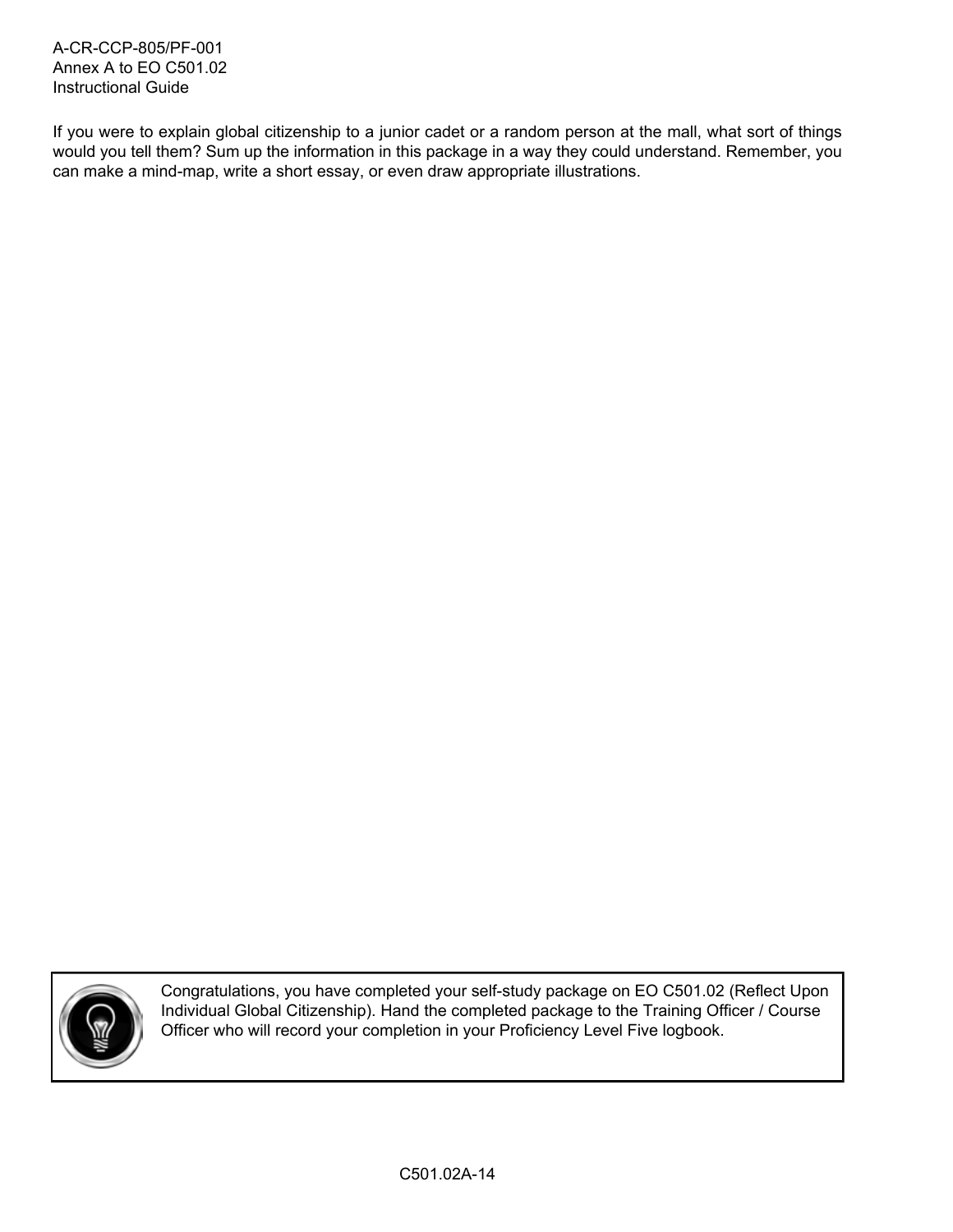

**COMMON TRAINING PROFICIENCY LEVEL FIVE INSTRUCTIONAL GUIDE**



#### **SECTION 3**

#### **EO C501.03 – ANALYZE A GLOBAL ISSUE**

Total Time: One session = 90 min

#### **PREPARATION**

#### **PRE-LESSON INSTRUCTIONS**

This IG supports EO C501.01 (Reflect Upon What it Means to be a Good Canadian Citizen) located in A-CR-CCP-805/PG-001, *Royal Canadian Air Cadets Proficiency Level Five Qualification Standard and Plan*, Chapter 4.

Self-study packages are intended to be completed by the cadet independently. More information about selfstudy packages can be found in the foreword and preface.

Review the lesson content and become familiar with the material prior to facilitating this lesson.

Gather the required resources:

- a copy of the self-study package located at Annex A for each cadet,
- a national newspaper,
- a pen or pencil, and
- an Internet-enabled computer terminal / smart phone / tablet, if one is available.

#### **PRE-LESSON ASSIGNMENT**

Nil.

#### **APPROACH**

A self study was chosen for this lesson as it allows the cadet to analyze a global issue at their own learning pace. This encourages the cadet to become more self-reliant and independent by focusing on their own learning instead of learning directed by the instructor.

#### **INTRODUCTION**

#### **REVIEW**

Nil.

#### **OBJECTIVES**

By the end of this lesson the cadet will have analyzed a global issue.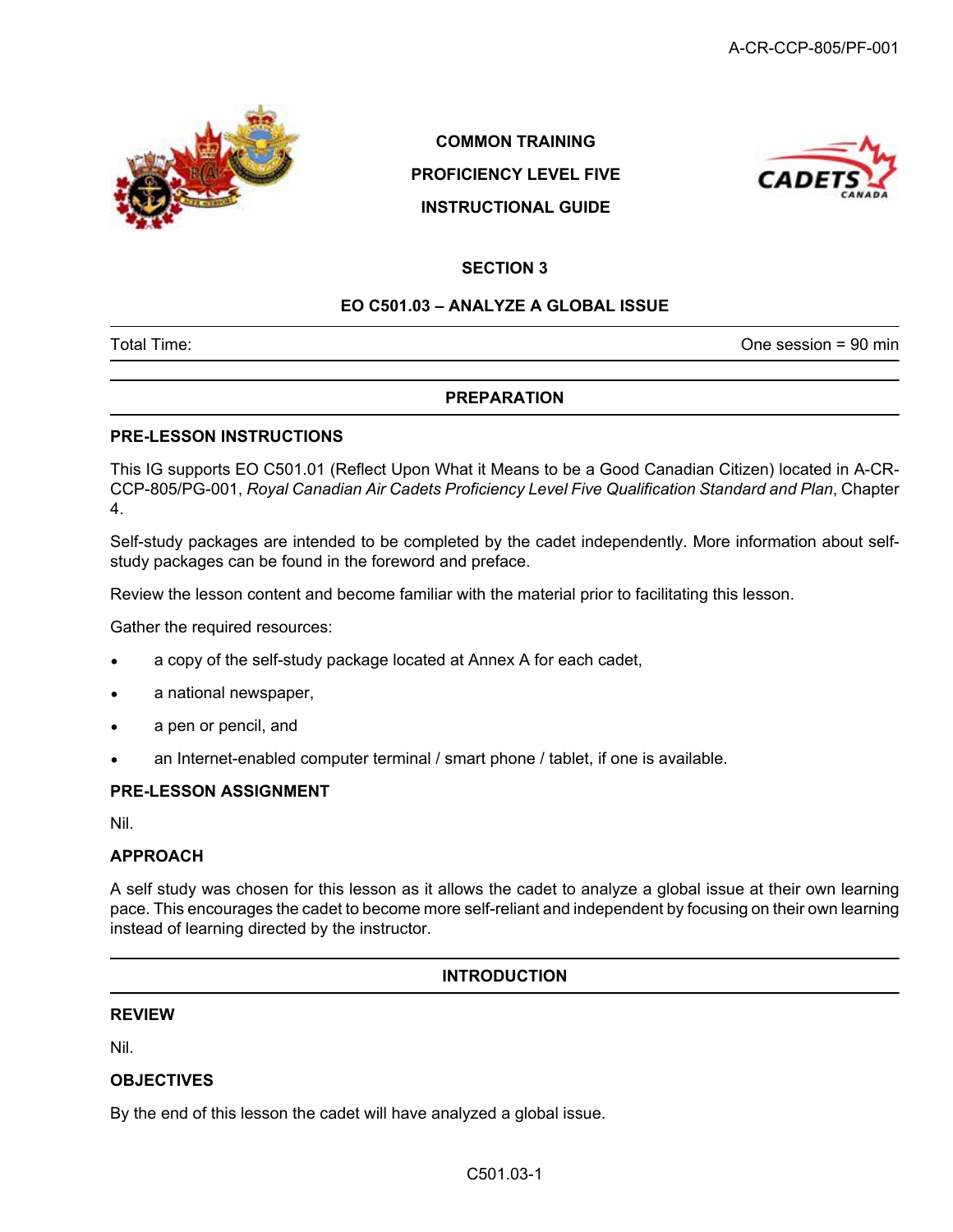#### **IMPORTANCE**

It is important for cadets to develop the ability to analyze an issue and understand it within the local, national, and international context as these are key skills necessary for being a good global citizen.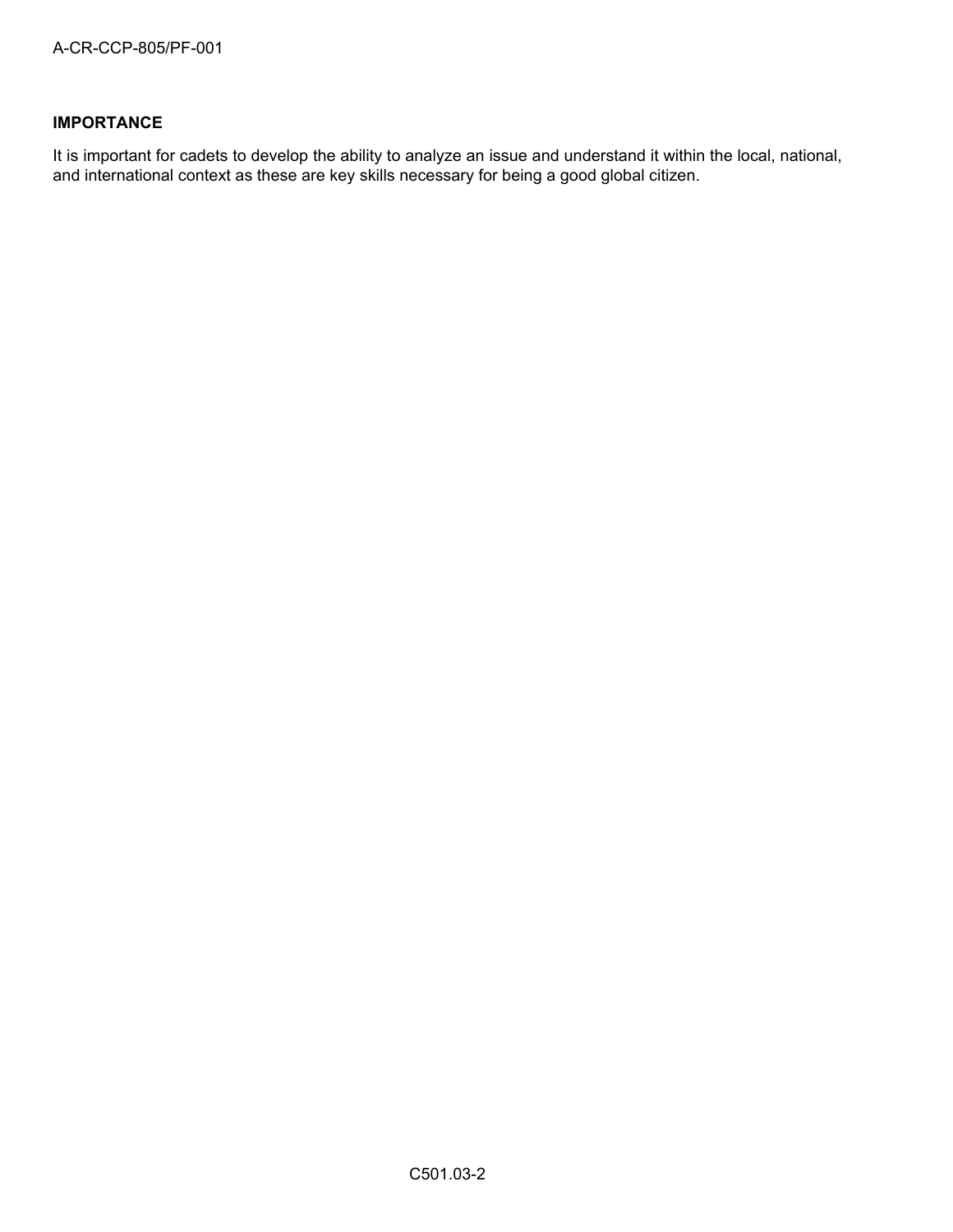#### **SELF-STUDY PACKAGE INSTRUCTIONS**

#### **OBJECTIVE**

The objective of this self-study package is to have the cadet analyze a global issue.

#### **RESOURCES**

- Self-study package,  $\bullet$
- National newspaper,
- Internet-enabled computer terminal / smart phone / tablet, and
- Pen / pencil.

#### **ACTIVITY LAYOUT**

Provide the cadet with a classroom or training area suitable to complete the self-study package.

#### **ACTIVITY INSTRUCTIONS**

- 1. Provide the cadet with a copy of the self-study package located at Annex A, a national newspaper, a pen / pencil, and, if available, access to an Internet-enabled computer terminal / smart phone / tablet.
- 2. From the following list, have the cadet select either two United Nations (UN) briefing papers, or one UN briefing paper and one Canadian Armed Forces (CAF) current international operation to read and analyze:
	- a. UN briefing papers located at Appendices 1–4 of Annex A,
	- b. UN briefing papers located at www.un.org/cyberschoolbus/briefing, and / or
	- c. CAF current international operations located at www.forces.gc.ca > OPERATIONS (www.forces.gc.ca/site/operations/index-eng.asp).
- 3. Allow the cadet 90 minutes to complete the self-study package.
- 4. Provide assistance as required to the cadet.
- 5. Collect the self-study package once the cadet has finished.
- 6. Correct the self-study package. Look for evidence of thought and reflection and substantiated ideas.
- 7. Provide feedback to the cadet and indicate whether or not they have completed the Enabling Objective (EO).
- 8. Return the completed self-study package to the cadet for their future reference.
- 9. Record the result in the cadet's logbook and training record.

#### **SAFETY**

Nil.

#### **END OF LESSON CONFIRMATION**

The cadet's completion of the self-study package will serve as the confirmation of this lesson.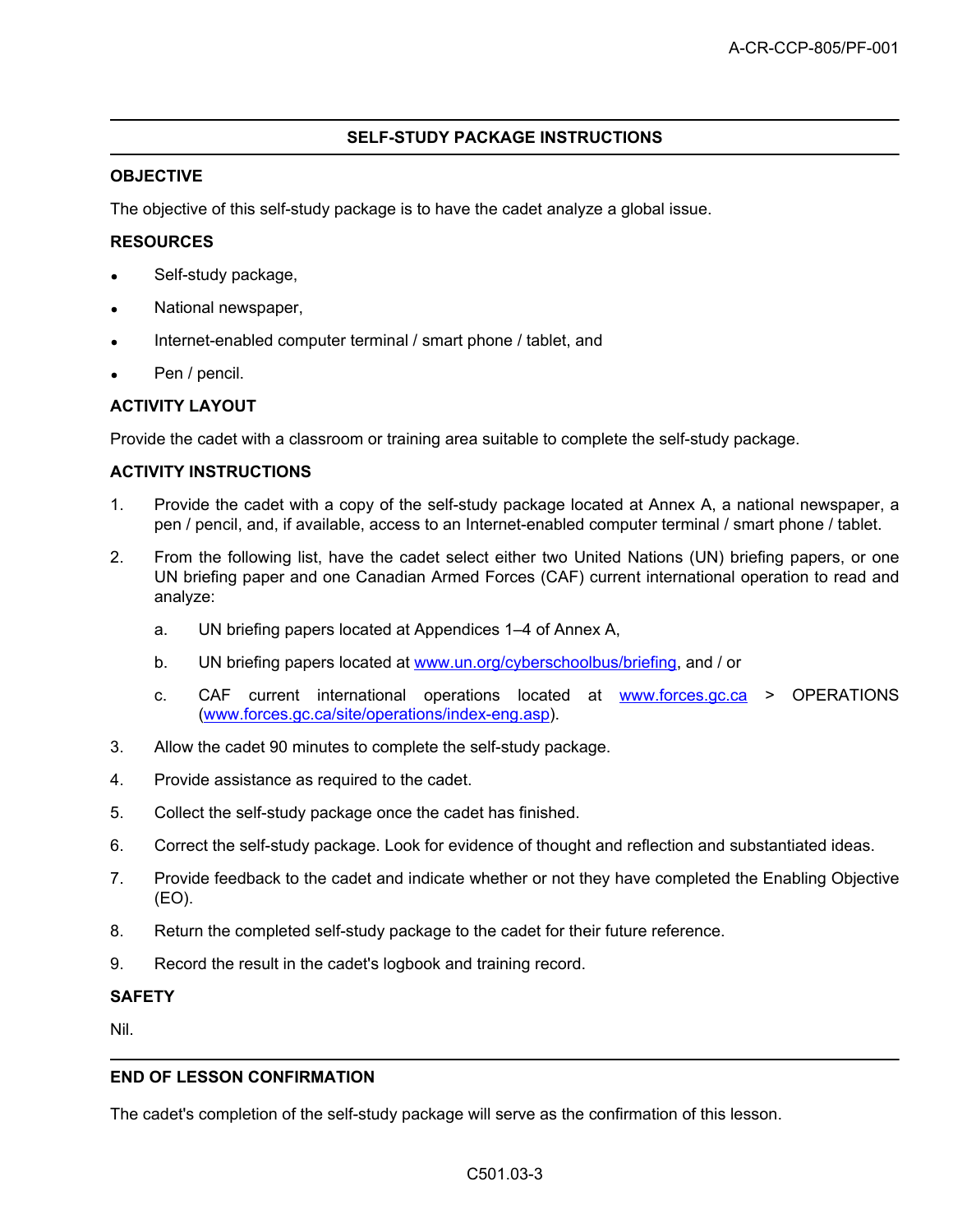#### **CONCLUSION**

#### **HOMEWORK / READING / PRACTICE**

Nil.

#### **METHOD OF EVALUATION**

Nil.

#### **CLOSING STATEMENT**

The world continues to face a number of global issues. Being able to analyze these issues and understand them within the context of Canada are key components of being a good global and Canadian citizen.

#### **INSTRUCTOR NOTES / REMARKS**

Nil.

#### **REFERENCES**

United Nations (n.d.). *Briefing Papers for Students*. Retrieved March 26, 2013, from http:// cyberschoolbus.un.org/briefing/index.asp

Canadian Forces (2013). *Canadian Forces Operations*. Retrieved March 26, 2013, from http:// www.forces.gc.ca/site/operations/index-eng.asp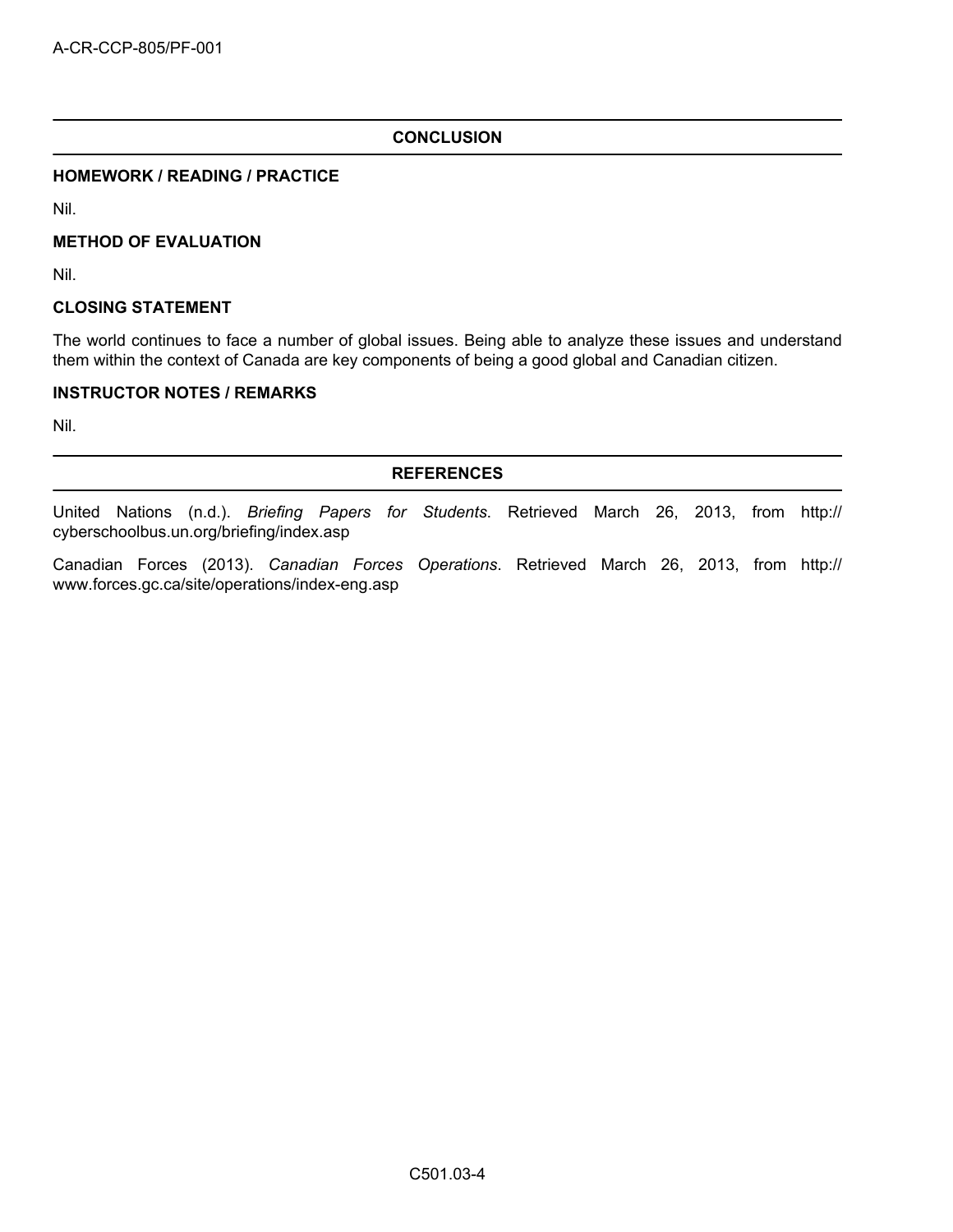# **Analyze A Global ISSUE**



**SECTION 1: PARAMETERS OF A GLOBAL ISSUE SECTION 2: GLOBAL TO LOCAL SECTION 3: REFLECTION**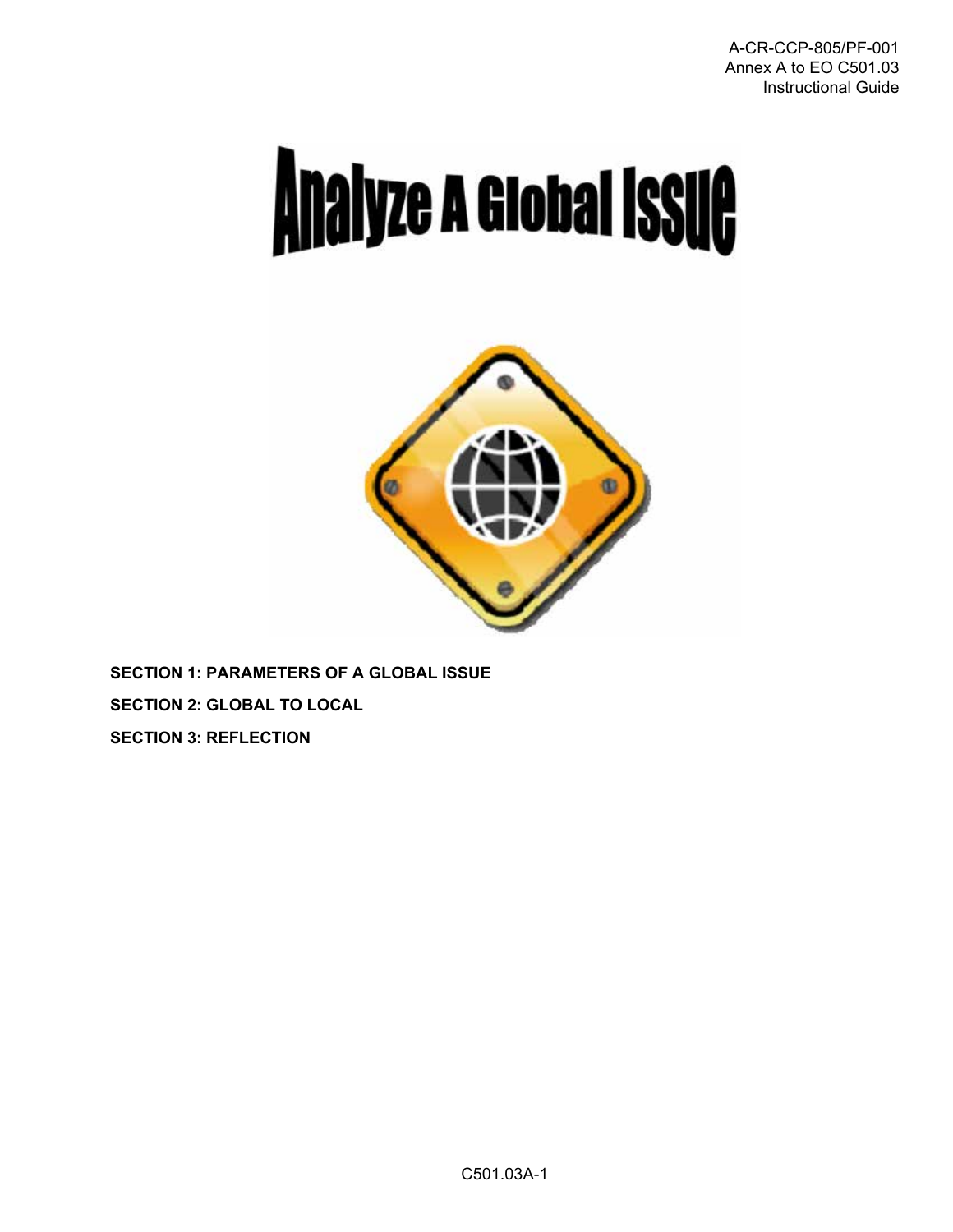#### **SECTION 1 PARAMETERS OF A GLOBAL ISSUE**

#### **RESPONSIBILITIES OF GLOBAL CITIZENS**

Some issues are of such a scale that they either involve the entire international community directly or have implications for the entire world.



Do global citizens, such as yourself, have a responsibility for knowing about international issues? If so, what type of information should an informed global citizen know about international issues? Record five points below:

#### **READ ABOUT TWO GLOBAL ISSUES**

1. Select and read either two United Nations (UN) briefing papers, or one UN briefing paper and a current international Canadian Armed Forces (CAF) operation overview.

The UN briefing papers provided are:

- Child Labour located at Appendix 1,
- Biodiversity located at Appendix 2,  $\bullet$
- Poverty located at Appendix 3, and  $\bullet$
- Human Rights located at Appendix 4.  $\bullet$

Additional UN briefing papers are located at www.un.org/cyberschoolbus/briefing.

Information regarding a current international CAF operation may be found at www.forces.gc.ca > OPERATIONS (www.forces.gc.ca/site/operations/index-eng.asp) (be sure to review the related links at the bottom of the operation's page).

- 2. Review a provided national newspaper (hard copy or online) to search for articles related to the global issues you have selected.
- 3. Complete the Key Facts sheets and answer the questions on the following pages. Include information / make reference to the newspaper article when answering the questions.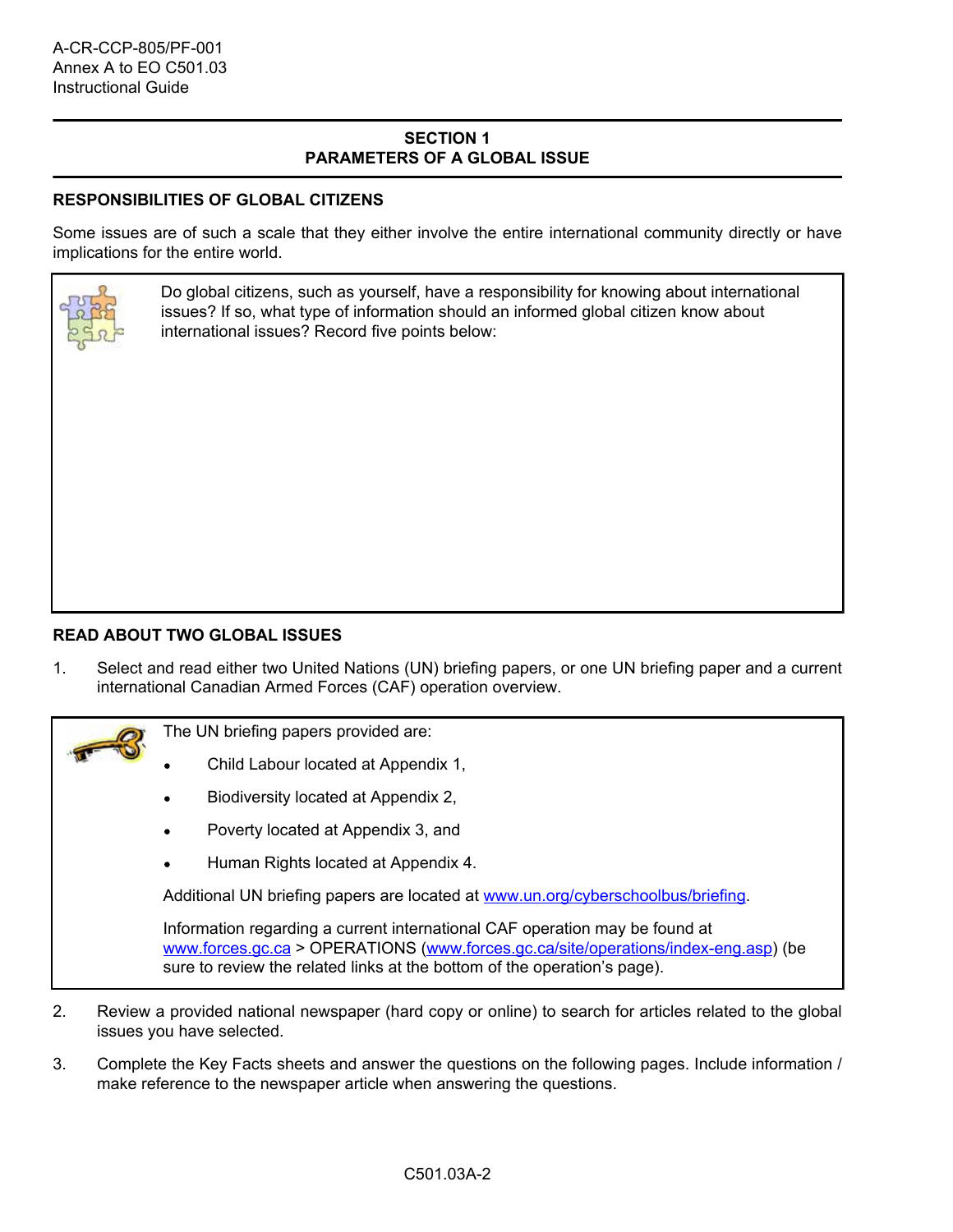#### **IDENTIFY THE PARAMETERS OF TWO GLOBAL ISSUES**

|  | Kev Facts |
|--|-----------|
|--|-----------|

| <b>ISSUE:</b>                                                                         |
|---------------------------------------------------------------------------------------|
| Who<br>Identify those most affected by the issue and those involved in addressing it. |
|                                                                                       |
| What                                                                                  |
| Summarize the issue in two or three short sentences.                                  |
| Where                                                                                 |
| Identify locations where the issue is occurring.                                      |
| When                                                                                  |
| Identify when the timeline on the issue starts and when it can be predicted to end.   |
| <b>Why</b>                                                                            |
| List some of the main causes of the issue.                                            |
|                                                                                       |
|                                                                                       |
|                                                                                       |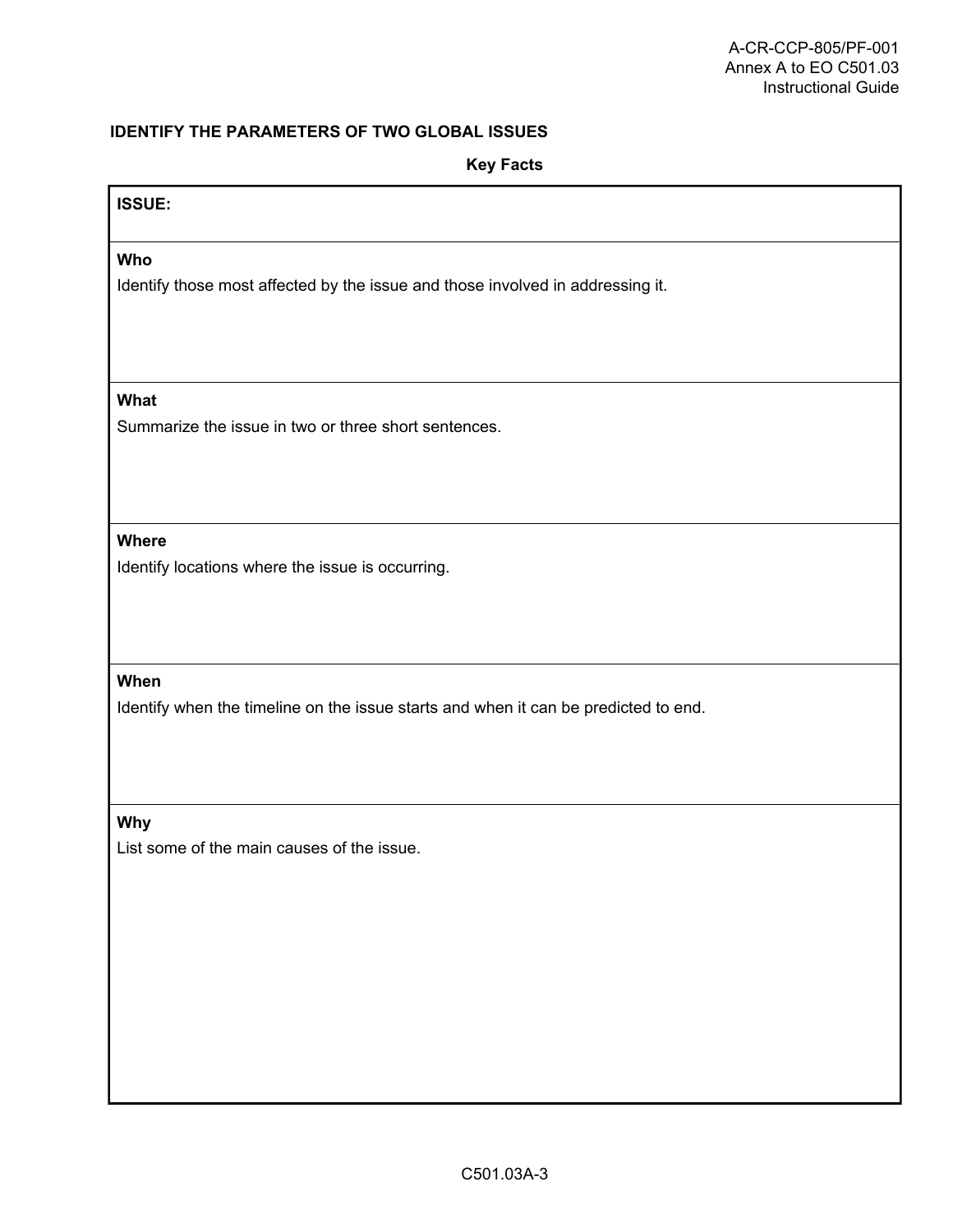#### **Key Facts**

| <b>ISSUE:</b>                                                                       |  |
|-------------------------------------------------------------------------------------|--|
| Who                                                                                 |  |
| Identify those most affected by the issue and those involved in addressing it.      |  |
|                                                                                     |  |
|                                                                                     |  |
|                                                                                     |  |
| What                                                                                |  |
| Summarize the issue in two or three short sentences.                                |  |
|                                                                                     |  |
|                                                                                     |  |
|                                                                                     |  |
| <b>Where</b>                                                                        |  |
| Identify locations where the issue is occurring.                                    |  |
|                                                                                     |  |
|                                                                                     |  |
|                                                                                     |  |
| When                                                                                |  |
| Identify when the timeline on the issue starts and when it can be predicted to end. |  |
|                                                                                     |  |
|                                                                                     |  |
| <b>Why</b>                                                                          |  |
| List some of the main causes of the issue.                                          |  |
|                                                                                     |  |
|                                                                                     |  |
|                                                                                     |  |
|                                                                                     |  |
|                                                                                     |  |
|                                                                                     |  |
|                                                                                     |  |
|                                                                                     |  |
|                                                                                     |  |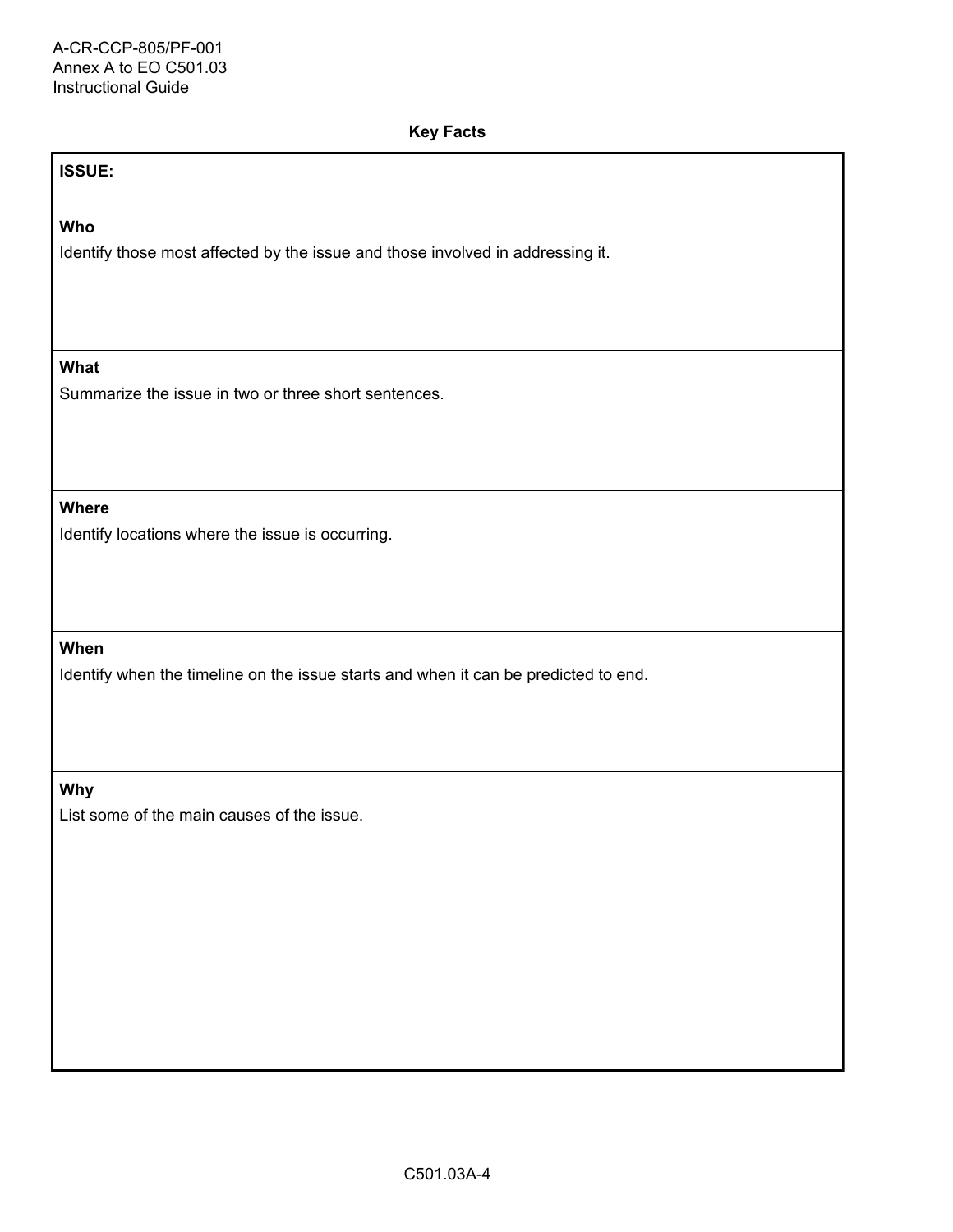#### **SECTION 2 GLOBAL TO LOCAL**

Place the issues in your local context by responding to the following questions:



Even the most distant issue can have some connection to Canada and your hometown. For example, extreme weather events, such as flooding, can be due to changing climate patterns, which is linked to the level of carbon dioxide in the air. Ensuring that there are viable alternatives to driving, such as public transit, is then connected to prevention of events such as flooding. This is not to say that Canadians are responsible for weather catastrophes around the world, but there is nonetheless a connection between communities here and effects there.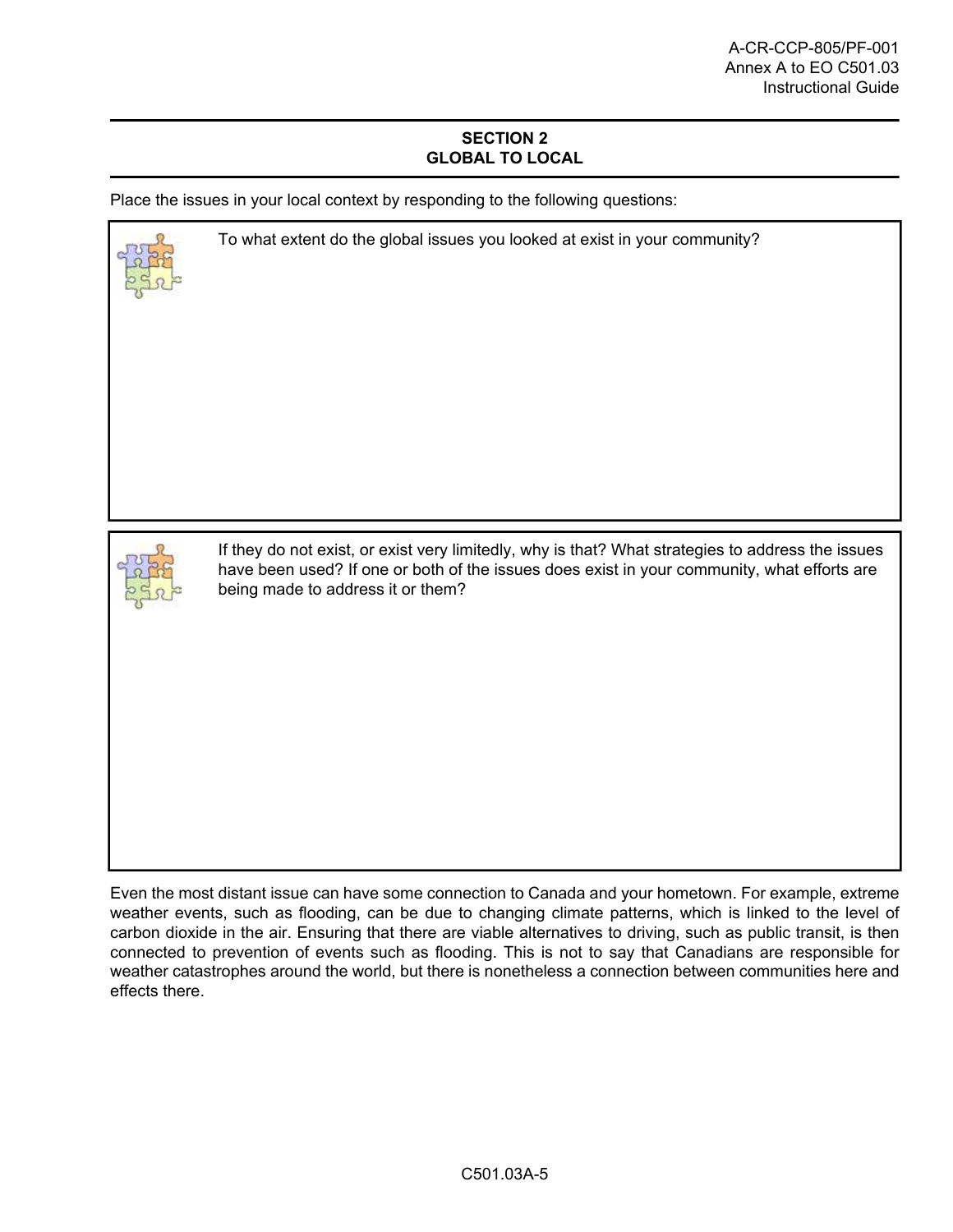

Are there causal connections between your community and the issues you reviewed? If so, what are they?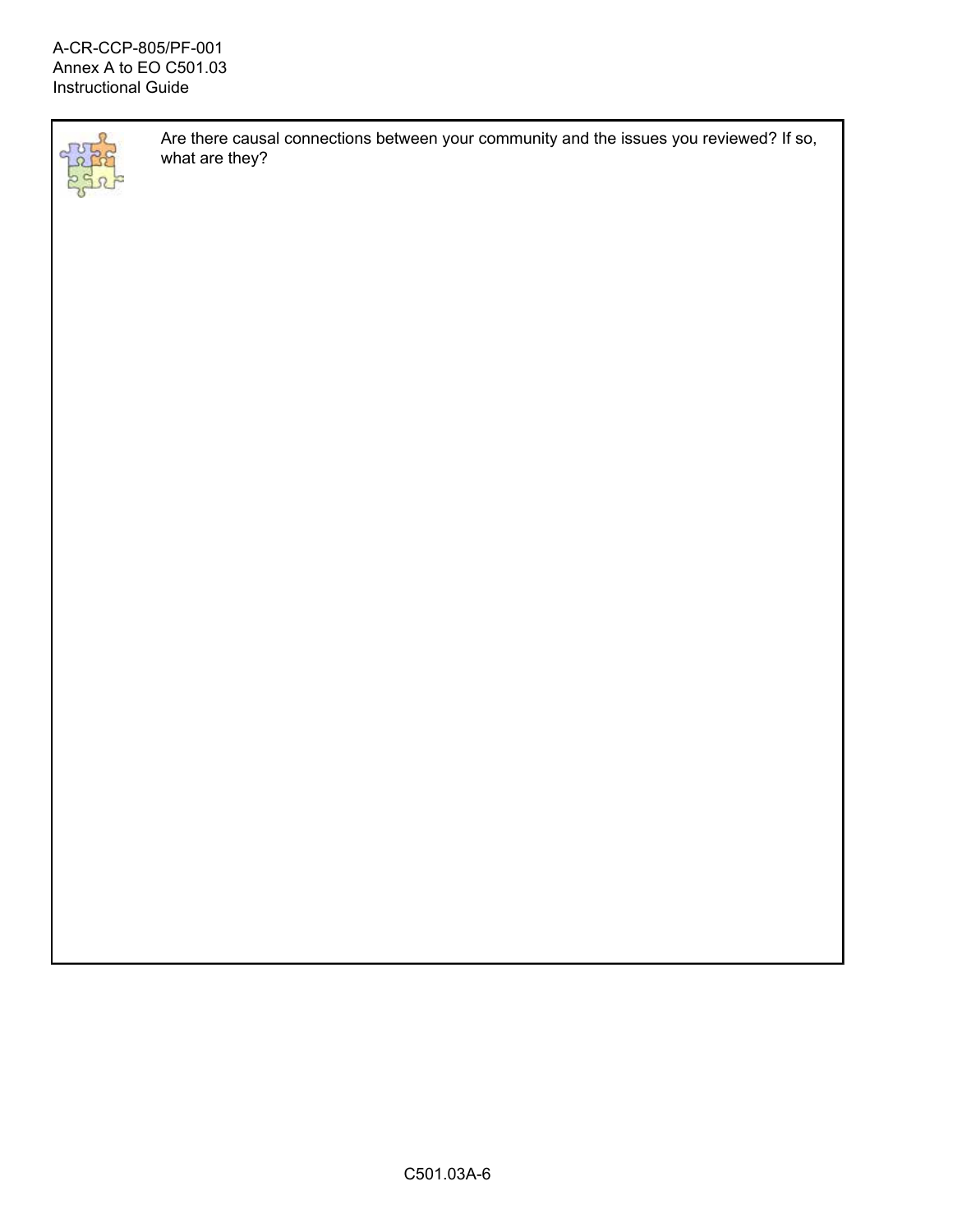#### **SECTION 3 REFLECTION**

Now that the issue has been placed in the national and local context, discuss your personal connection to the issue by answering the following questions:

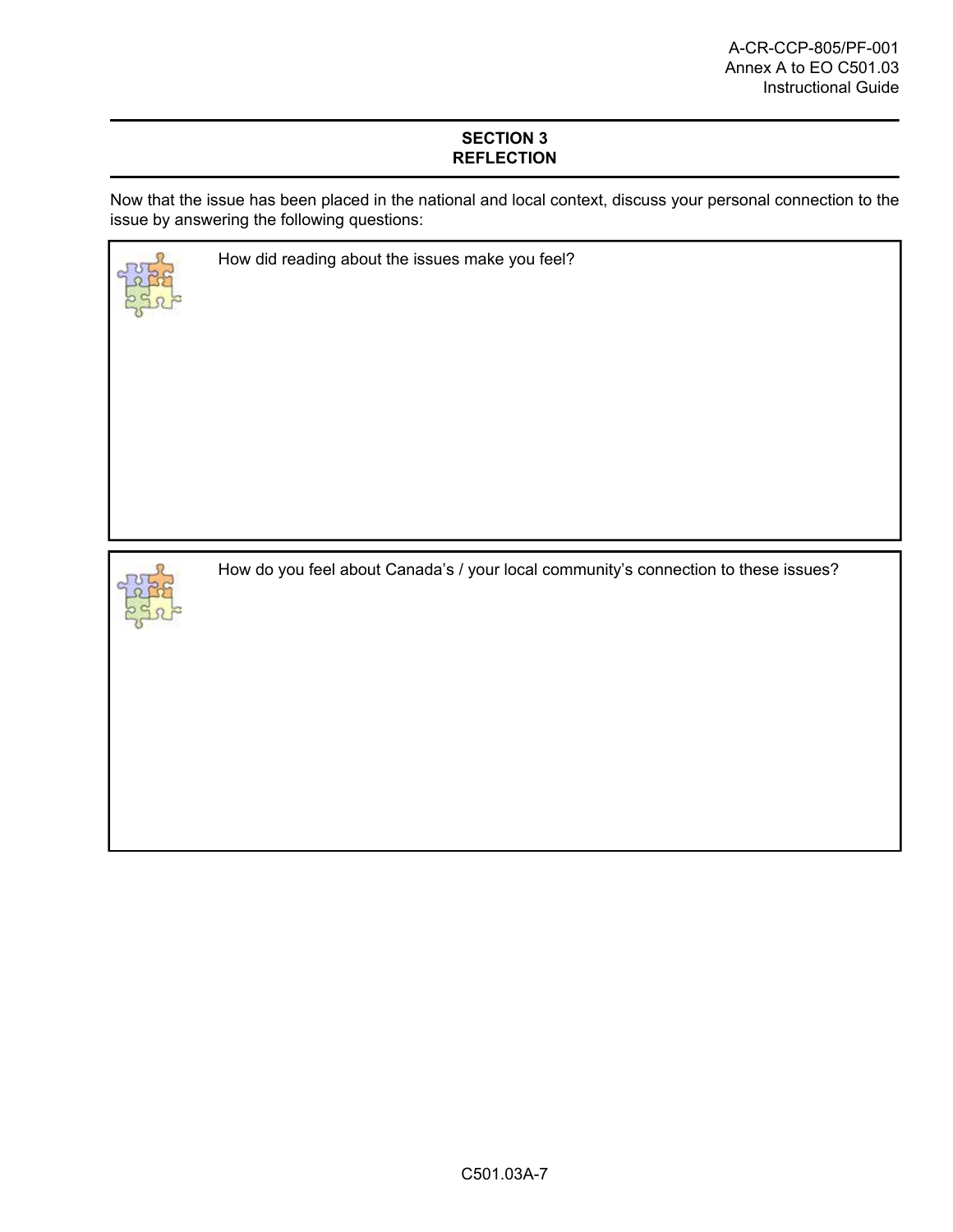

Do you now plan to take any action regarding these issues? If so, what? If not, why not?



Congratulations, you have completed your self-study package on EO C501.02 (Analyze a Global Issue). Hand the completed package to the Training Officer / Course Officer who will record your completion in your Proficiency Level Five logbook.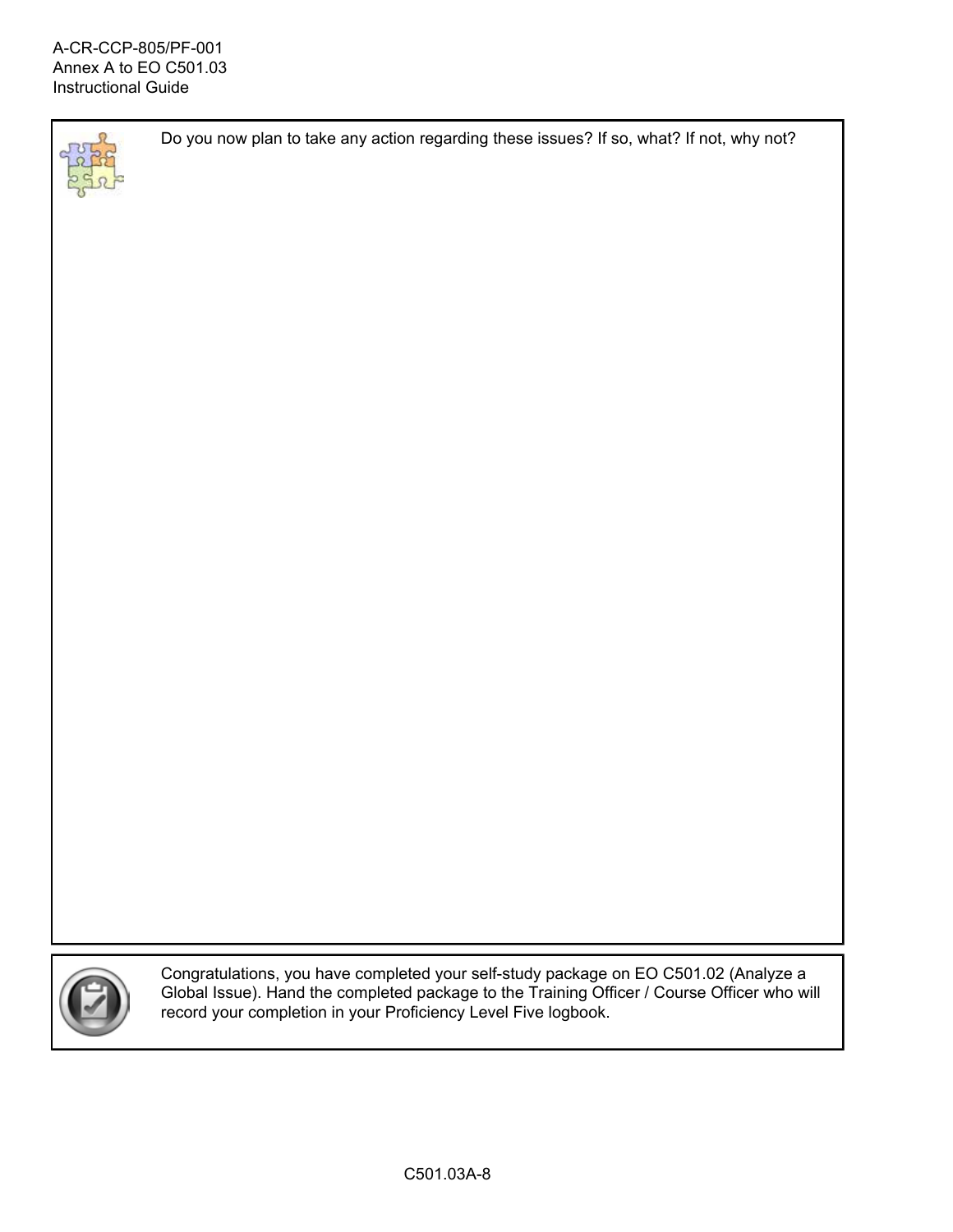## **UN Briefing Paper on Child labour**

## *Overview*

"…to enable families living in poverty to survive, a quarter of a billion children aged 14 and under, both in and out of school, now work, often in hazardous or unhealthy conditions…Having approved the International Labour Organisation convention on the worst forms of child labour, Member States must now implement it fully."

#### **Secretary-General Kofi Annan in the** *Millennium Report*

#### **Vital Statistics**

- Some 250 million children between the ages of 5 and 14 work either full time or part time.
- Almost half, some 120 million work full time, every day, all year round.
- Some 61 per cent of them live in Asia; 32 per cent in Africa and 7 per cent in Latin America.  $\ddot{\phantom{a}}$
- 70 per cent of them work in agriculture.  $\bullet$
- 70 per cent work in dangerous environments.  $\bullet$
- Of the 250 million children concerned, some 50-60 million are between five and 11 years and work, by  $\bullet$ definition, in hazardous circumstances, considering their age and vulnerability.
- Child labour is also common in developed countries. For example, in the United States, more than 230,000 children work in agriculture and 13,000 in sweatshops.

#### **The story of Iqbal**

Iqbal was only four when he was sold into slavery. He was a child of bondage, sold by his family to pay for a debt. Though very small and very weak, he was forced to work at a carpet factory for 12 hours a day. He was constantly beaten, verbally abused and chained to his loom for six years. Severe malnutrition and years of cramped immobility in front of a loom stunted his growth.

All this changed in 1992, when Iqbal and some of his friends from the carpet factory stole away to attend a freedom day celebration organized by a group working to help end bonded labour. With their help, Iqbal, too, became free and soon became a well known critic of child labour. His campaign scared many, especially those who used children as bonded labour. In December 1994, Iqbal visited the United States to receive a human rights award. Soon after his return, Iqbal was killed by a gunman hired by factory owners.

Iqbal was just one of over 250 million child labourers worldwide, but his story has inspired many to act for change.

#### **What is Child Labour?**

Among adults the term 'child labour' conjures up a particular image: children chained to looms in dark mills and sweatshops, as if in a long nightmarish line running from Lancashire in the 1830s right through to the South Asia of today.

In reality, children do a variety of work in widely divergent conditions. This work takes place along a continuum, from work that is beneficial, promoting or enhancing a child's development without interfering with schooling, recreation and rest to work that is simply destructive or exploitative. There are vast areas of activity between these two poles.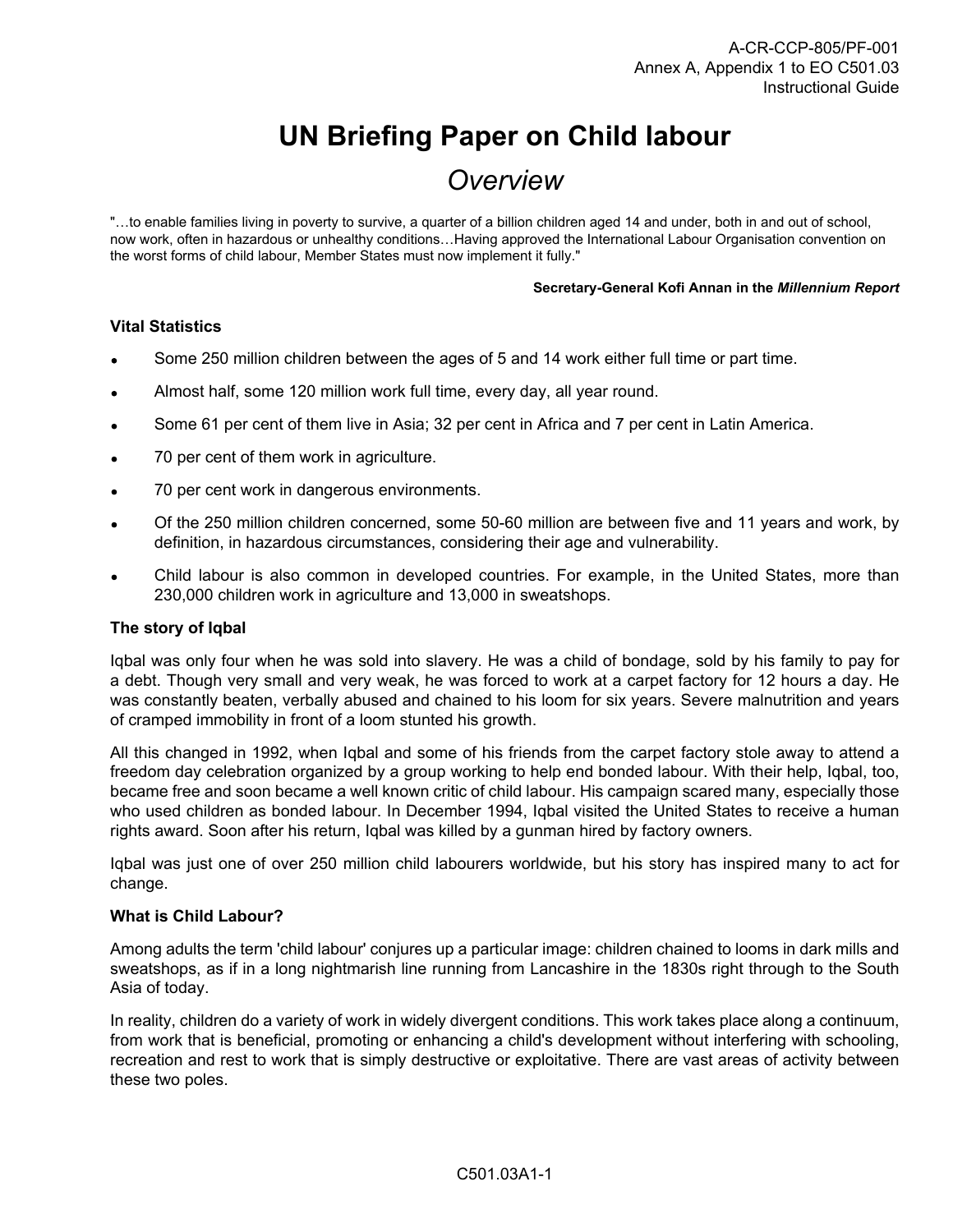It is at the most destructive end, where children are used as prostitutes or virtual slaves to repay debts incurred by their parents or grandparents or as workers in particularly hazardous conditions, that efforts are focused to stop such abuse.

#### **Who is a child labourer?**

The term "child labour" generally refers to any economic activity performed by a person under the age of 15, defined by the International Labour Organisation (ILO) of the United Nations. On the beneficial side of the continuum, there is "light work" after school or legitimate apprenticeship opportunities, such as helping out in the family business or on the family farm. At the destructive end is employment that is:

- preventing effective school attendance; and
- hazardous to the physical and mental health of the child.

Many countries make a distinction between light and hazardous work, with the minimum age for the former generally being 12, for the latter usually varying between 16 and 18.

#### **Are age limits for work the same in all countries?**

Almost everywhere, age limits formally regulate children's activities - when they can leave school; marry; vote; be treated as adults by the criminal-justice system; join the armed forces; and when they can work.

But age limits differ from activity to activity and from country to country. The legal minimum age for all work in Egypt, for example, is 12; in the Philippines 14, in Hong Kong, 15. Peru adopts a variety of standards: the minimum age is 14 in agriculture; 15 in industry; 16 in deep-sea fishing; and 18 for work in ports and seafaring.

Many countries make a distinction between light and hazardous work, with the minimum age for the former generally being 12, for the latter usually varying between 16 and 18. ILO conventions adopt this approach, allowing light work at age 12 or 13, but hazardous work not before 18. The ILO establishes a general minimum age of 15 years, provided 15 is not less than the age of completion of compulsory schooling. This is the most widely used yardstick when establishing how many children are currently working around the world.

#### **What is hazardous work?**

Most child labour, 71 per cent, is found in agriculture and fishing. The main tasks in agriculture include working with machinery, agrochemicals, picking and loading crops. Hazards may include unsafe machinery, hazardous substances (insecticides, herbicides) heavy lifting and extreme temperatures. In deep sea fishing, children might be diving to depths of up to 60 metres to attach nets to coral reefs, risking exposure to high atmospheric pressure and attacks by carnivorous and poisonous fish.

In manufacturing where 8.3 per cent of child labour is found, items such as glass bangles, matches, fireworks or bricks might be made. Hazards occur in the form of noxious fumes and radiant heat from the molten glass; stepping on or handling hot broken glass; exposure to hazardous chemical mixtures; stuffing cracker powder into fireworks, risking fire and explosion; exposure to silicate, lead and carbon monoxide, carrying excessive weights; and burns from ovens through the processing of clay in the making of bricks.

#### **A legal framework against child labour**

Two UN agencies have directed their attention to the prevention of child labour worldwide: the United Nations Children's Fund (UNICEF) and the International Labour Organisation (ILO). They have helped define the problems and develop international legal frameworks to correct them. As a result of their work, we now have several international treaties (or Conventions), banning child labour and identifying concrete measures for Governments to take. Once a country ratifies a convention, UN bodies monitor compliance and hold countries accountable for violations.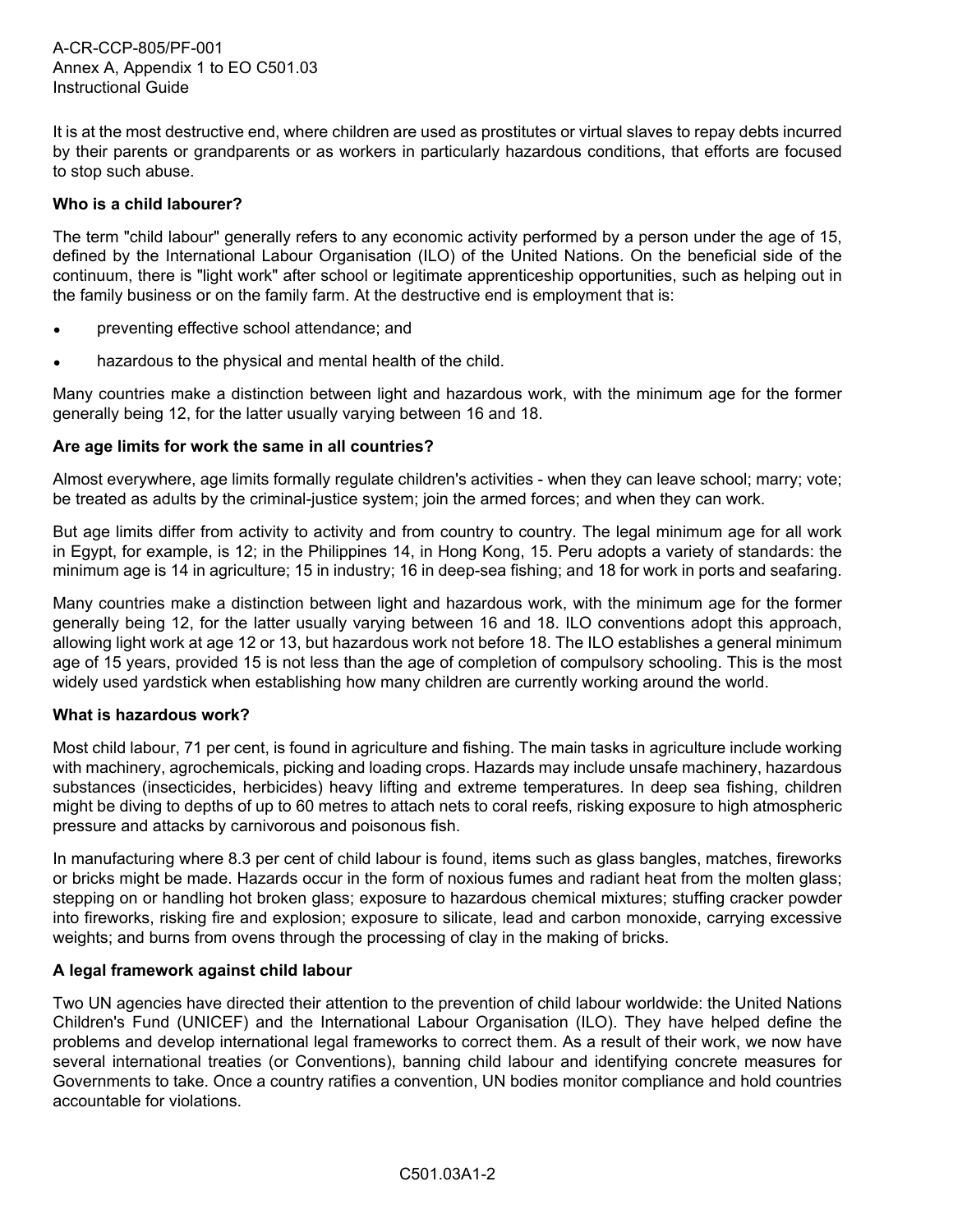**1919:** The first ILO child labour convention, the Minimum Age (Industry) Convention No. 5, adopted within months of the creation of the International Labour Organisation, prohibited the work of children under the age of 14 in industrial establishments.

**1930:** The ILO Forced Labour Convention No. 29 protected children from forced or compulsory labour, such as victims of trafficking, children in bondage, *like Iqbal*, and those exploited by prostitution and pornography.

**1966:** The International Covenant on Civil and Political Rights, reemphasizing issues of slavery and forced or compulsory labour, was adopted by the General Assembly, along with the International Covenant on Economic, Social and Cultural Rights calling for the protection of young people from economic exploitation and work hazardous to their development.

**1973:** The key instrument of the ILO was adopted: Convention No. 138 on the minimum age for admission to employment (15 or the age reached on completion of compulsory schooling)

**1989:** UN adopted Convention on the Rights of the Child specifying the right of the child to be protected from economic exploitation and hazardous work, and the refraining of states from recruiting any person under 15 into the armed forces.

**1999:** ILO unanimously adopts the Convention Concerning the Prohibition and Immediate Action for the Elimination of the Worst Forms of Child Labour Convention No. 182. It calls for states to prevent the most damaging child exploitation practices or the worst forms that currently exist.

#### **Are making laws enough to prevent child labour?**

Though the United Nations has already created a large number of international conventions, setting legal standards to prohibit the exploitation of child labour, the problem remains widespread. After all, laws mean very little if they are not enforced. Besides, specific measures attacking child labour must be taken at the national level.

According to the ILO, national strategies to address child labour issues should, at minimum, encompass the following five elements:

- 1. **National plan of action**: Single action or isolated measures against child labour will not have a lasting impact. Actions must be part of an overall national plan.
- 2. **Research**: To develop effective national (and international) policies and program, extensive research must be undertaken to determine the state of child labour.
- 3. **Awareness**: Child labour is often viewed as an unavoidable consequence of poverty. Without greater awareness about the extent and exploitative nature of child labour, the conditions for change will not occur.
- 4. **Broad social alliance**: Government action against child labour often ends with making laws. Initiatives against child labour traditionally come from non-Governmental organisations that have limited resources. Both need to work together. Other segments of civil society – the media, educators, artists and parliamentarians – should also be enlisted in the fight.
- 5. **Institutional capacity**: To formulate and execute a national policy, an institutional mechanism (such as a ministry or a department) within the Government must be created to monitor enforcement.

#### **Signs of progress**

**Legal framework**: With over 20 international treaties against child labour in place, the world now has a legal framework. What is needed is its implementation at the national level.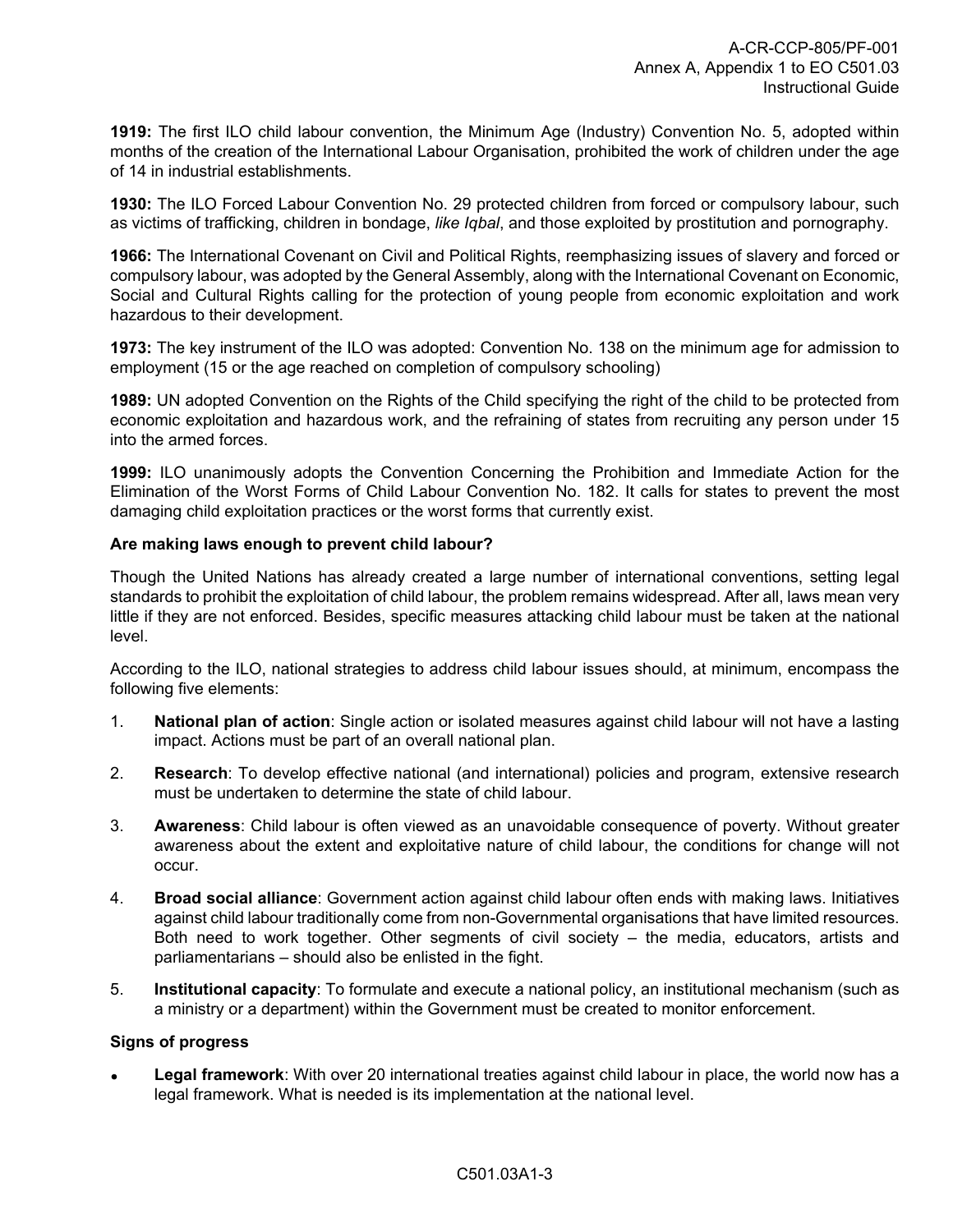- **International action**: ILO created the International Programme for the Elimination of Child Labour (IPEC) in 1992. It works toward eliminating child labour by helping developing countries strengthen their capacity to deal with the problem and create their own national action plans. So far it has helped implement more than 1,100 programmes in some 20 countries
- **Joining hands**: The United Nations wants to bring the Governments, factory owners and international donors together to work against child labour. Such initiatives as one between ILO, UNICEF and the Bangladesh Garment Manufacturers and Exporters Association were undertaken to remove underage workers from 2,000 garment factories, place them in school and provide family income supplements. UNICEF also pioneered a policy of not buying any products made by child labour in their operations. Some Governments have followed this example.
- **International solidarity:** Children, youth, concerned citizens and Government leaders in Asia, Africa,  $\bullet$ Europe, North and South America in 1998 took part in a march against child labour. This march travelled through 56 countries, gathered supporters and raised greater awareness, putting new pressure on Governments to ratify conventions on child rights.
- **Student advocacy:** More and more students are getting involved, raising funds to build schools and treatment centers for child workers. For example, Free the Children, a Canadian based student organisation advocating the elimination of child labour, formed by then 13-year old activist, Craig Kielberger, has raised funds to build schools in South Asia**.** The Kids Campaign to Build A School for Iqbal, a Massachusetts based grass roots student campaign initiated by a school in the United States, has drawn worldwide support to build a school for Pakistani children of bonded labour in honour of Iqbal Masih.
- **Corporate responsibility**: Growing concern has been shown by corporations to address this issue and  $\bullet$ develop corporate codes of conduct to reduce their numbers of underage employees / provide work to other members of the family or schooling to supplement work. For example, all major soccer ball manufacturers have developed a voluntary programme to eliminate use of children under 14 in factories in Sialkot, Pakistan, where 75 per cent of the world's hand-stitched soccer balls are produced. Supported by ILO, UNICEF and Pakistani manufacturers, a programme was launched to provide schooling for these child workers and instead give their jobs to other family members. In addition, many clothing manufacturers now hire outside companies to inspect working conditions in their factories. While some companies fund their investigators directly, others have agreed to independent monitors from human rights offices not employed by the corporations.
- **Advocacy by trade unions:** In Brazil, trade unions in cooperation with IPEC have managed to secure child labour clauses in contracts with employers in over 88 municipalities in over 8 federal states. In addition, employers have signed pledges to eliminate child labour from production chains of the charcoal, citrus and footwear sectors. Trade unions help by monitoring working conditions, denouncing abuses and reaching large numbers of adult members through education programmes, collective bargaining and campaigning for policy change at all levels.
- **Anti-sweatshop movement:** Campaign by labour rights groups has helped improve working conditions in "sweat shops". In several instances, multinational companies now put pressure on their contractors to ban or reduce child labour.

#### **What are the areas needing attention?**

UNICEF recommends the following:

Immediately end hazardous and exploitative child labour -- including bonded labour, commercial sexual exploitation and work that hampers the child's development.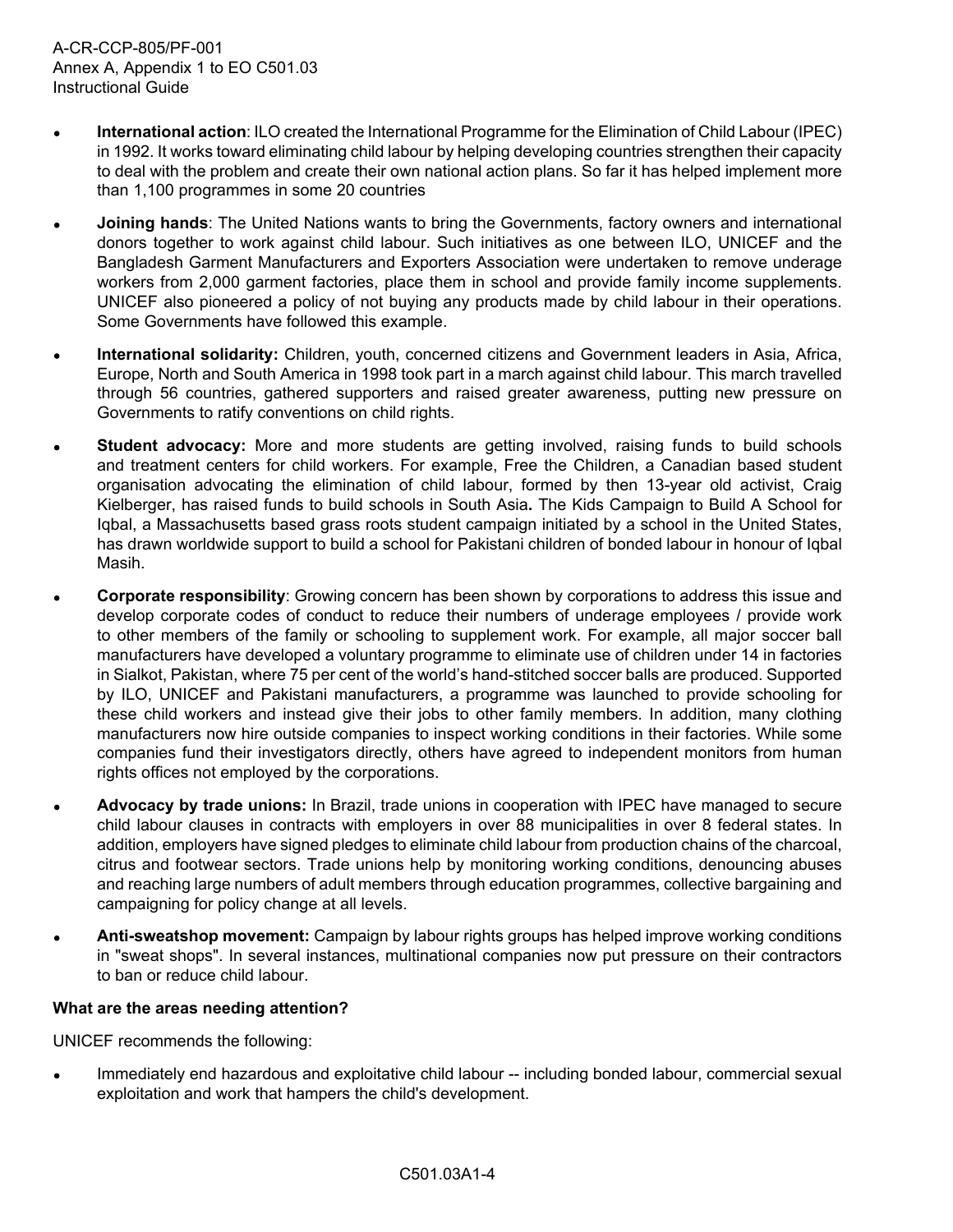- Provide free and compulsory education ensuring that children attend primary education full time until completion.
- Expand legal protection ensure consistency and implementation in mutually supportive ways.  $\bullet$
- Register all children at birth -- to protect the child's right to have evidence of the child's age.
- Extend data collection/ monitoring -- gather and analyse globally comparable child labour data.
- Develop codes of conduct and procurement policies -- Corporations should adopt codes of conduct guaranteeing that neither they nor their subcontractors will employ children in conditions that violate their rights and then abide by those codes.

#### **Ratify ILO Convention No. 182 now!**

The ILO Convention No. 182 is considered by many as perhaps the most significant legal instrument to tackle child labour. It defines the worst forms of child labour and asks all Governments to ban them. These are:

- All forms of slavery;  $\bullet$
- Child prostitution;
- Using children for illicit activities, especially drug trafficking;
- Work exposing children to grave health and safety hazards.

Once Governments have ratified the Convention they must apply it in law and in practice. Among other things, Governments should:

- 1. Introduce action programs to remove and prevent the worst forms of child labour;
- 2. Provide direct assistance for rehabilitation of children and their social integration;
- 3. Ensure access to free education;
- 4. Identify children at special risk; and
- 5. Take account of girls and their special situation.

Governments must also report regularly to the ILO regarding the application of the Convention and be accountable for all allegations of violations.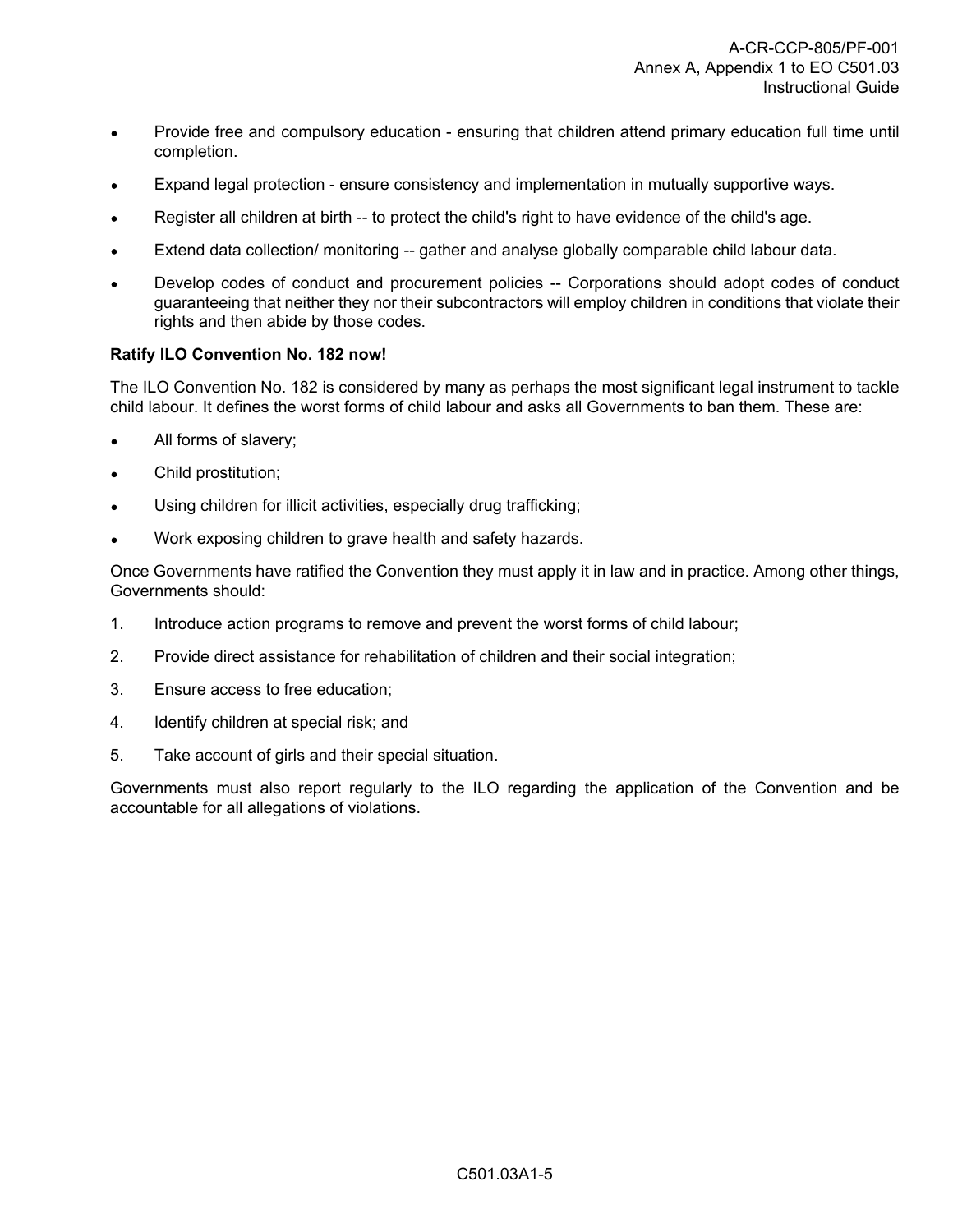A-CR-CCP-805/PF-001 Annex A, Appendix 1 to EO C501.03 Instructional Guide

THIS PAGE INTENTIONALLY LEFT BLANK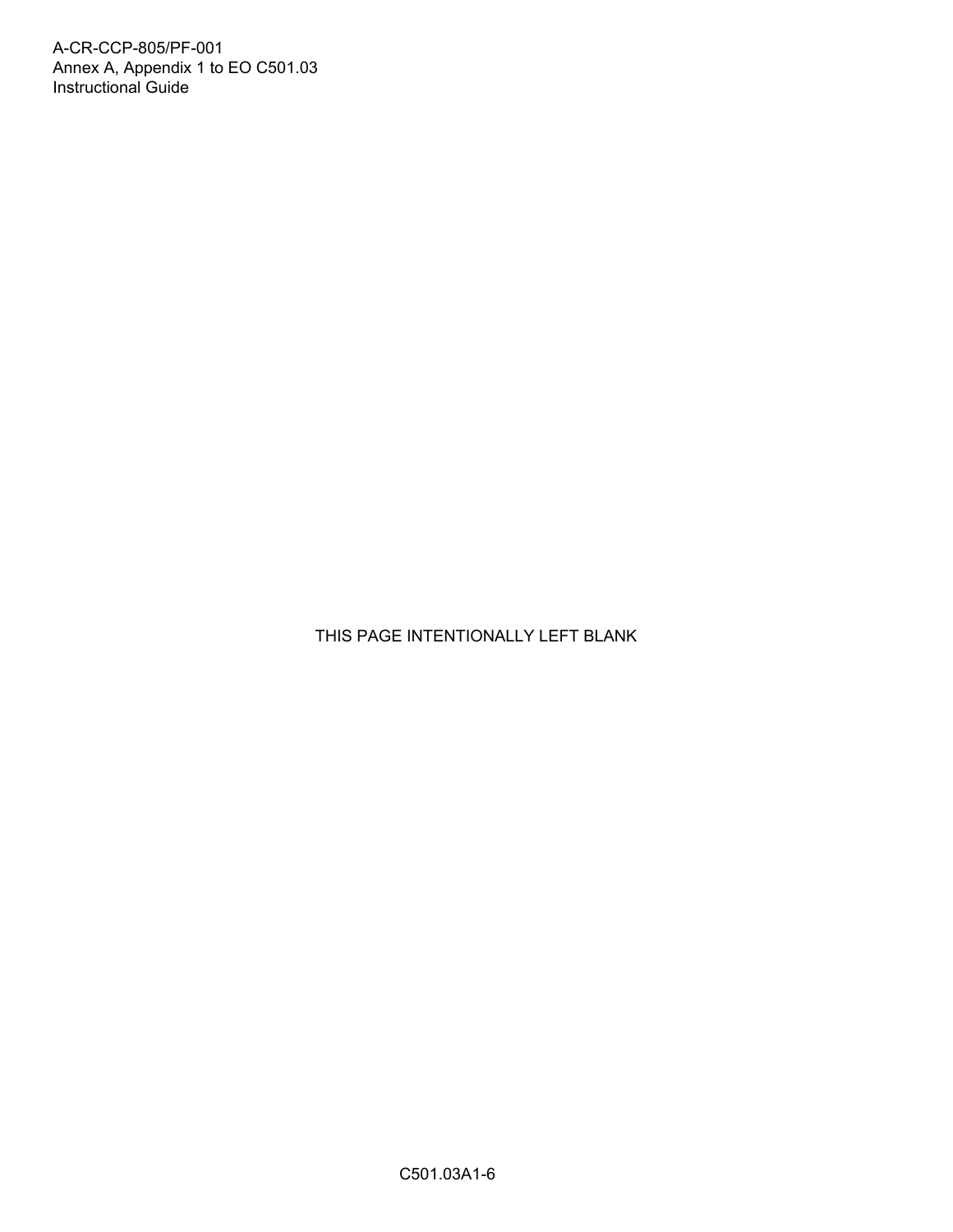# **UN Briefing Paper on Biodiversity**

## *Overview*

"Environmental sustainability is everybody's challenge… Our goal must be to meet the economic needs of the present without compromising the ability of the planet to provide for the needs of future generations."

#### **Secretary-General Kofi Annan in the** *Millennium Report*

#### **Vital Statistics**

- Species have been disappearing at 50-100 times the natural rate, and this is predicted to rise dramatically.
- Based on current trends, an estimated 34,000 plant and 5,200 animal species including one in eight of the world's bird species – face extinction.
- About 30 per cent of the main farm animal breeds are currently at high risk of extinction.
- Some 65 million hectares of forest have been lost in the developing world because of over-harvesting.
- Plant-based medicines provide more than 3 billion people with their primary health care.
- Fish catches have increased nearly fivefold during the last half-century, but almost 70 per cent of ocean fisheries are either fully exploited or over-fished.
- More than half the world's coral reefs are currently at risk.

#### **Biodiversity – the web of life**

Biological diversity – or biodiversity – is the term given to the variety of life on Earth and the natural patterns it forms. The biodiversity we see today is the fruit of billions of years of evolution, shaped by natural processes and, increasingly, by the influence of humans. It forms the web of life of which we are an integral part and upon which we so fully depend.

This diversity is often understood in terms of the wide variety of plants, animals and micro-organisms. So far, about 1.75 million species have been identified, mostly small creatures such as insects. Scientists reckon that there are actually about 13 million species, though estimates range from 3 to 100 million. Biodiversity also includes genetic differences within each species – for example, between varieties of crops and breeds of livestock. Yet another aspect is the variety of ecosystems such as those that occur in deserts, forests, wetlands, mountains, lakes, rivers and agricultural landscapes. It is the combination of life forms and their interactions with each other and with the rest of the environment that has made Earth a uniquely habitable place for humans.

#### **We are changing life on Earth**

Protecting biodiversity is in our self-interest. Nature's products support such diverse industries as agriculture, cosmetics, pharmaceuticals, pulp and paper, horticulture, construction and waste treatment. The loss of biodiversity threatens our food supplies, opportunities for recreation and tourism, and sources of wood, medicines and energy. It also interferes with essential ecological functions.

Just consider the many goods and services provided by ecosystems:

- Provision of food, fuel, fibre and shelter and building materials.
- Purification of air and water, detoxification and decomposition of wastes.
- Stabilization and moderation of the Earth's climate.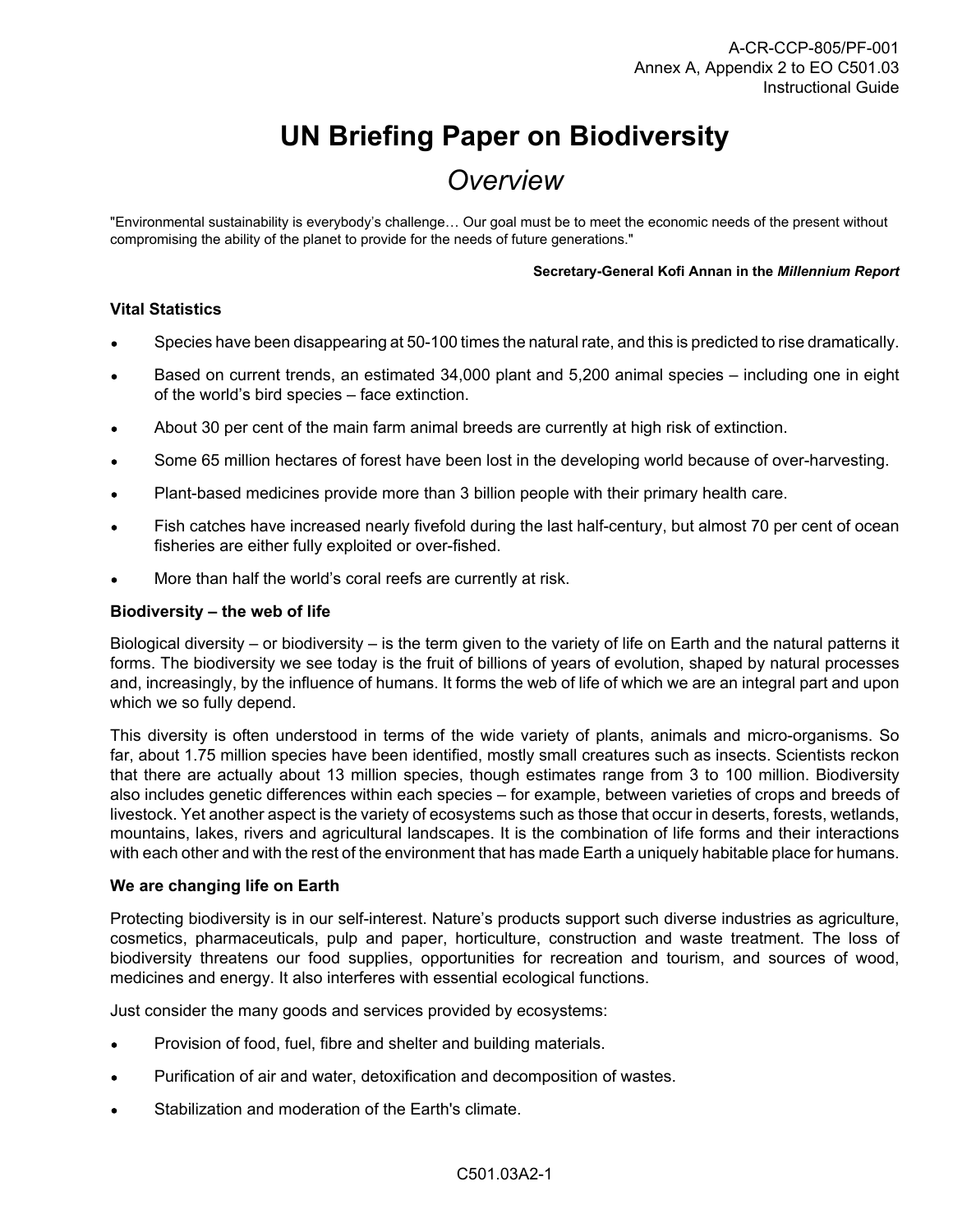A-CR-CCP-805/PF-001 Annex A, Appendix 2 to EO C501.03 Instructional Guide

- Moderation of floods, droughts, temperature extremes and the forces of wind.
- Generation and renewal of soil fertility, including nutrient cycling.
- Pollination of plants, including many crops; control of pests and diseases.
- Maintenance of genetic resources as key inputs to crop varieties and livestock breeds and medicines.
- Cultural and aesthetic benefits.

While the loss of such charismatic animals as pandas, tigers, elephants, rhinos, whales and various species of birds catches our attention, it is the fragmentation, degradation and outright loss of forests, wetlands, coral reefs and other ecosystems that poses the gravest threat to biological diversity.

Our cultural identity is also deeply rooted in our biological environment. Plants and animals are symbols of our world, preserved in flags, sculptures and other images that define us. We draw inspiration just from looking at nature's beauty and power.

While loss of species has always occurred as a natural phenomenon, the pace of extinction has accelerated dramatically as a result of human activity. We are creating the greatest extinction crisis since the natural disaster that wiped out the dinosaurs 65 million years ago. These extinctions are irreversible and, given our dependence on food crops, medicines and other biological resources, pose a threat to our own well-being.

#### **An Agreement for Action**

While concern for the environment is constant in history, heightened concern about environmental destruction and loss of species and ecosystems in the 1970s led to concerted international action. In 1972, the United Nations Conference on the Human Environment (Stockholm) led to the establishment of the United Nations Environment Programme (UNEP). In the following years, Governments, often under UNEP auspices, signed a number of regional and international agreements to tackle specific issues, such as protecting wetlands and migratory species and regulating the international trade in endangered species.

Twenty years later, in 1992, the largest-ever meeting of world leaders took place at the United Nations Conference on Environment and Development in Rio de Janeiro, Brazil. An historic set of agreements was signed at the "Earth Summit", including two binding agreements, the Convention on Climate Change, which targets industrial and other emissions of greenhouse gases such as carbon dioxide, and the Convention on Biological Diversity, the first global agreement on the conservation and sustainable use of biological diversity. Over 150 Governments signed the treaty at the Rio Conference, and since then more than 175 countries have ratified it.

The Convention has three main goals:

- the conservation of biodiversity;  $\bullet$
- sustainable use of the components of biodiversity; and
- sharing the benefits arising from the commercial and other utilization of genetic resources in a fair and equitable way.

The Convention recognizes – for the first time – that the conservation of biological diversity is "a common concern of humankind" and is an integral part of the development process. It also covers the rapidly expanding field of biotechnology, addressing technology development and transfer, benefit sharing and biosafety. The Convention also offers decision-makers guidance based on the precautionary principle that where there is a threat of significant reduction or loss of biological diversity, lack of full scientific certainty should not be used as a reason for postponing measures to avoid or minimize such a threat.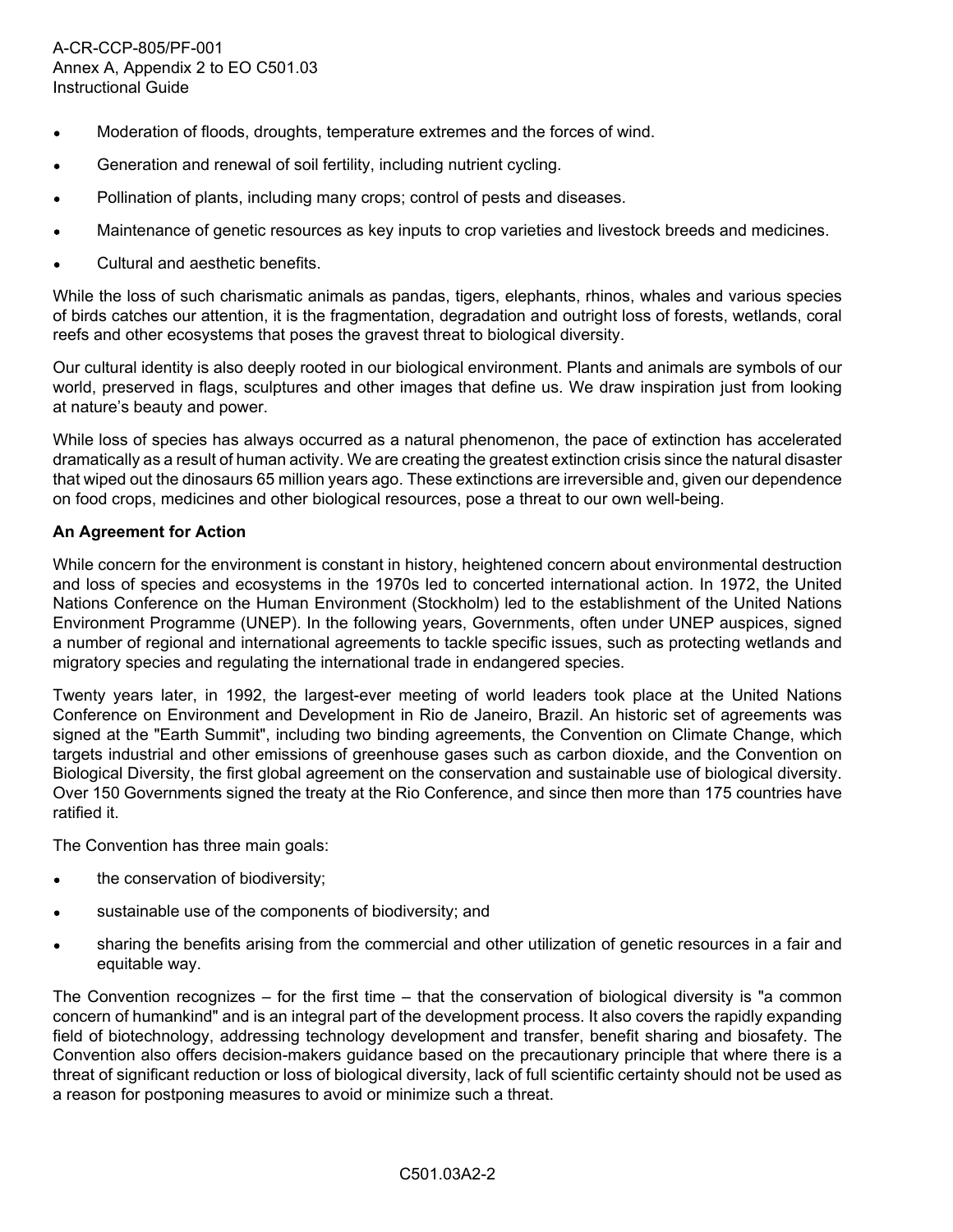Some of the many issues dealt with under the Convention include:

- Measures and incentives for the conservation and sustainable use of biological diversity.
- Regulated access to genetic resources.
- Access to and transfer of technology, including biotechnology.
- Technical and scientific cooperation.
- Impact assessment.
- Education and public awareness.
- Provision of financial resources.
- National reporting on efforts to implement treaty commitments.

#### **National Action**

The Convention on Biological Diversity, as an international treaty, identifies a common problem, sets overall goals and policies and general obligations, and organizes technical and financial cooperation. However, the responsibility for achieving its goals rests largely with the countries themselves. At the national level, private companies, landowners, fishermen and farmers take most of the actions that affect biodiversity. Governments need to provide the critical role of leadership, particularly by setting rules that guide the use of natural resources, and by protecting biodiversity where they have direct control over the land and water.

Under the Convention, Governments are required to develop national biodiversity strategies and action plans, and to integrate these into broader national plans for environment and development. This is particularly important for such sectors as forestry, agriculture, fisheries, energy, transportation and urban planning.

Other treaty commitments include:

- Identifying and monitoring the important components of biodiversity that needs to be conserved and used sustainably.
- Establishing protected areas to conserve biodiversity while promoting environmentally sound  $\bullet$ development around these areas.
- Rehabilitating and restoring degraded ecosystems and promoting the recovery of threatened species in collaboration with local residents.
- Respecting, preserving and maintaining traditional knowledge of the sustainable use of biological diversity with the involvement of indigenous peoples and local communities.
- Preventing the introduction of, controlling and eradicating alien species that could threaten ecosystems, habitats or species.
- Controlling the risks posed by organisms modified by biotechnology.  $\bullet$
- Promoting public participation, and educating people and raising awareness about the importance of biological diversity and the need to conserve it.
- Reporting on how each country is meeting its biodiversity goals. $\bullet$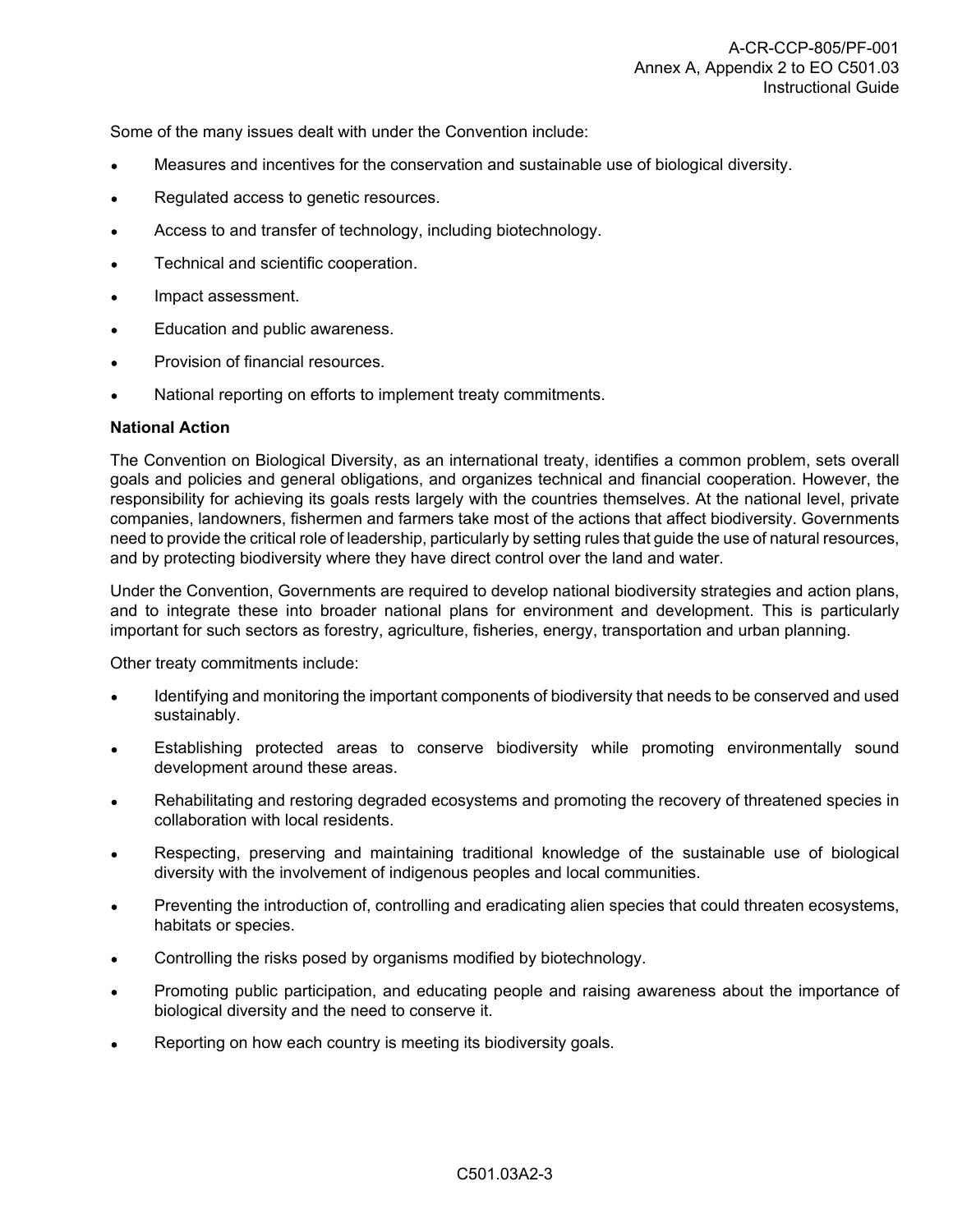#### **Taking action**

The conservation of each country's biodiversity can be achieved in various ways. "In-situ" conservation – the primary means of conservation – focuses on conserving genes, species and ecosystems in their natural surroundings, for example by establishing protected areas, rehabilitating degraded ecosystems, and

adopting legislation to protect threatened species. "Ex- situ" conservation uses zoos, botanical gardens and gene banks to conserve species. There are many examples of country-level initiatives to integrate the objectives of conservation and sustainable use:

- In 1994, Uganda adopted a programme under which protected wildlife areas shared part of their tourism  $\bullet$ revenues with local people -- an approach now being used in several African countries.
- Costa Rica's 1996 Forestry Law includes provisions to compensate private landowners and forest managers who maintain or increase the area of forest within their properties.
- Through weekly "farmer field schools", some 2 million rice farmers in several Asian countries have enhanced their understanding of the tropical rice ecosystem – including the interactions between insect pests of rice, their natural enemies, fish farmed in the rice paddies, and the crop itself – in order to improve their crop management practices. As a result, they have increased their crop yields, while at the same time almost eliminating insecticide use.
- Clayoquot Sound on the western coast of Vancouver Island, Canada, encompasses forests and marine and coastal systems. The establishment of adaptive management to implement the ecosystem approach at the local level is currently under development with the involvement of indigenous communities, with a view to ensuring rational use of the forest and marine resources.

The Convention's success depends on the combined efforts of the world's nations. The responsibility to implement the Convention lies with the individual countries and, to a large extent, compliance will depend on informed self-interest and peer pressure from other countries and from public opinion. The Convention Secretariat in Montreal regularly organizes global and regional meetings – where Governments, nongovernmental organizations, the academic and scientific communities, the private sector and other interested groups or individuals share ideas and compare strategies.

#### **Sharing the benefits of genetic resources**

An important part of the biodiversity debate involves access to and sharing of the benefits arising out of the commercial and other use of genetic material, such as pharmaceutical products. The treaty recognizes a country's sovereignty over its genetic resources, and provides that access to valuable biological resources be carried out on "mutually agreed terms" and subject to the "prior informed consent" of the country of origin. When a micro-organism, plant or animal is used for a commercial application, the country from which it came has the right to benefit through cash, samples of what is collected, the participation or training of national researchers, the transfer of biotechnology equipment and know-how, and shares of any profits. Work has begun to translate this concept into reality and there are already examples of benefit-sharing arrangements, such as:

- In 1995, the Philippines required bio-prospectors to get "prior informed consent" from both the  $\bullet$ Government and local peoples.
- Costa Rica's National Institute of Biodiversity (INBIO) signed a historic bio-prospecting agreement with a major drug company to receive funds and share in benefits from biological materials that are commercialized.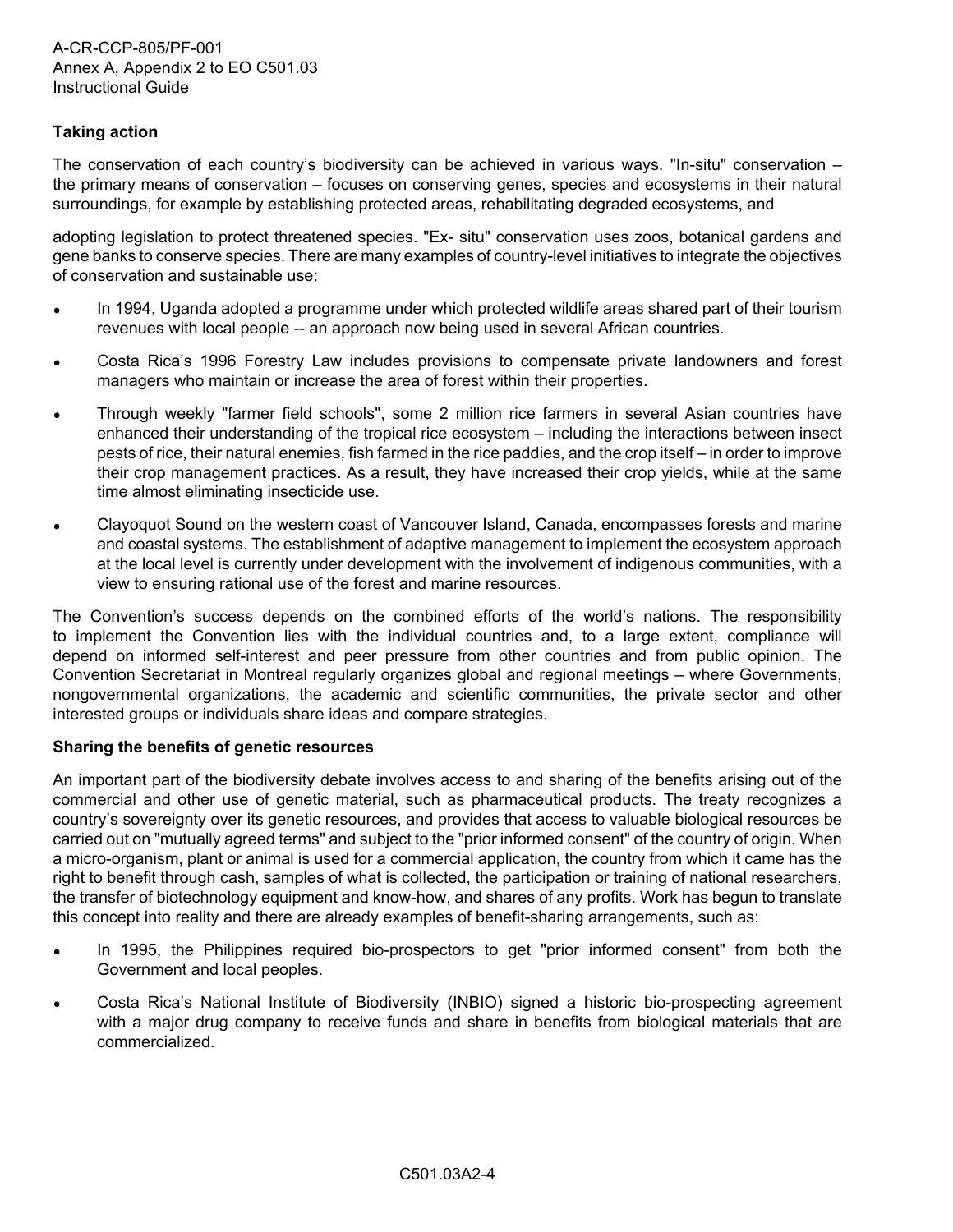#### **The Biosafety Protocol**

Since the domestication of the first crops and farm animals, we have altered their genetic makeup through selective breeding and cross-fertilization. The results have been greater agricultural productivity and improved human nutrition.

In recent years, advances in biotechnology techniques have enabled us to cross the species barrier by transferring genes from one species to another. We now have transgenic plants, such as tomatoes and strawberries that have been modified to protect the plants from frost. Some varieties of potato and corn have received genes from a bacterium that enables them to produce their own insecticide. Other plants have been modified to tolerate herbicides sprayed to kill weeds. Living Modified Organisms (LMOs) are becoming part of an increasing number of products, including foods and food additives, beverages, drugs, adhesives, and fuels. Agricultural and pharmaceutical LMOs have rapidly become a multi-billion-dollar global industry.

Biotechnology is being promoted as a better way to grow crops and produce medicines, but it has raised concerns about potential side effects on human health and the environment. In some countries, genetically altered agricultural products have been sold without much debate, while in others, there have been vocal protests against their use, particularly when they are sold without being identified as genetically modified.

In response to these concerns, Governments negotiated a subsidiary agreement to the Convention to address the potential risks posed by cross-border trade and accidental releases of LMOs. Adopted in January 2000, the Cartagena Protocol on Biosafety allows Governments to signal whether or not they are willing to accept imports of agricultural commodities that include LMOs by communicating their decision to the world community via a Biosafety Clearing House, a mechanism set up to facilitate the exchange of information on, and experience with, LMOs. In addition, commodities that may contain LMOs are to be clearly labelled as such when being exported.

Exporters must also provide detailed information to each importing country in advance of the first shipment of seeds, live fish and other LMOs that are to be intentionally introduced into the environment, and the importer must then authorize the shipment. The aim is to ensure that recipient countries have both the opportunity and the capacity to assess any risks involving the products of modern biotechnology. The Protocol will enter into force after it has been ratified by 50 Governments.

Secretary-General Kofi Annan, in his *Millennium Report* has proposed convening a high-level global policy network to address these and related controversies concerning the risks and opportunities associated with the increased use of biotechnology and bioengineering.

#### **A new initiative for assessing ecosystems**

During the past three decades we have become increasingly aware that the natural ecosystems on which human life depends are under threat. But we still lack detailed knowledge of the extent of the damage – or its causes. Secretary-General Kofi Annan, in his *Millennium Report*, has underscored the need to develop a truly comprehensive global evaluation of the condition of the five major ecosystems: forests, freshwater systems, grasslands, coastal areas and agroecosystems. This proposed the Millennium Ecosystem Assessment seeks to produce just such an evaluation.

An initiative of the World Resources Institute, the World Bank, the United Nations Development Programme and the United Nations Environment Programme, among others, will draw on and collate existing sources of data and promote new research to fill the missing knowledge gaps.

The Secretary-General has called on the Member States to help provide the necessary financial support for the Millennium Ecosystem Assessment and to become actively engaged in it. Both developed and developing country Governments will benefit from the research work. The private sector will also benefit by being able to make more informed forecasts. And it will provide civil society with the information they need to hold corporations and Governments accountable for meeting their environmental obligations.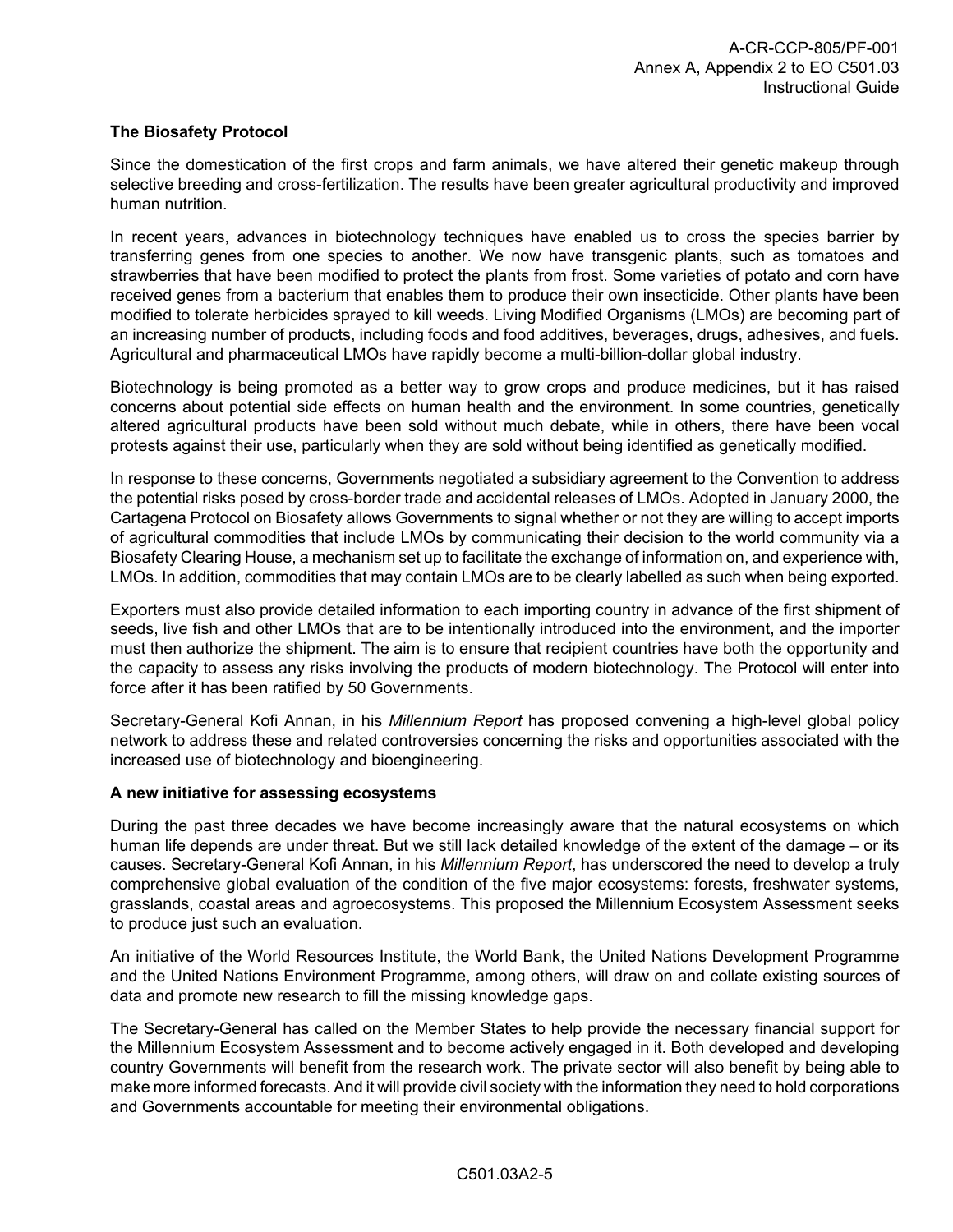#### **Joining hands**

While Governments should play a leadership role, other parts of society need to be actively involved. After all, it is the choices and actions of billions of individuals that will determine whether or not biodiversity is conserved and used sustainably.

In an era when economics is a dominant force in world affairs, it is more important than ever to have business willingly involved in environmental protection and the sustainable use of nature. Fortunately, a growing number of companies have found ways to make a profit while reducing their environmental impacts, thus increasing goodwill from their business partners, employees and consumers.

Local communities play a key role since they are the true "managers" of the ecosystems in which they live. Many projects have been successfully developed in recent years involving the participation of local and indigenous communities in the sustainable management of biodiversity.

Finally, the ultimate decision-maker for biodiversity is the **individual citizen**. The small choices that individuals make add up to a large impact because it is personal consumption that drives development, which in turn uses and pollutes nature. By carefully choosing the products they buy and the government policies that they support, the general public can begin to steer the world towards sustainable development. Governments, companies and others have a responsibility to lead and inform the public, but, finally, it is individual choices, made billions of times a day, that count the most.

On a practical level, one can join others in:

- 1. Beautifying school grounds and parks, using local plant species.
- 2. Reclaiming abandoned lots into community gardens; adopting a local park.
- 3. Educating one another about local species of animals and plants.
- 4. Forming wildlife and gardening organizations, or joining existing ones.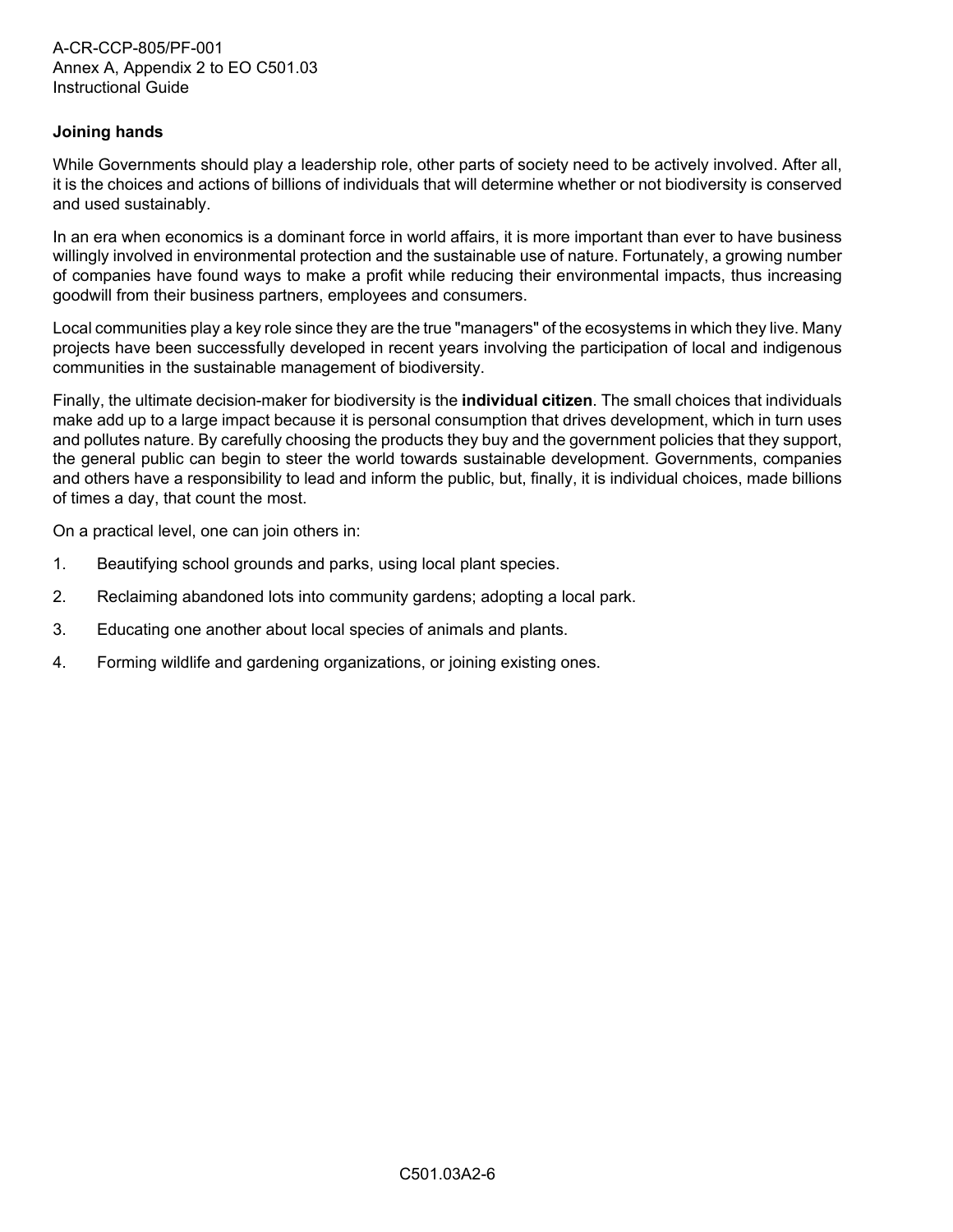# **UN Briefing Paper on Poverty**

## *Overview*

"I call on the international community at the highest level ... to adopt the target of halving the proportion of people living in extreme poverty, and so lifting more than 1 billion people out of it, by 2015."

#### **Secretary-General Kofi Annan in the** *Millenium Report*

#### **Vital Statistics**

- More than 2.8 billion people, close to half the world's population, live on less than the equivalent of \$2/ day. More than 1.2 billion people, or about 20 per cent of the world population, live on less than the equivalent of \$1/day.
- South Asia has the largest number of poor people (522 million of whom live on less than the equivalent of \$1/day). Sub-Saharan Africa has the highest proportion of people who are poor, with poverty affecting 46.3 per cent or close to half of the regions' population.
- Nearly 1 billion people are illiterate; more than 1 billion people do not have access to safe water; some 840 million people go hungry or face food insecurity; about one-third of all children under five suffer from malnutrition.
- The estimated cost of providing universal access to basic social services and transfers to alleviate income poverty is \$80 billion, which is less than 0.5 per cent of global income.
- The top fifth (20 per cent) of the world's people who live in the highest income countries have access to 86 per cent of world gross domestic product (GDP). The bottom fifth, in the poorest countries, has about one per cent.
- The assets of the world's three richest men exceed the combined Gross Domestic Products of the world's 48 poorest countries.

#### **The poverty trap**

Until recently, poverty was understood largely in terms of income—or a lack of one. To be poor meant that one could not afford the cost of providing a proper diet or home. But poverty is about more than a shortfall in income or calorie intake. It is about the denial of opportunities and choices that are widely regarded as essential to lead a long, healthy, creative life and to enjoy a decent standard of living, freedom, dignity, self-esteem and the respect of others.

People don't live in the squalor of the slums, squatter communities, low-rent districts or beside garbage dumps because they want to. They have no other choice. Possessing little money, little education, few skills for the marketplace and a multitude of health problems, nearly half of all the people in the world live in poverty, without much opportunity to improve their lives.

Poverty has multiple dimensions, and many of them are inter-related, making for a vicious cycle:

- Poor health, disease and disability can prevent people from working full time, limiting their income and their ability to work to move out of poverty. Health problems for the breadwinner mean income problems, but an illness in the family can ruin an entire household. Not only is income lost, but expenses go up due to the need for medicines and health care and the need for family members to care for the sick person.
- Those with less formal education tend to be disproportionately represented in the ranks of the poor,  $\bullet$ perhaps because they are more likely to hold poorly paid jobs or to be unemployed. Poor families often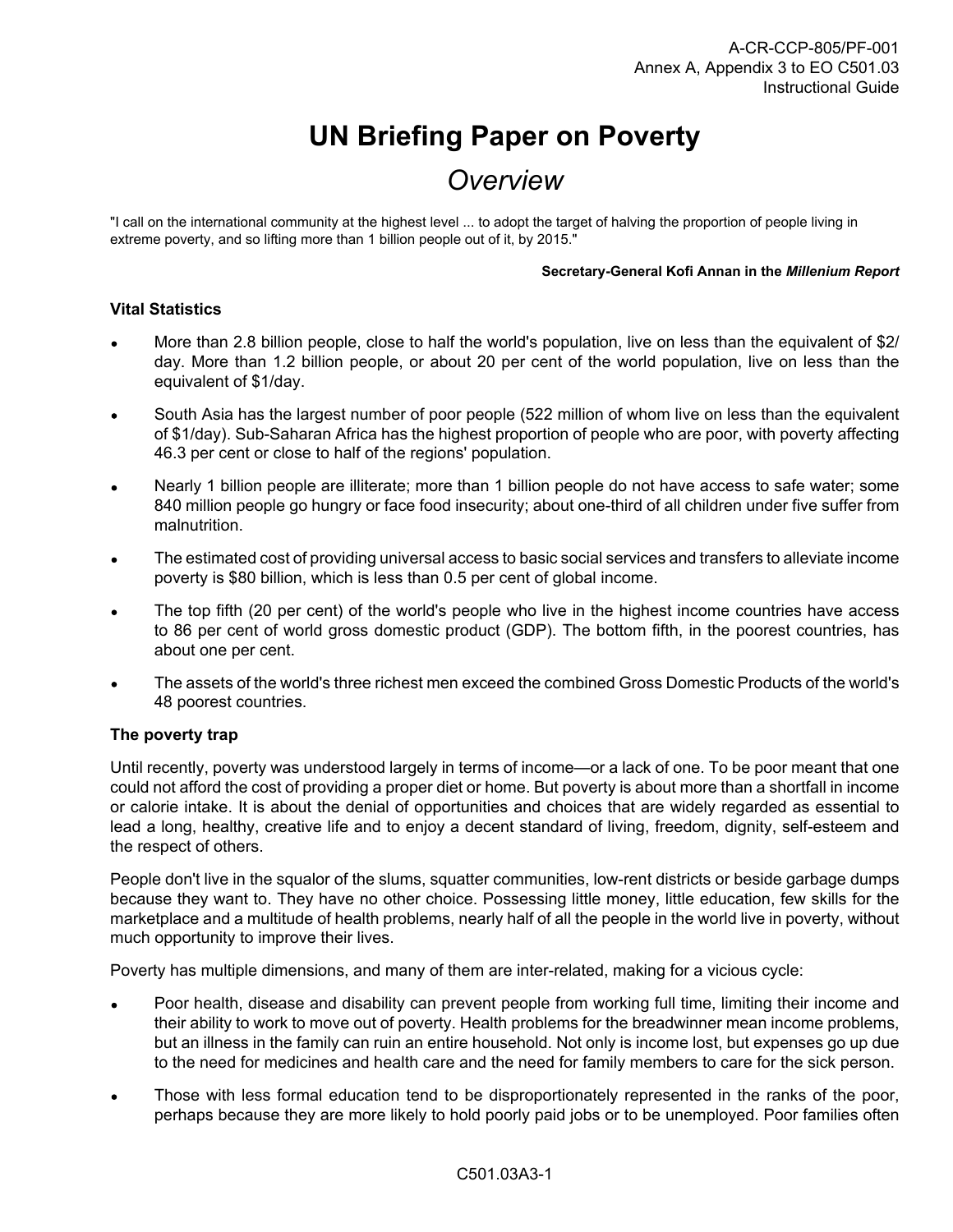face enormous difficulties in keeping their children in school due to the costs, as well as to the pressure to have as many household members, including children, out working. The next generation, being poorly educated, could in turn end up holding similar poorly paid jobs.

- Women with children constitute the majority of the poor in many countries. Where women can move out of poverty their children appear to face a brighter future, but where their chances are limited, poverty is transmitted inter-generationally. In many cases, girls have higher dropout rates as they are the first to be pulled out of school to help with household work and childcare. Yet, experience has shown that investment in girls' and women's education not only makes for greater equity but also tends to translate directly into better nutrition for the family, better health care, declining fertility and potentially greater economic empowerment.
- Poverty has been identified as a major factor in the spread of HIV/AIDS in many parts of Africa. From simply being a cause of individual suffering, HIV/AIDS has become a major economic and social crisis for entire economies, as it affects the economically productive sections of society and makes it harder to eradicate poverty. It is estimated that at the end of 1999, nearly 34 million people worldwide were infected with HIV and by that by 2010 in Africa alone there will be 40 million orphans from the epidemic.
- As United Nations Secretary General Kofi Annan points out in his *Millennium Report*, "poor countries especially those with significant inequality between ethnic and religious communities -- are far more likely to be embroiled in conflicts than rich ones." In fact, twenty of the world's 38 poorest countries are either in the middle of an armed conflict or have recently emerged from it, according to other UN sources.

#### **The roots of poverty**

Poverty exists in many of the industrialized countries and characterizes whole regions of the developing world. The roots of poverty lie in a tangled web of local situations combined with national and international circumstances. It is the product of economic processes occurring at a variety of levels, as well as a range of particular social and economic conditions that appear to structure the possibilities of the individual.

#### **Consider the following:**

**Some countries have to pay more to finance their debt than they can spend on health and education:** An obligation to repay debt incurred by past regimes—sometimes due to bad advice from developed countries, sometimes due to corrupt regimes—has severely curtailed the ability of many countries' efforts to break the poverty cycle. Sub-Saharan Africa pays over 14 per cent of export revenue in debt service. South Asia, another very poor region, pays 22 per cent. The Latin American and the Caribbean region must devote almost onethird of its export revenue to debt servicing.

- In recent years, Tanzania's debt service payments have been nine times its expenditure on primary health  $\bullet$ care, and four times as much as that spent on primary education.
- The value of Honduras's debt is 208 per cent of its exports; its debt service accounts for 55 per cent of  $\bullet$ Government expenditures.

In 1999, the IMF and the World Bank adopted the Enhanced Heavily Indebted Poor Countries Initiative, aimed at providing debt relief to 41 heavily indebted poor countries (HIPCs). The plan is expected to relieve up to 70 per cent of the approximately \$170 billion debt that these countries owe. But so far, few countries have been able to qualify for relief and debt servicing has not always been sustainable. i.e. even after debt relief, the cost of servicing the debt has been greater than the amount spent on basic health and education, leave alone allowing for increased investment levels necessary for economic growth.

**Trade-related factors and structural adjustment policies have had unfavourable effects:** Many developing countries must rely on exporting unprocessed agricultural commodities to earn income overseas, but the prices of these agricultural products have been relatively unfavourable and have continued to fall. At the same time, world market prices for fuel and for manufactured and processed goods have risen. Furthermore, many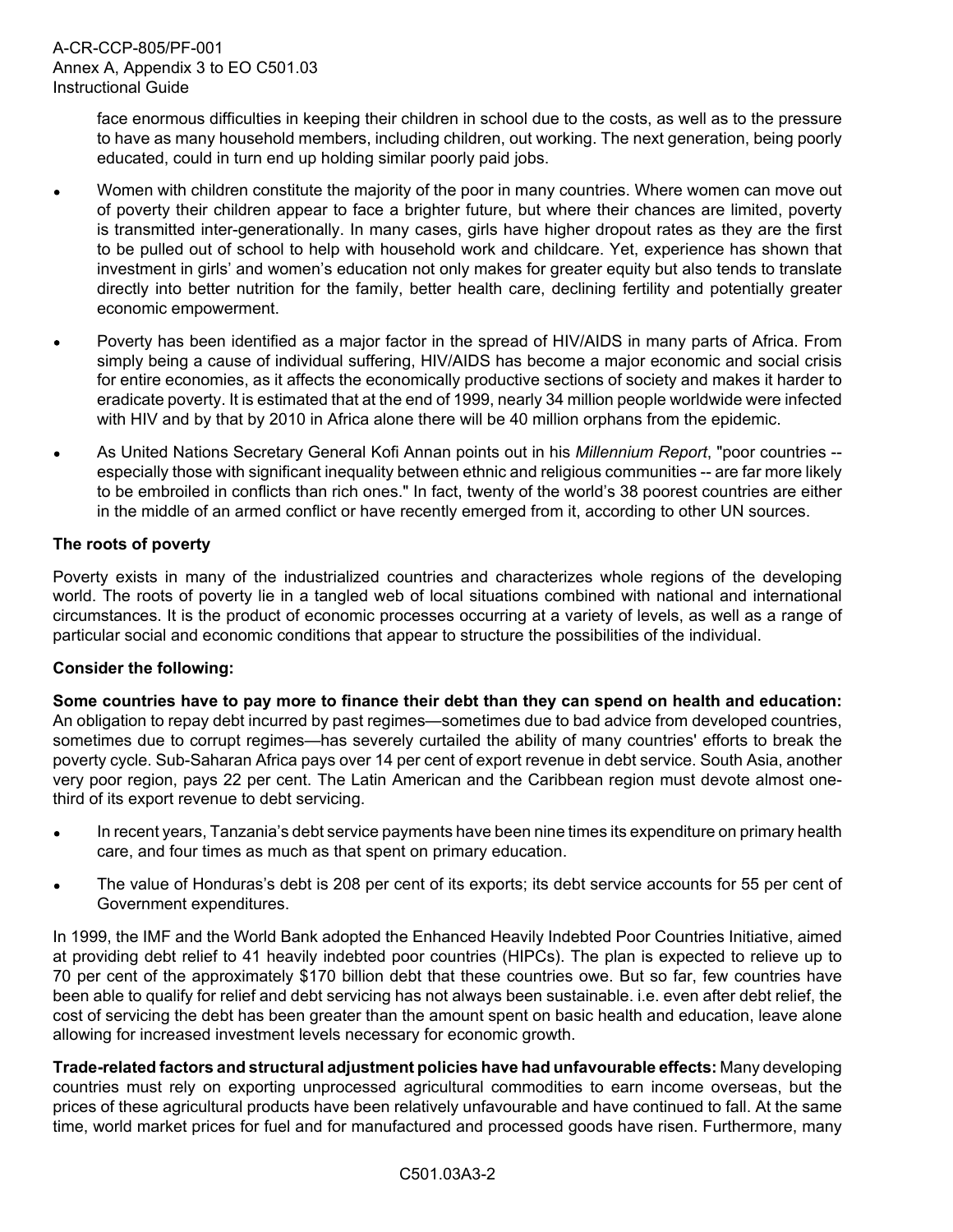developed countries have imposed steep trade restrictions on agricultural products from developing countries, making it harder for them to sell their goods. With depressed earnings, many countries have been unable to break out of the poverty cycle through a focus on exports. At the same time, depressed export prices but a rising import bill made for balance of payment problems, a rise in borrowing and in the current context, higher debt levels. Some estimates of the loss on account of declining prices in the year 1992, find it to be higher than the total aid budget of the OECD for that year (\$65 billion compared to \$58 billion). The situation was often compounded by structural adjustment policies which encouraged depreciation of the currencies.

Indonesia, once self sufficient in food, more recently had come to depend on imported food – 20 million tonnes of rice a year. This had disastrous consequences in the late 1990s, when in the wake of the Asian crisis, the currency was severely devalued (500%) and local conditions made for inadequate supplies of domestically produced food. The price of imported rice skyrocketed and according to one estimate, more than 100 million Indonesians joined the ranks of the poor as a consequence.

**Owning few assets, the poor have little access to capital or credit:** In many countries, a majority depend upon agriculture and inadequate access to land is one of the primary causes of rural poverty. Most of the world's poor either own no land or own land not worth owning. The land they live on is generally of poor quality for farming, and often subject to damage from storms and other natural disasters. Or they are subject to century-old land-owning systems that perpetuate an almost feudal-like system of land tenure, such as in the *hacienda* system in the Philippines. Caught in a trap between marginal incomes and little chance to obtain funds for improvements, there is little opportunity for advancement. Land reforms, public investment in rural infrastructure, technology and marketing services along with increased credit and price stability are necessary to remove the multiple constraints restricting the possibilities of the rural poor.

**Lack of sufficient employment opportunities:** Escaping the poverty of the rural areas, many people head toward the cities – in their own and in foreign countries -- to find a job. But in most countries, there aren't enough decent jobs—the kind that pays a living wage—to go around. Poor people then tend to try to eke out a living at the margins—in what has become known as the informal sector. The pressure on this sector is heightened with labour displacing technical change, declining growth of the economy and formal sectors, and by budget cuts. However, people in the informal sector barely scrape by, and enjoy little or no social protection. Globally, it is estimated that of a workforce of a three billion people, 140 million are unemployed, and between a quarter and a third are underemployed.

**Inadequate infrastructure and lack of access to basic social services in relation to education, health and reproductive health:** Often living in areas that have no sewage or clean water, poor people are much more susceptible to illness and disease. They also often lack the mean to obtain the health care they need. At the same time, people living in poorer areas lack information on health and reproductive health issues, and consequently, are often uninformed on measures they can take to avoid risks.

**Social exclusion:** There are biases and prejudices in every country, and in some cases policies that exclude people of a certain race, religion, or sex from attaining positions of power or from getting good jobs. Often the bias has no basis in the law but is active nevertheless as in the case of gender discrimination or marginalisation of indigenous peoples. In such cases, affirmative action policies may need to be adopted for a period of time to improve the conditions of the excluded and to make for more equitable access to job opportunities.

#### **Re-defining poverty**

In the early days of the UN, poverty was measured in terms of the ability to meet a minimum number of calories or to have a minimum level of income to satisfy needs (income poverty). A "poverty line" defined this minimum level and the poor constituted the actual number of people whose incomes or calorie intake is less than this. A commonly used measure for purposes of international comparisons of income poverty is the \$1 or \$2 per day measure (purchasing power equivalent to \$1 or \$2 in the United States in 1993). There have been changes in thinking as to how to measure poverty with attempts at incorporating some of its various dimensions, as well as its circular connections that we talked about earlier.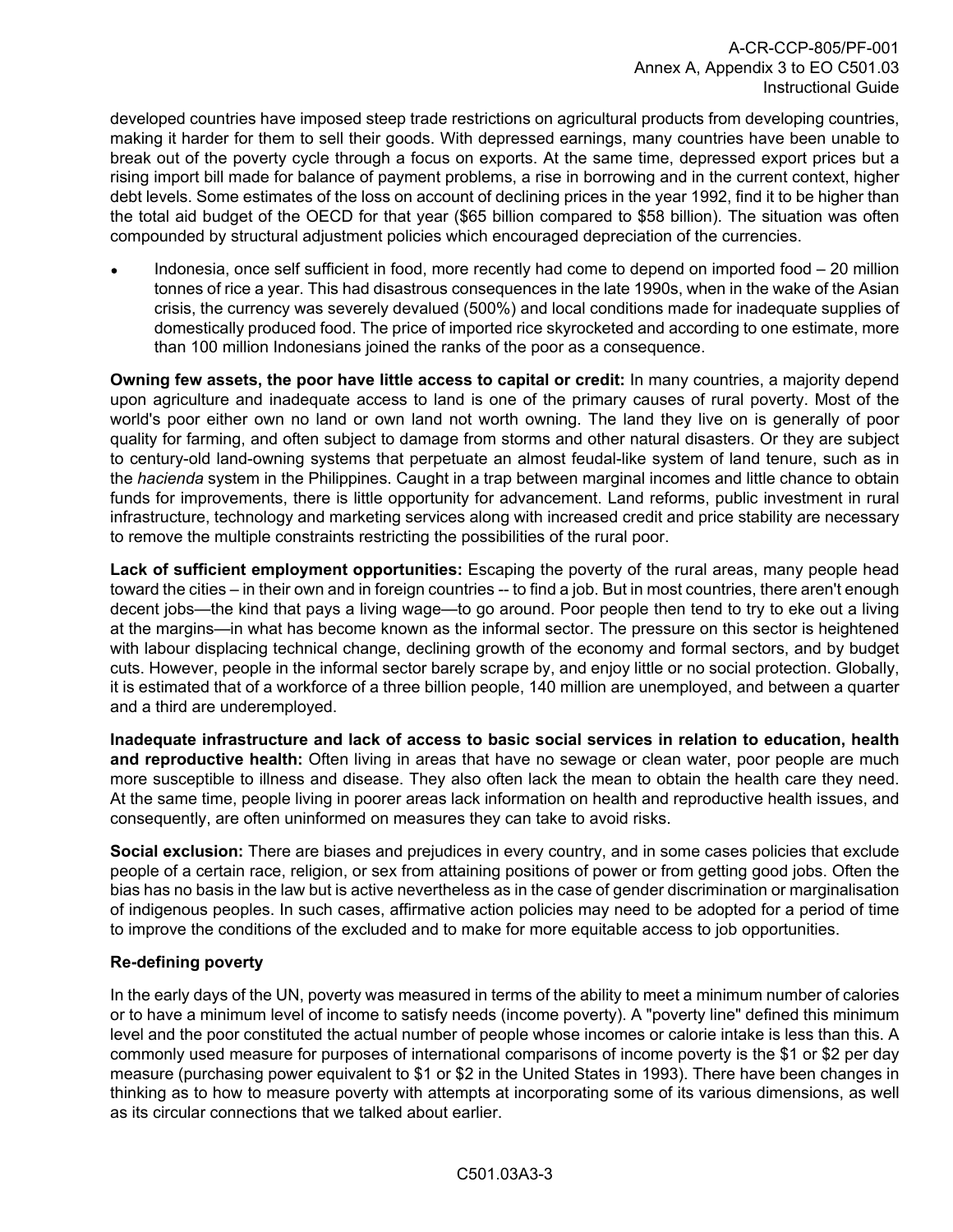A-CR-CCP-805/PF-001 Annex A, Appendix 3 to EO C501.03 Instructional Guide

In the 1970s the International Labour Organization (ILO) broadened the focus, and poverty came to be seen as the inability to meet basic needs. In the 1980s and 90s, the concept underwent further change by considering non-monetary aspects such as isolation, powerlessness, vulnerability and lack of security, as well as an individual's capacity and capability to experience well being.

Inspired by the work of Amartya Sen, a world famous economist who won the Nobel Prize for Economics in 1999, the United Nations Development Programme (UNDP) introduced measures for progress and for deprivation that focus on poverty from a human development perspective. It now views poverty as a denial of choices and opportunities for living a tolerable life. The human poverty index (HPI) constructed for each country provides a country-by-country picture of deprivation in terms of longevity, education and economic factors. Considering poverty in a different way leads to new observations. For example, an elevated level of the United States population experiences acute "human poverty" despite its high average income levels.

#### **A strategy to fight poverty**

In programmes aimed at tackling poverty, specific goals have been created and efforts concentrated or focused on meeting those targeted goals. Through this approach there has been some progress in poverty reduction since 1970, although it has not been spread equally over the different parts of the world. Most of the decline in poverty took place in East Asia, notably in China. In developing countries, infant mortality was cut by more than 40% and adult illiteracy by 50%. A newborn baby can expect to live 10 years longer, and combined net primary and secondary school enrolment has increased by nearly 50%. But there have also been reversals over the last few years, and huge problems remain.

Based on the experience of the past years, there is now a growing consensus among national and international policy makers on what works and what does not in fighting poverty. Policies that are part of the successful poverty reduction package of different countries include the following:

**Inclusive and broad-based economic growth**: Economic growth is one of the most important factors in helping to reduce poverty, but it is not sufficient. The effectiveness of economic growth in reducing poverty depends upon the structure of growth, existing levels of inequality and on how the benefits of growth are distributed.

Inequality in income is a function of the distribution of economic assets (land, industrial and financial capital), and so-called "human capital" in the form of education and skills. Governments need to work on creating more equity in the distribution of income and assets.

The effectiveness of growth in reducing poverty also depends on the extent of growth and employment opportunities created, and whether it takes place in areas and sectors where the poor are located. In most cases, with the exception of the South East Asian countries (Republic of Korea, Taiwan Province of China, Malaysia, etc.) in their high growth phase, there has not been sufficient employment generation in the formal sector of the economy. Attention now needs to be paid to the informal sector of the economy.

- According to the Secretary-General's *Millennium Report*, a 1 per cent increase in a country's gross domestic product can bring about an increase in the incomes of the poorest 20 per cent of the population. But this cannot happen where inequalities in society do not permit growth to benefit the poor.
- China is an example of what could be achieved by rapid economic growth built on investment in people:  $\bullet$ the gap in average income between China and the rest of the world has decreased by over 50 % compared to 40 years ago.

However, prospects for growth in the world economy currently are rather bleak. The world economy appears to be growing too slowly to create enough jobs or to make a real impact on poverty. Even the industrialized countries appear to be stuck with high unemployment, a major cause of poverty. This suggests that economies cannot rely on growth to pull them out of poverty, but must take specific steps to target poverty reduction directly.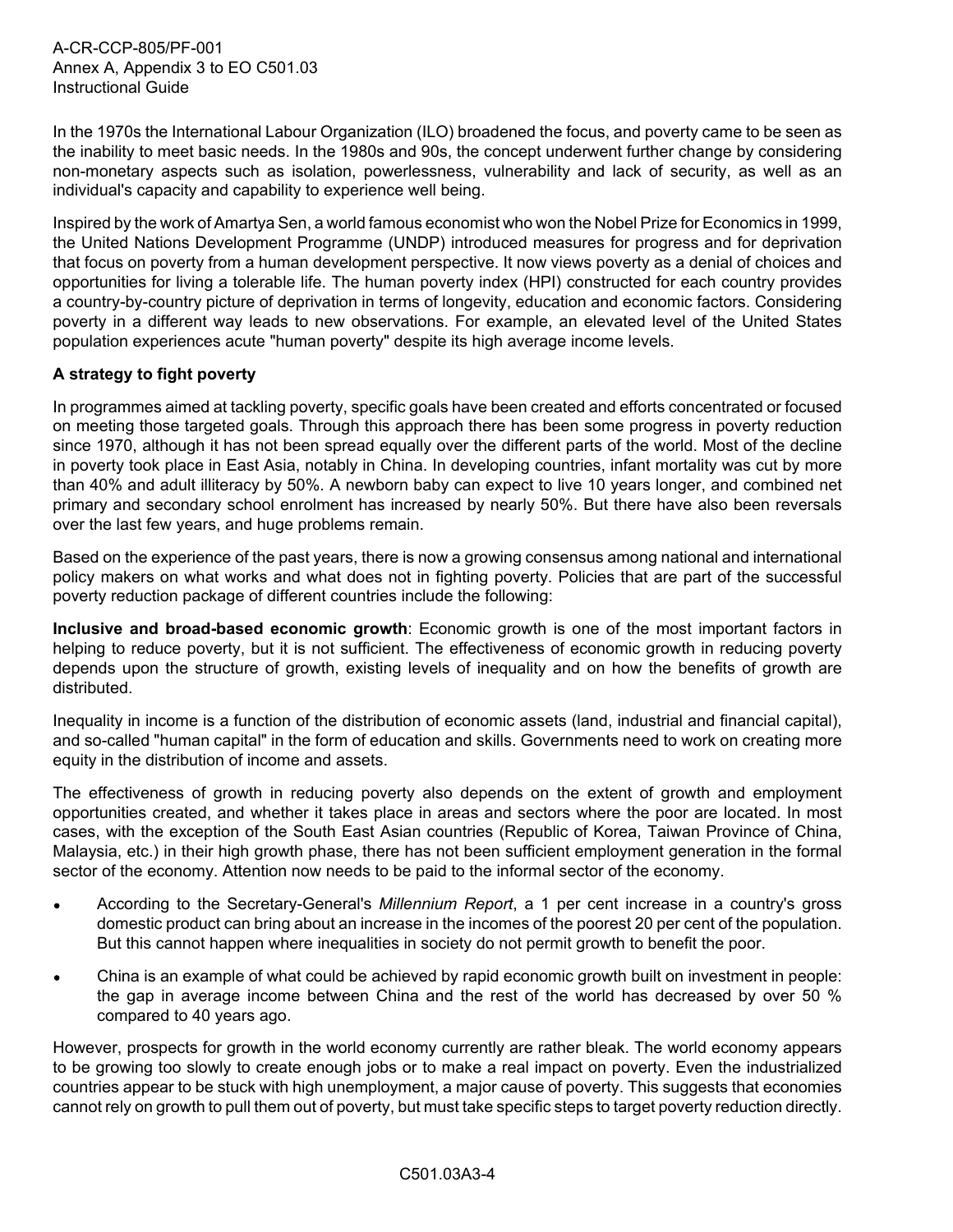Growth, if it is achieved at the cost of environmental degradation, can also undermine the livelihoods of the poor who are dependent upon these resources. Hence, development policies need to be sensitive to the social and economic environments of the poor.

After the 1992 Earth Summit (Rio de Janeiro, Brazil), the Philippines was the first country to establish a council for sustainable development with partners from Government, civil society and private business. Key businesses worked to implement sustainable development initiatives – reusing by-products, controlling pollution levels and including environmental provisions in collective bargaining agreements with labour unions.

**Realizing Globalization's Potential**: The phenomenon of large corporations operating in many countries, in the hands of private individuals who make decisions about opening/closing and reorganizing operations that affect the lives of many people, is a reality of this new millennium. The process called globalization and increased economic integration offer countries many positive market and employment opportunities. But there are also risks and problems associated with it. The poor in poor countries at this time are often victims of this process. (See *Briefing Paper on Globalization* for a more comprehensive discussion of its pros and cons.) Countries need to prepare themselves for globalization by:

- building up the competitive advantage of their industries.
- addressing the problems of those who will lose out from global competition; and
- improving technology and increasing productivity so as to avoid competing on the basis of low wages, poorly regulated working conditions and exploitation of the environment.

Even after they have done all this, nothing is guaranteed. Markets may be saturated and despite globalization, many industrialized countries also still protect their markets with tariffs and quotas and discriminate against the products of developing countries. Better trade policies, fairer rules and terms that allow poor countries to enter developed country markets need to be put in place. The United Nations Secretary-General has urged all industrialized countries to consider granting duty-free and quota-free access for essentially all exports from the least developed countries. Governments and international agencies also need to work on preparing countries assisting them in developing regulatory policies that will soften the negative impact of volatile financial flows.

Promoting good governance, accountability and participation: Honest and fair government practices, free of corruption; decision making open to the input of the public; and follow-up actions in accordance with decisions made, are measures needed to eradicate poverty. Of prime importance are:

- good governance the conduct of a government that is honest and fair; see briefing on governance
- transparency :- decision making can be open to public input and scrutiny; and
- accountability ensuring that follow-up actions are in accordance with decisions openly arrived at, and that they can help ensure that the benefits of growth and poverty reduction policies actually reach the poor.

Key in bringing this about is the role that civil society can play, as is the process of allowing and encouraging the participation of the poor themselves in the making of policies, especially those that affect them directly. There is a clear link between empowering the poor and overcoming poverty. According to the UNDP Poverty Report 2000:

In Andhra Pradesh, India, women organized themselves into self-help groups (SHG), which mobilized community savings, created opportunities for income generation for women via the increased access to credit and through a focus on skill formation and improved the status of women. The groups mobilized the community to make recommendations about loan priorities, and also tried to reduce or eliminate child labor and improve the condition of girls.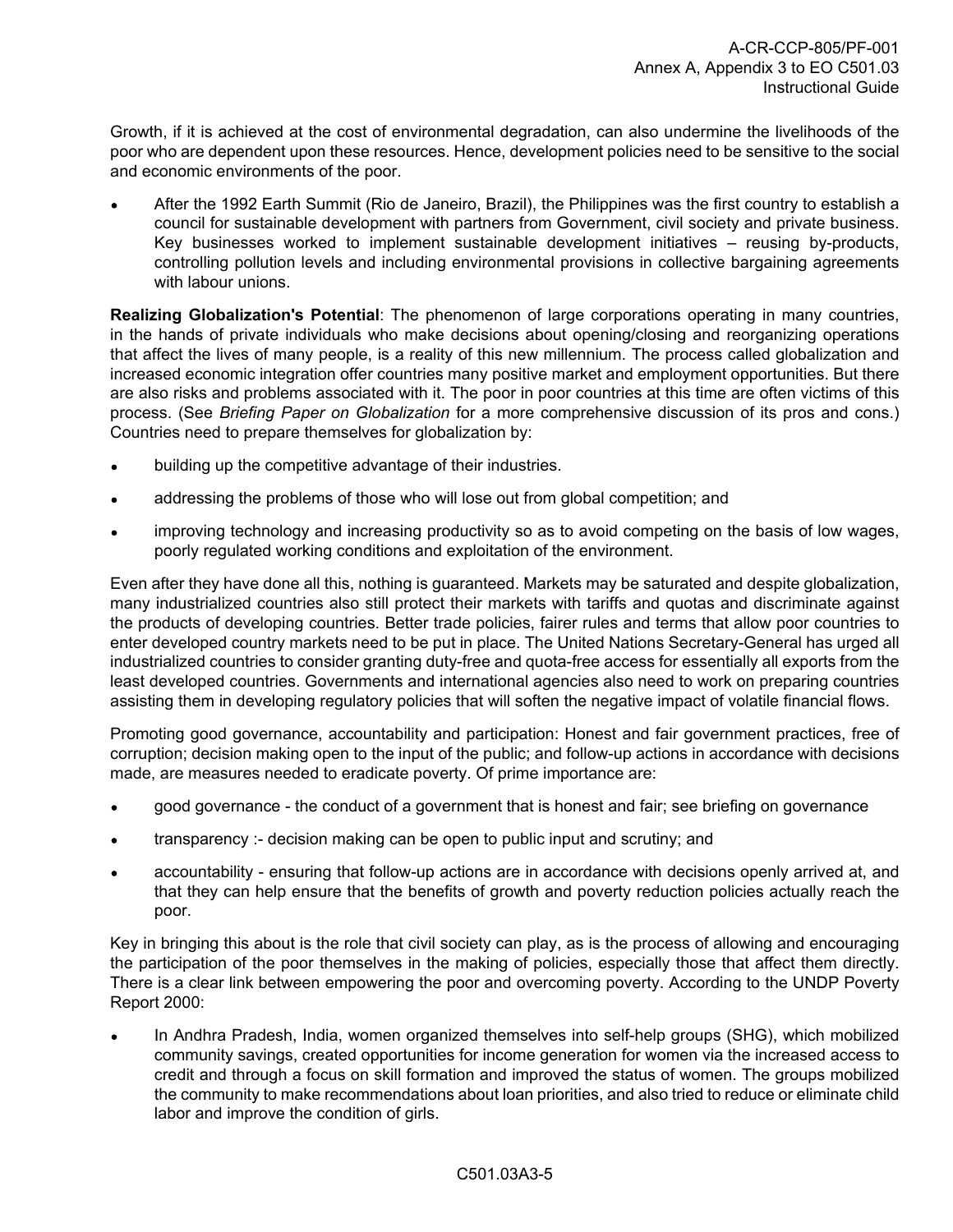#### A-CR-CCP-805/PF-001 Annex A, Appendix 3 to EO C501.03 Instructional Guide

- Similarly, in Cambodia, local communities developed their own anti-poverty projects. Villagers brainstormed about their problems, they asked questions of officials and expressed their opinions about how best to do things.
- In Bulgaria, self-governing civic organizations increasingly provided vocational training, fostering new  $\bullet$ businesses, protecting the environment and resolving conflicts.

**Provision of basic services and budgetary policies:** The way in which public resources are mobilized and spent determines the kind of impact that it has on poverty. A fair and equitable public budgetary policy (relating to expenditure, taxation and government fiscal priorities) can also help to promote economic growth, reduce inequality and make development more pro-poor. Examples of success in pro-poor and participatory budgetary policies can be found in India, Brazil and Uganda.

Bringing about improvements in the quality of life, or reducing the level of deprivation, is a function not only of the resources available but also of the economic and social priorities and policies of government. Reducing the impact of the various dimensions of poverty is possible, even at low levels of income. Government spending on health and education, in combination with other policies that promote equitable growth, is particularly important in addressing poverty. Such social provisioning policies can help:

- reduce the experience of deprivation and poverty;
- increase peoples' productive capacities and possibilities; and
- reduce the amount that government must spend on dealing with the impacts of health or other crises and deprivation.

Countries such as Costa Rica, Cuba, Sri Lanka and Viet Nam and the state of Kerala in India have secured better health conditions, greater reductions in mortality and improvements in literacy over others with similar or greater economic resources. Viet Nam, with a per capita income of \$350, has a lower infant mortality (31 as compared to 60 per 1,000 live births) and higher adult literacy (92.9% as compared to 84.6%) than South Africa, which has a per-capita income of \$3,310.

Mauritius, a small island nation in the Indian Ocean cut its military budget and invested heavily in health and education. Today, all Mauritians have access to sanitation, 98 per cent to safe water and 97 per cent of births are attended by skilled health staff.

**Achieving Gender Equity:** More women than men live in absolute poverty. Economic crises have often hit them harder. Few of them tend to get fewer skilled jobs, and in situations of growing unemployment they are often the first to lose their jobs. This increases their vulnerability and makes them more susceptible to falling into poverty, a phenomenon referred to as the feminization of poverty.

Yet, as mentioned earlier, experience has shown that investment in girls' and women's education translates directly into better nutrition for the family, better health care and declining fertility. It has also been widely acknowledged that poverty is unlikely to be overcome without specific immediate and sustained attention to girls' education and women's empowerment. According to one estimate, closing the gender gap in education adds 0.5 percentage points to annual growth in GNP per capita.

**National and International targets for poverty reduction:** Throughout the 1990s, a series of international conferences on global development issues was held, with the eradication of poverty as a central goal. The World Summit for Social Development in 1995 expanded the context of poverty eradication to include such factors as:

- access to basic services
- productive employment
- sustainable livelihoods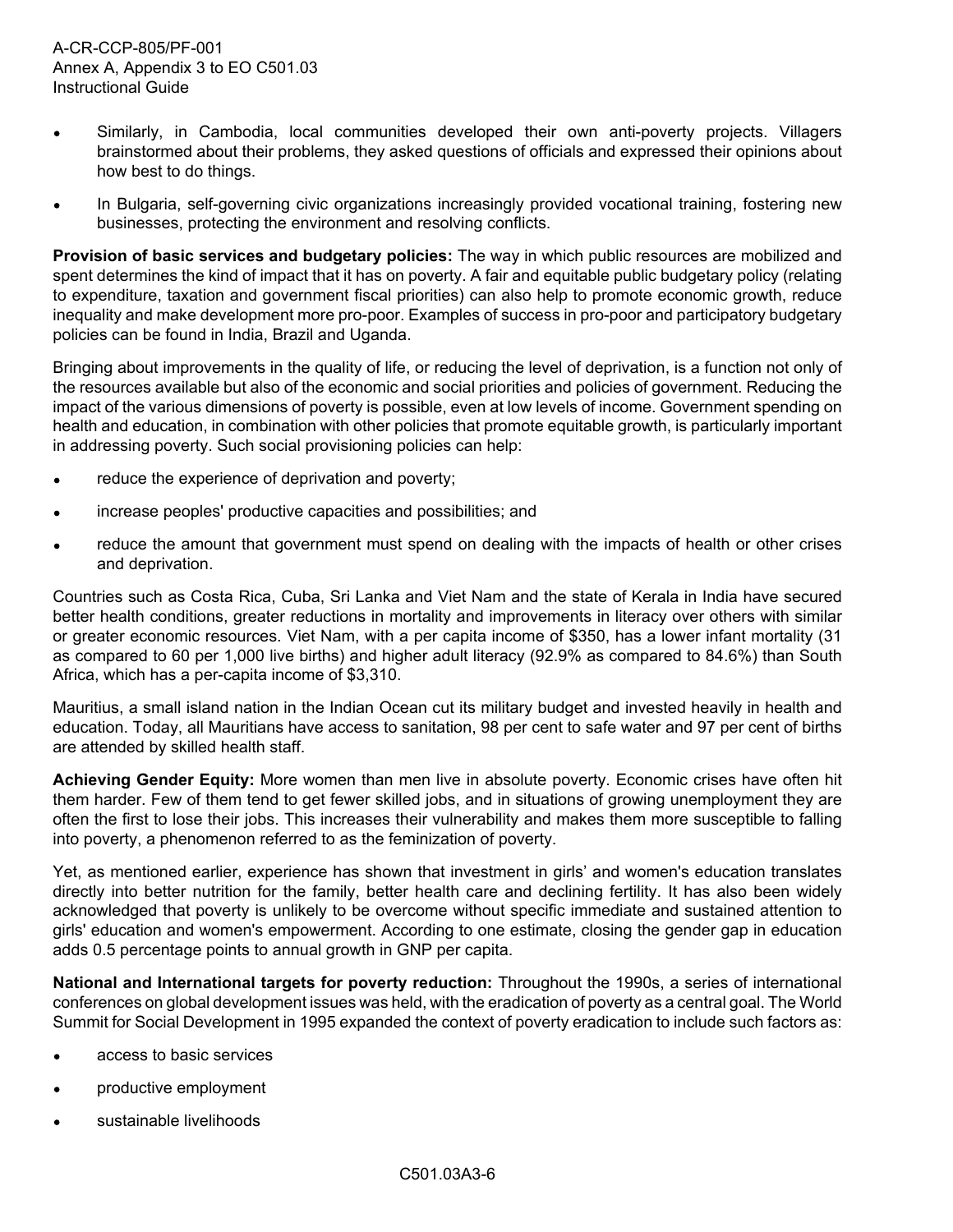- sense of human security  $\bullet$
- reduction of inequalities
- elimination of discrimination
- participation in the life of the community.

At the summit, 117 nations pledged that their countries would take steps to eradicate poverty. Following the summit, countries were expected to establish national targets and policies to eradicate poverty.

The five-year follow-up review conference in Geneva in June 2000 recognized that "Since the Summit, globalization has presented new challenges for the fulfillment of the commitments made and the realization of the goals of the Summit … The growing interdependence of nations, which has caused economic shocks to be transmitted across national borders, as well as increased inequality, highlights weaknesses in current international and national institutional arrangements and economic and social policies, and reinforces the importance of strengthening them through appropriate reforms."

As of now, it appears that with the slow growth in the world economy, and with countries struggling to revive economic growth, there is no prospect for their reaching their poverty targets any time soon.

**Targets for a new millennium**: In his Millennium Report, Secretary-General Kofi Annan lists ensuring freedom from want as the top-most priority facing humanity today. "We must spare no effort to free our fellow men and women from the abject and dehumanizing poverty," he declares. In the report, he identifies the following seven goals:

- halving the proportion of people living on less than a dollar a day;
- halving the proportion of people who suffer from hunger;
- halving the proportion of people who are unable to obtain safe drinking water;
- providing primary education to all girls and boys on an equal basis;
- halting—or even reversing—the spread of HIV/AIDS and the scourge of malaria;
- reducing maternal mortality by three-quarters and child mortality by two-thirds; and
- improvement in the lives of at least 100 million slum dwellers.

## **But how are such goals to be achieved?**

The Secretary-General proposes very specific actions that affluent Governments should undertake:

- Grant free access to their markets for goods produced in poorer countries;
- Write off foreign debts;
- Grant more generous development assistance; and
- Work with pharmaceutical companies to develop an effective and affordable vaccine against HIV.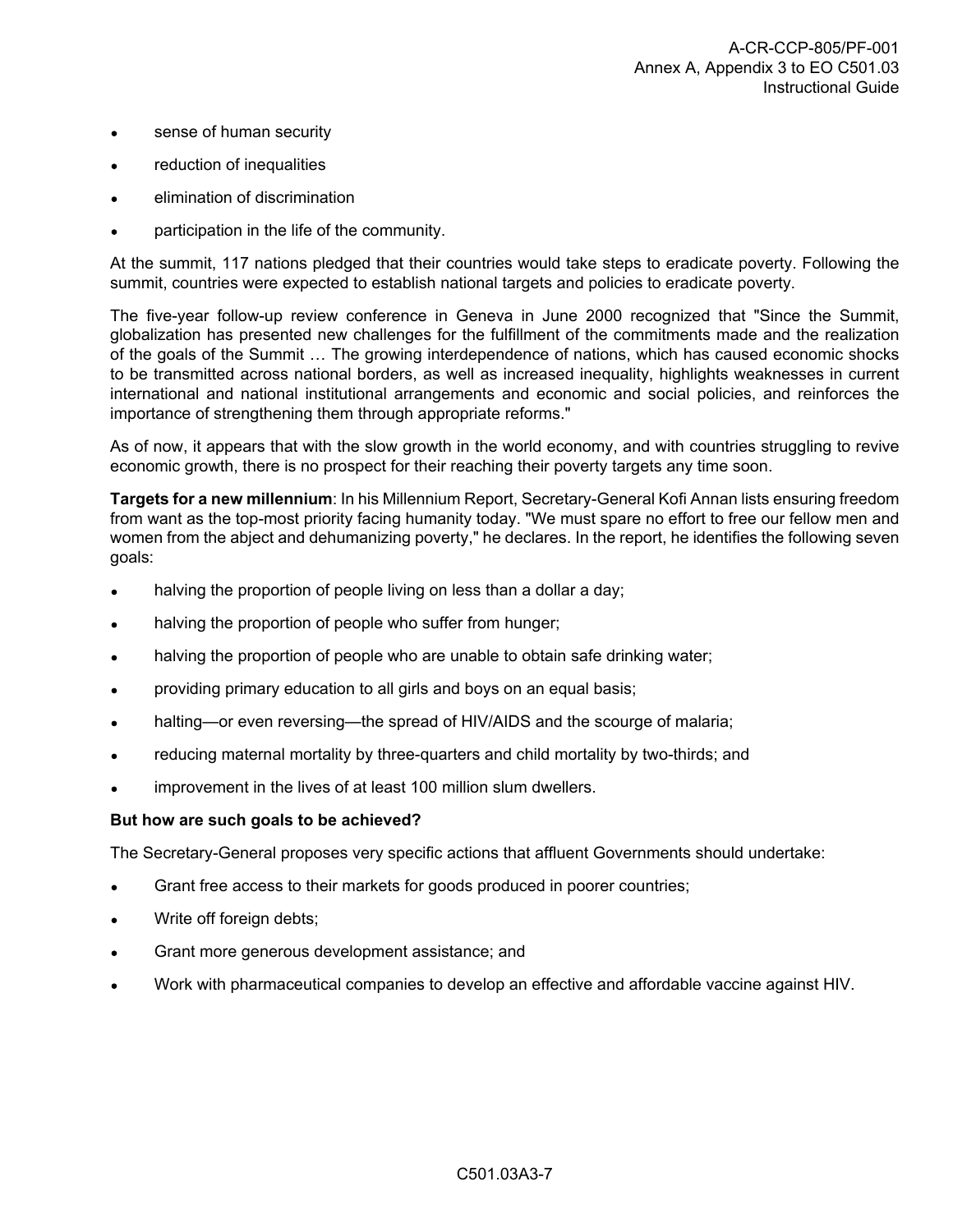A-CR-CCP-805/PF-001 Annex A, Appendix 3 to EO C501.03 Instructional Guide

THIS PAGE INTENTIONALLY LEFT BLANK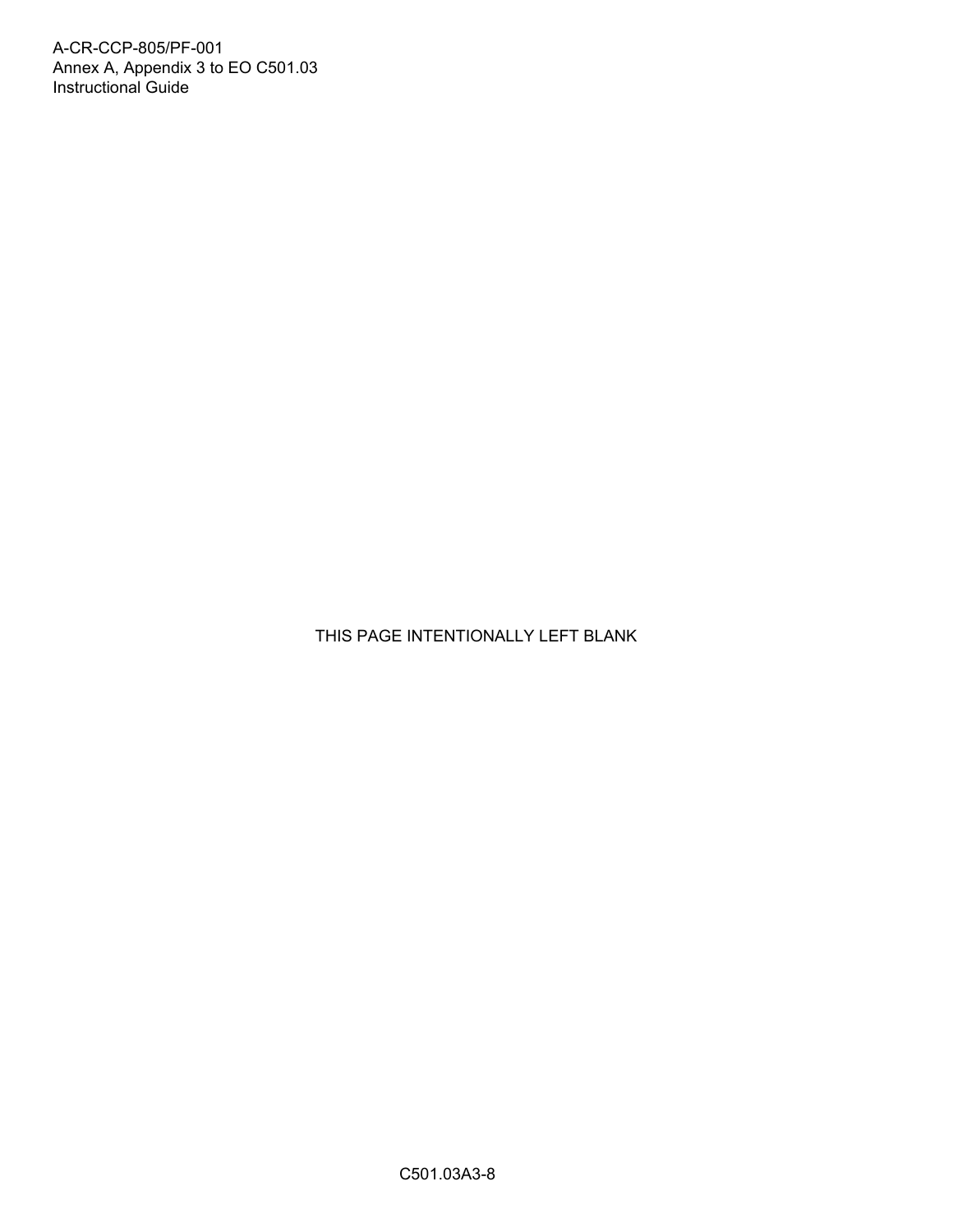# **UN Briefing Paper on Human rights**

# *Overview*

 "As Secretary General I have made human rights a priority in every programme the United Nations launches and in every mission we embark upon. I have done so because the promotion and defence of human rights is at the heart of every aspect of our work and every article of our Charter. Above all, I believe human rights are at the core of our sacred bond with the peoples of the United Nations.

#### **Kofi Annan, "The Question of Intervention," 1999**

## **Vital Statistics**

- The Universal Declaration of Human Rights, adopted unanimously in 1948 and translated into over 300 national and local languages, is the best known and most cited human rights document in the world.
- More than 80 international human rights instruments have been created since then.
- The office of the High Commissioner for Human Rights, the UN official with principal responsibility for human rights activities, receives reports of over 200,000 violations per year.
- A statute creating an International Criminal Court was adopted. Over 100 Member States signed it.
- The Office of the High Commissioner for Human Rights has set up a fax hot line for receiving complaints of violations of human rights. The fax number in Geneva is 41-22-917-9018.

#### **A small step…**

There are some 200,000 Guarani Indians living in Bolivia, Argentina, Brazil and Paraguay. For many years, schools in these countries taught only in Spanish and did not allow the use of Indian languages. Guarani children were unable to cope with the new language and lagged behind. Many thought they were stupid and backward. Then in 1989, two United Nations agencies, UNICEF and UNESCO, started a new school programme for the Guarani children, allowing them to learn two languages, Spanish and Guarani.

The initiative soon paid off. Guarani children began getting higher grades in all subjects. As a result, fewer children left schools before finishing. Thanks to the United Nations, the Guarani Indians will no longer be punished for speaking their own language.

#### **...toward a giant leap**

Now, more than a decade later, the world's indigenous peoples, including the American Indians, have won another significant recognition. For the first time, the United Nations has established a permanent forum to discuss issues important to the indigenous peoples. This forum, which will be a sub-group of the UN's Economic and Social Council, will deal with human rights, environmental, educational and development issues affecting indigenous people around the world.

"It is an exhilarating, historic day," said a spokesman for the indigenous peoples. This was another important step for the United Nations in its quest for establishing universal recognition of all rights for all peoples, a principle enshrined in the Universal Declaration of Human Rights. The explanation and articulation of the rights defined by the Universal Declaration has now achieved virtually universal acceptance. Today the Universal Declaration, translated into over 300 national and local languages, is the best-known and most cited human rights document in the world. It has served as a model for numerous international treaties and declarations as well as the constitutions and laws of many countries. The Declaration has inspired more than 80 international human rights instruments, which together constitute a comprehensive system of legally binding treaties for the promotion and protection of human rights.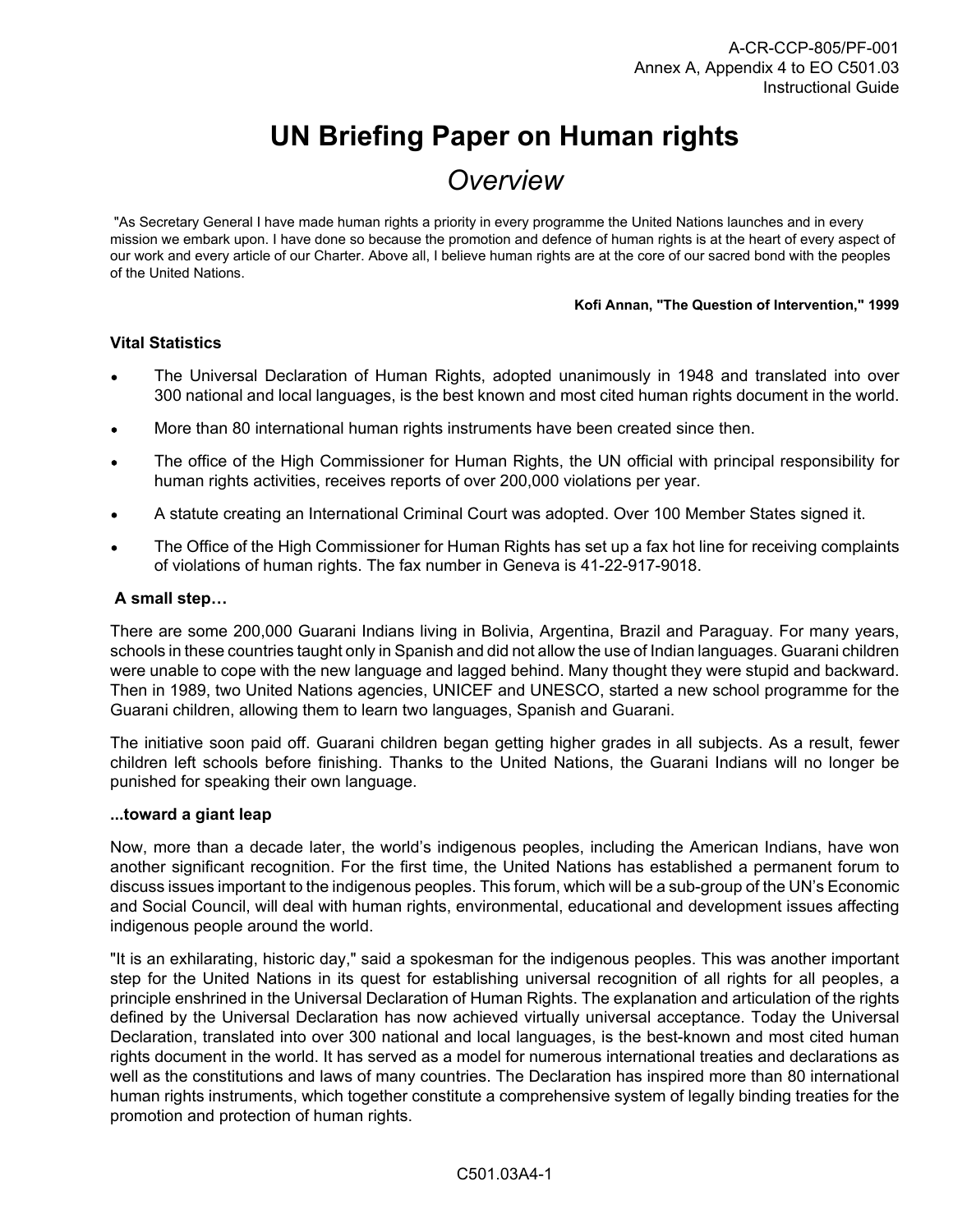There is now international recognition that respect for human rights includes:

- the right of political choice;
- the freedom of association;
- the freedom of opinion and expression;
- the right to express and enjoy one's own culture;
- the right to be free from arbitrary arrest and detention;
- the right to an adequate standard of living, including health, housing and food;
- the right to be free; and
- the right to work.

During the past five and a half decades, the list of rights clarified and articulated by International Law has expanded dramatically to include new issues, such as the right to development, capital punishment, children in armed conflicts, compensation of victims, disability, discrimination based on HIV/AIDS, enforced or involuntary disappearances, environment, impunity, indigenous peoples, migrant workers, peacekeeping operations, sale of children, terrorism, human rights defenders, war crimes and many more.

But assuring human rights for all people remains a daunting challenge, especially given the impunity with which they continue to be violated in all parts of the world. In a survey conducted in 1999, the world's largest ever public opinion poll survey conducted by Gallup International, respondents showed widespread dissatisfaction with the level of respect for human rights. In one region, fewer than one in 10 citizens believed that human rights were being fully respected, while one-third believed they were not observed at all. Discrimination by race and gender were commonly expressed concerns.

## **The building blocks**

The major advances in human rights and human development came after the horrors of the Second World War. The 1945 Charter of the United Nations, followed by the Universal Declaration of Human Rights in 1948, ushered in a new era of international commitment to human freedoms. Among other things, they:

- emphasized the universality of rights, centered on the equality of all people;
- recognized the realization of human rights as a collective goal of humanity;
- identified a comprehensive range of all rights -- civil, political, economic, social and cultural -- for all people;
- created an international system for promoting the realization of human rights with institutions to set  $\bullet$ standards, establish international laws and monitor performance (but without powers of enforcement); and
- established the State's accountability for its human rights obligations and commitments under  $\bullet$ international law**.**

Work on international human rights legislation continued. But polarized by the cold war, the rhetoric of human rights was often reduced to a weapon in official propaganda for geopolitical interests. The West emphasized civil and political rights, pointing the finger at socialist countries for denying these rights. The socialist (and many developing) countries emphasized economic and social rights, criticizing the richest Western countries for their failure to secure these rights for all citizens. In the 1960s this led to two separate covenants -- one for civil and political rights; the other for economic, social and cultural rights.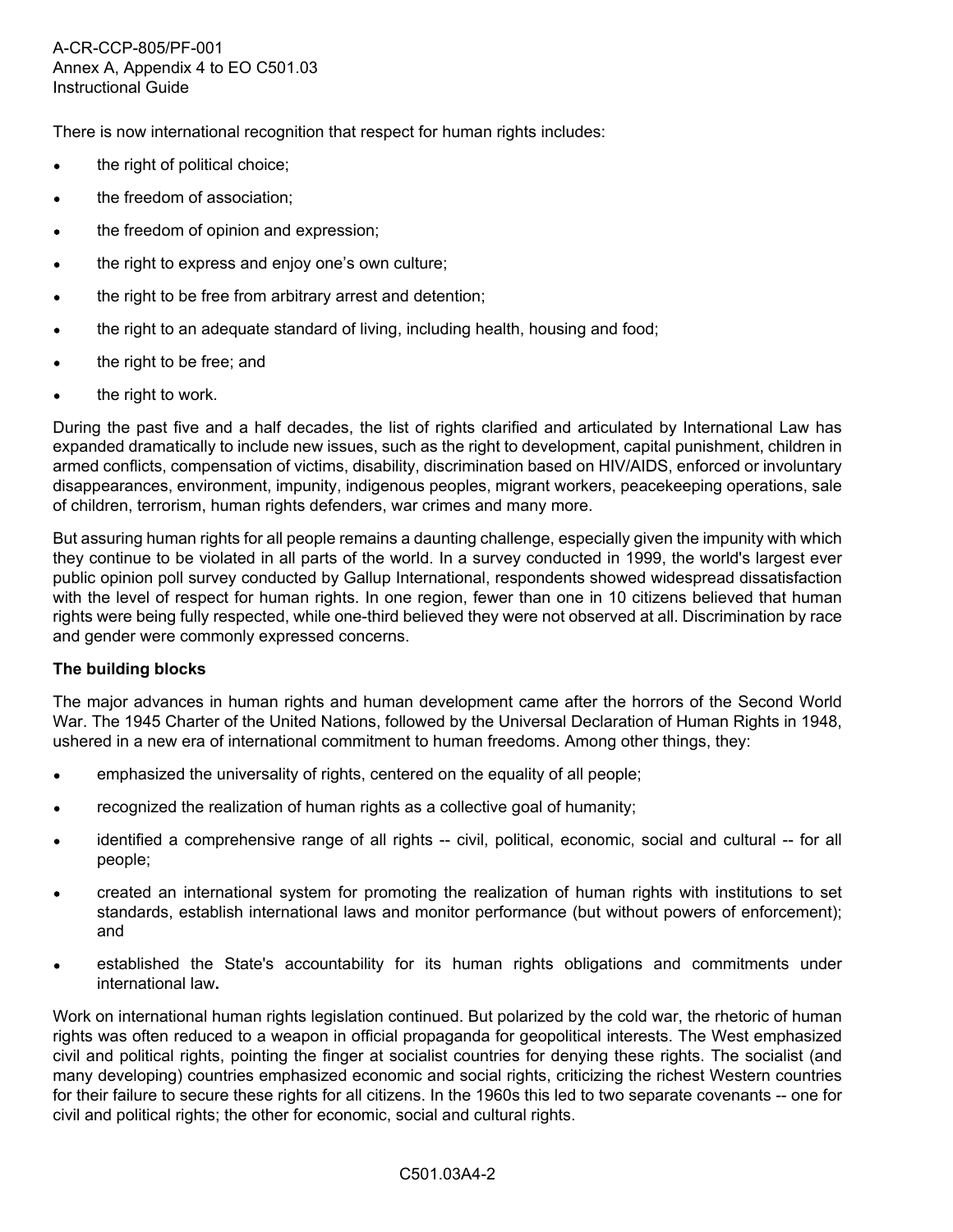The 1980s brought a strong renewal of international interest and action, propelled by a surge of activity by civil society on issues of democracy, women's and children's rights, rights of indigenous peoples and other issues. The two most notable achievements in these areas were: the Convention on the elimination of All Forms of Discrimination Against Women (1979) and the Convention on the Rights of the Child (1989). Another milestone was the adoption in 1984 of the Convention against Torture and Other Degrading Treatment or Punishment, which declared torture as an international crime.

In 1986 the Declaration on the Right to Development was adopted. And further strong commitments were made at the World Conference on Human Rights in Vienna in 1993. This was followed by the creation of the position of United Nations High Commissioner for Human Rights and the growing advocacy for rights internationally and nationally. The late 1990s and the turn of the millennium brought other exciting developments:

- The 1998 Rome Statute to establish the International Criminal Court opened up possibility for prosecuting those responsible for crimes against humanity. By April 2000 nearly 100 countries signed it.
- Establishment of the International Tribunals for former Yugoslavia (1993) and for Rwanda (1994) is helping enforce individual accountability for war crimes.
- The optional protocol to CEDAW (1999) has opened the way for individuals to submit claims of violations of women's rights.
- Two new Optional Protocols to the Convention on the Rights of the Child have strengthened the landmark 1989 treaty: one on child soldiers, the other on sale of children.
- Useful stock taking exercises regarding government programs in women' rights and social development was carried out in the Beijing+5 and Coppenhagen+5 review conferences.
- The appointment of three new Special Rapporteurs -- on the right to adequate housing, the right to food and the issue of globalization and its impact on the full enjoyment of all human rights -- will help focus on the emerging human rights issues.

## **Principal human rights instruments**

- **International Bill of rights**: The International Bill of Rights consists of the Universal Declaration of Human Rights (UDHR), the International Covenant on Civil and Political Rights (ICCPR) and its two optional protocols and the International Covenant on Economic, Social and Cultural Rights (ICESCER). UDHR is a Declaration adopted by the General Assembly and hence requires no ratification; ICCPR has been ratified by 144 countries and ICESCER by 142 countries.
- **International Convention on the Elimination of All Forms of Racial Discrimination**: Adopted in 1965 and entered into force in 1969, it deals with a particular kind of discrimination – that based on race, colour, descent or national ethnic origin. Ratification: 156 countries.
- **Convention on the Elimination of All Forms of Discrimination Against Women (CEDAW).** Adopted in 1979 and entered into force in 1981, this represents the first comprehensive, legally binding international instrument prohibiting discrimination against women and obligating Governments to take affirmative action to advance gender equality. Ratification: 165.
- **Convention Against Torture and Other Cruel, Inhuman and Degrading Treatment or Punishment.** Adopted in 1984 and entered into force in 1989, the Convention lays out the steps to be taken by Governments to prevent torture and other cruel or degrading treatment or punishment. Ratification: 119 countries.
- **Convention on the Rights of the Child**. Adopted in 1989 and entered into force in 1991, the Convention recognizes the need for specific attention to protecting and promoting the rights of children. Ratification: 191 countries.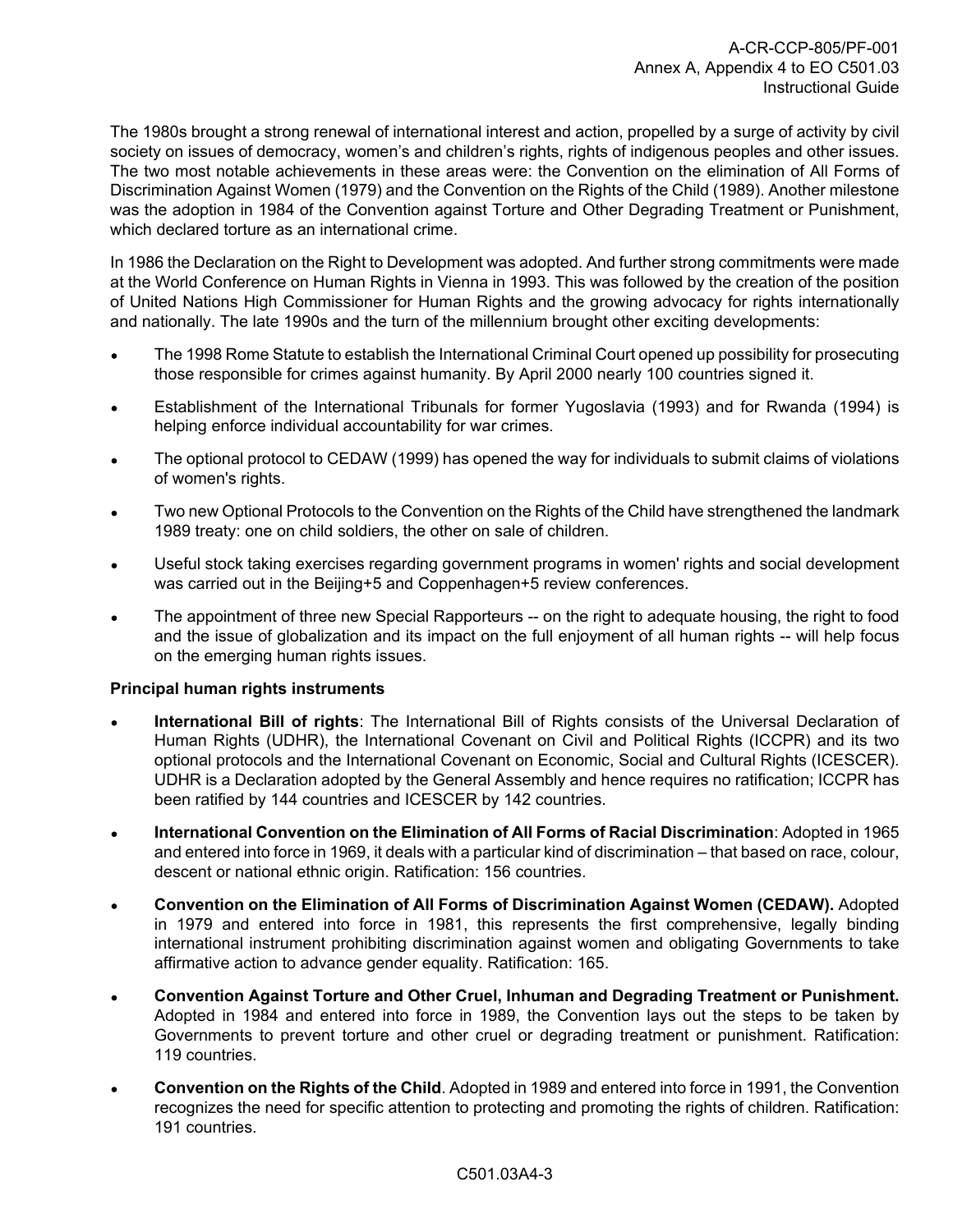# **How is compliance monitored once a country ratifies a Convention?**

Within each of the six major human rights treaties there is a provision to set up a treaty body to monitor compliance. This treaty body examines report of States which have ratified the treaty. Each year they engage in dialogue with approximately 60 national Governments and issue concluding observations and suggestions by independent experts for improvement. Some of these bodies are:

- The Committee on the Elimination of Racial Discrimination
- The Committee on the Elimination of Discrimination against Women  $\bullet$
- The Committee on the Rights of the Child  $\bullet$
- The Committee against Torture  $\bullet$
- The Human Rights Committee  $\bullet$
- The Committee on Economic, Social and Cultural Rights  $\bullet$

In addition, mechanisms have been set up beyond the Conventions to address special issues. Such mechanisms include the creation of:

- United Nations Special Rapporteurs  $\bullet$
- Special Representatives of the Secretary-General
- Experts  $\bullet$
- Working Groups

#### **Human rights and human security**

In the 1990s, the world witnessed some of the worst violations of human rights. In country after country, innocent civilians became targets of unprecedented terror, often led by armed groups who demonstrated scant regard for human life and human values. In some cases, the Governments were unable to protect their own civilians; in others, the Governments themselves took part in attacking civilians, especially minority ethnic groups. From Angola and Sierra Leone to Bosnia and Kosovo to East Timor, millions have been killed; over 30 million have been displaced; countless men, women and children have been denied some of the most fundamental human rights.

#### **What should be done when faced with such humanitarian crises?**

Secretary-General Kofi Annan says the United Nations – and the international community – cannot accept a situation where people are brutalized behind national boundaries. "A United Nations that will not stand up for human rights is a United Nations that cannot stand up for itself. We know where our mission for human rights begins and ends: with the individual and his or her universal and inalienable rights -- to speak, to act, to grow, to learn and to live according to his or her own conscience," he said.

To address the new humanitarian challenges, in a report to the Security Council submitted in September 1999, the Secretary-General proposed specific recommendations for consideration by the Member States, including:

- **Ratification and implementation of international instruments**: He urged Member States to ratify the  $\bullet$ major instruments of international humanitarian law, human rights law and refugee law, and to adhere to them.
- **Accountability for war crimes**: When Governments or groups fail to comply with such international  $\bullet$ humanitarian law, enforcement measures should be considered. He asked the Member States to ratify the Statute of the International Criminal Court.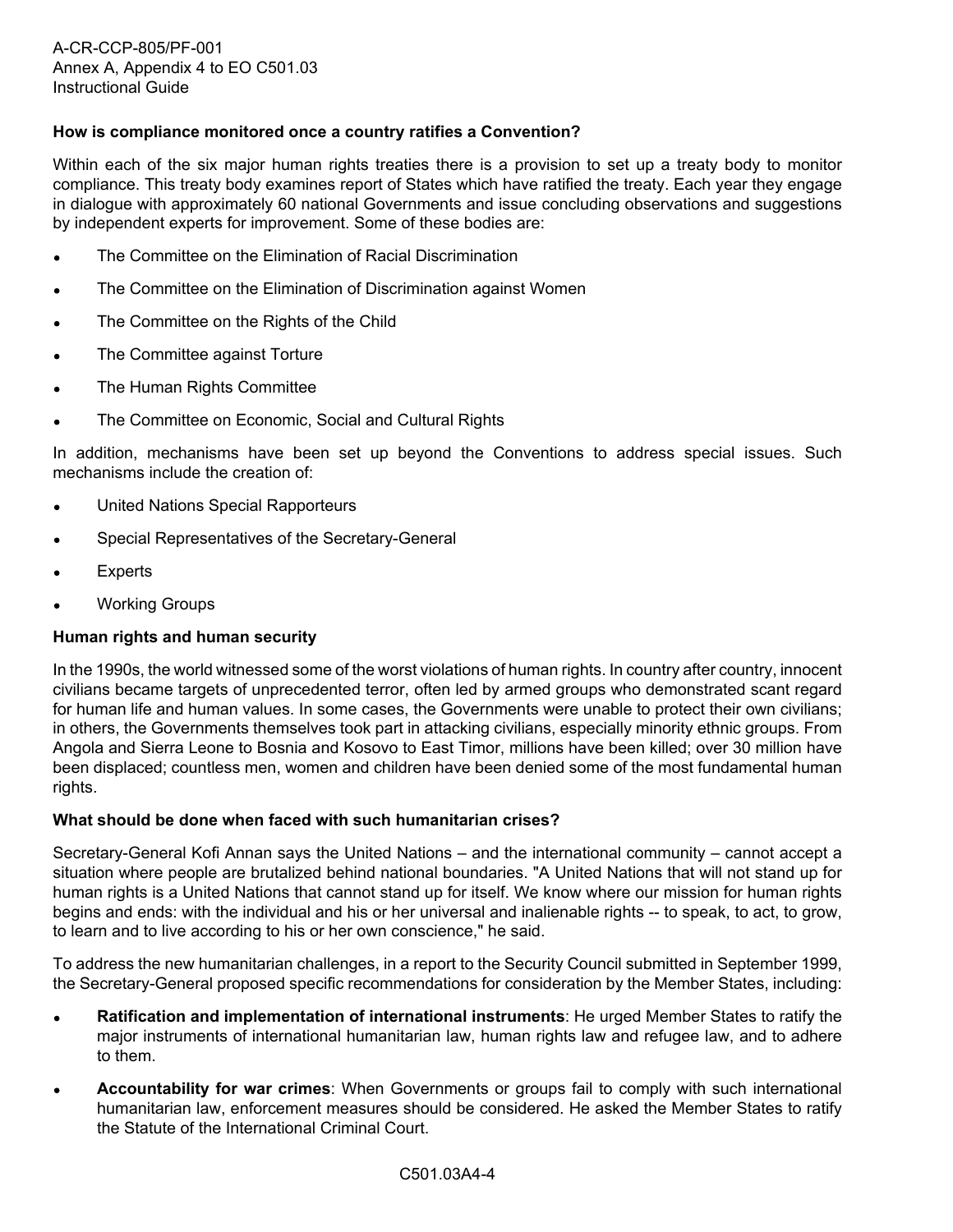- **Minimum age of recruitment in the armed forces**: He asked the Member States to support raising the minimum age for recruitment in the armed forces to 18.
- **Intervention in cases of systematic violations of international law**: He asked the Member States to consider appropriate enforcement action in the face of massive and ongoing abuses.

#### **Human rights and development**

"Poverty limits human freedoms and deprives a person of dignity," says the *2000 Human Development Report* published the United Nations Development Programme (UNDP). This statement only re-emphasized what has already been clearly stated by the Universal Declaration of Human Rights (1948), the Declaration on the Right to Development (1986) and the Vienna Declaration adopted at the 1993 Human Rights Conference.

To quote the General Assembly Declaration on Development, "the human person is the central subject of the development process and …development policy should therefore make the human being the main participant and beneficiary of development." Yet, at a time of unprecedented economic growth, more than a billion people live in abject poverty; almost 800 million people suffer from malnutrition, 140 million school age children do not go to school; and 900 million adults are illiterate. Of a total world labour force of some 3 billion, 140 million workers are out of work altogether, and a quarter to a third are underemployed.

One of the ways the United Nations has tried to respond to this need is by setting specific goals and working towards achieving them. In each of the major world conferences held in the 1990s, the United Nations set such goals and subsequently took stock of progress made. Based on the experience of the past years and through close collaboration with the Organization for Economic Cooperation and Development, the World Bank and the International Monetary Fund, the United Nations has now come up with seven specific goals to be achieved between the years 2000 and 2015. The goals, outlined in a report entitled "*2000: For a better world*," are as follows:

- Reduce the proportion of people living in extreme poverty by half;
- Enroll all children in primary school;
- Make progress towards gender equality and empowering women by eliminating gender disparities in primary and secondary education;
- Reduce infant and child mortality ratios by two-thirds;  $\bullet$
- Reduce maternal mortality ratios by three-quarters;
- Provide access for all who need reproductive health services;
- Implement national strategies for sustainable development to reverse the loss of environmental resources.

In the words of Secretary-General Kofi Annan, the goals are not utopian. They are ambitious, but achievable. "To reach them, we will need to work hard."

## **Signs of progress**

The ratification of the Children's Rights Convention by nearly every country on earth since its adoption by the General Assembly in 1989 has made it the most ratified human rights treaty in history. Marked changes are occurring in its implementation. At least 22 countries have incorporated children's rights in their constitutions. More than 50 countries have a process of law review to ensure compatibility with the Convention's provisions. Parliaments in Brazil, South Africa and Sri Lanka have enacted legislation and national budgets to more clearly identify allocations for children. Such harmful traditional practice as genital mutilation is now banned in a number of West African states, including Burkina Faso and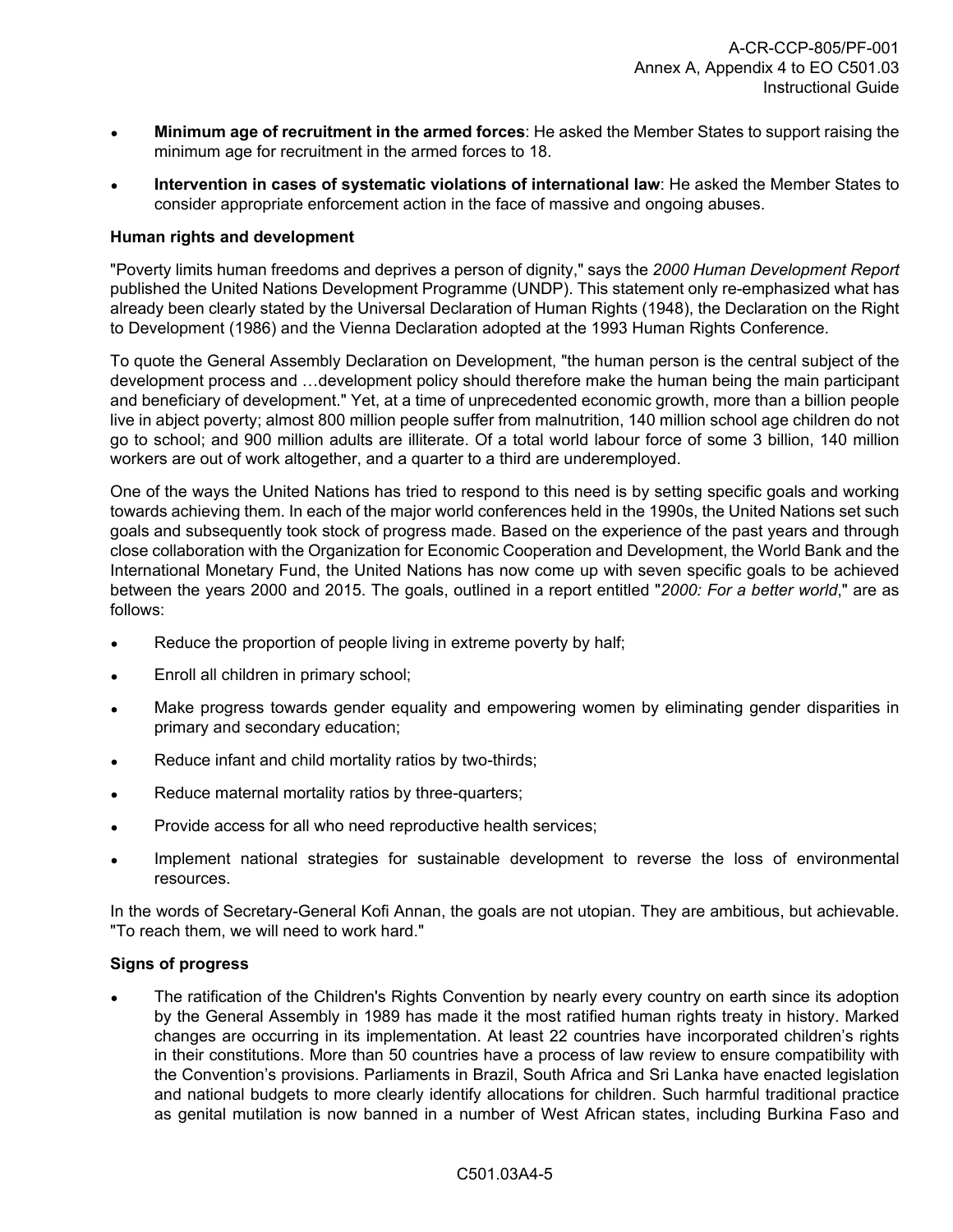Senegal. Corporal punishment of children in schools and in the family is prohibited in Austria, Cyprus and the Nordic countries.

- Two new Optional Protocols to the Children's Convention have been adopted. One is on the involvement  $\bullet$ of children in armed conflict. It raises from 15 to 18 years the age at which participation in armed conflicts will be permitted and establishes a ban on compulsory recruitment below 18 years. The second relates to the sale of children, child prostitution and child pornography. It gives special emphasis to the criminalization of serious violations of children's rights - namely sale of children, illegal adoption, child prostitution and pornography.
- CEDAW's new optional protocol allows individuals to claim remedies for violations of Convention rights.
- Non-governmental organizations can now submit "shadow reports" alternative statements to supplement State submissions – to all human rights treaty bodies.
- The International Criminal Tribunal for Rwanda found Jean-Paul Akayesu guilty of the crime of genocide,  $\bullet$ making him the first person ever found guilty of the crime of genocide by an international tribunal.
- Efforts are under way to set up a tribunal to deal with crimes against humanity committed by Khmer  $\bullet$ Rouge in Cambodia. Secretary-General Kofi Annan has recommended that any such tribunal should have an international character.

Several major multinational corporations have joined with the United Nations in a "Global Compact", agreeing to respect fundamental human rights, labour rights and environmental norms everywhere, including in countries where such rights are not fully upheld.

#### **The Seven Freedoms**

In an important contribution to the rights-based approach to development, the *2000 Human Development Report*, prepared by the United Nations Development Programme, lists seven freedoms which all people have the right to enjoy:

- **Freedom from discrimination**  Women, racial and ethnic groups have suffered violent discrimination.  $\bullet$ While the struggles against deep prejudices have brought many gains in freedom, the war is not yet over for the billions still suffering from discrimination.
- **Freedom from want**  There is enough food, but distribution inequities still account for hunger and  $\bullet$ malnutrition. National and global economic systems have to honour obligations to those humiliated by want.
- **Freedom for personal development**  Fundamental changes are occurring in the communications and  $\bullet$ information industries, and at near lightening speed. The opportunities afforded for personal development through technological changes are enormous. But a digital divide still exists in the world. Information is different and must be accessible to those who need and want it. We are all impoverished if the poor are denied opportunities to make a living. And it is within our power to extend these opportunities to all.
- **Freedom from threats to personal security**  The frequency of torture in history provides a tragic  $\bullet$ indicator of the evil that lurks in the hearts of people. The elimination of torture, and the national and international prosecution of those who engage in it, are central to the continuing struggle for the freedom of personal security. And when rape is the issue, institutions and values that deny dignity and protection to women must be accountable.
- **Freedom for participation**  The global gains in democracy are still very recent. Active involvement in  $\bullet$ civic institutions and unprecedented access to information and knowledge by all will enhance fundamental political freedoms.